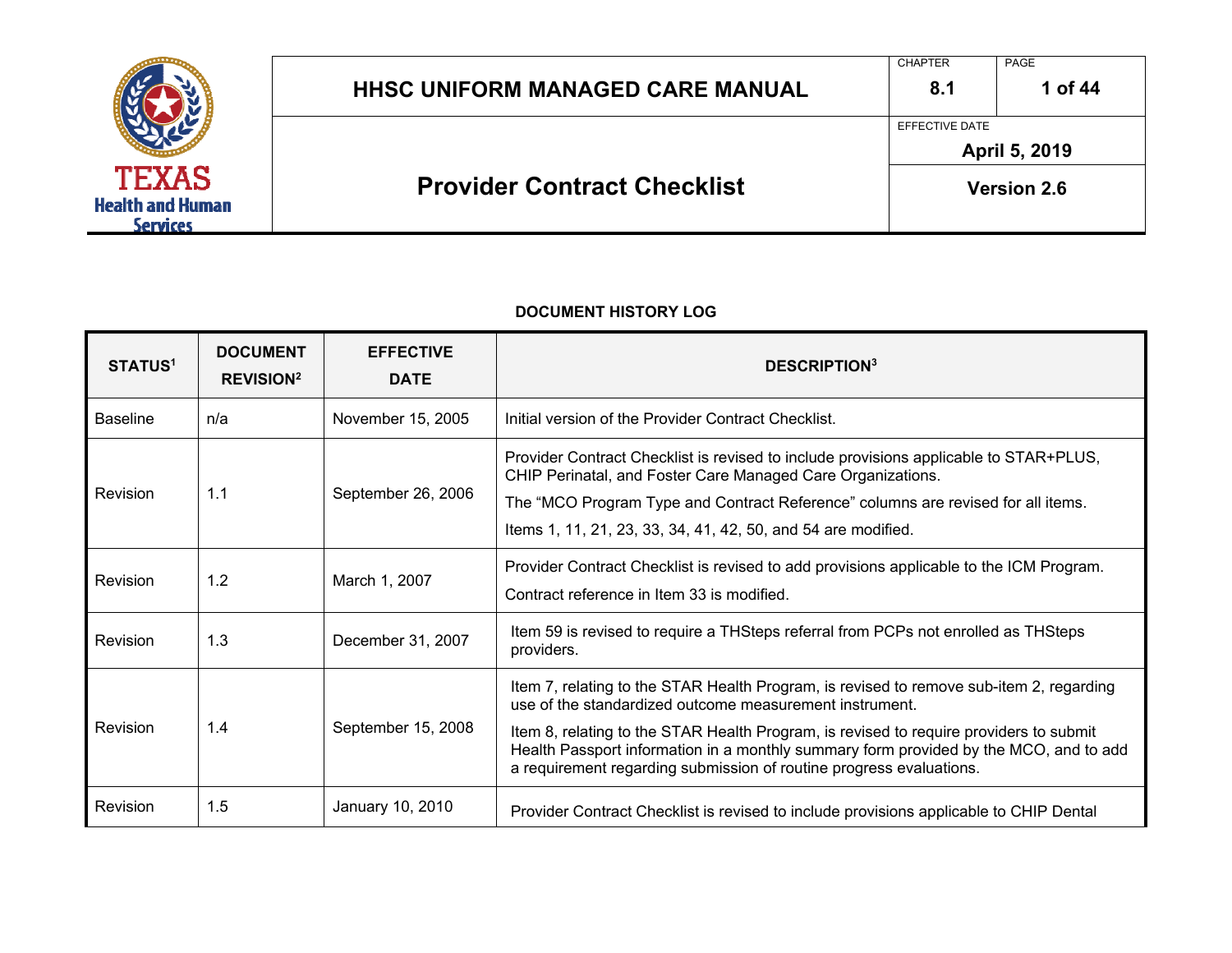

| <b>HHSC UNIFORM MANAGED CARE MANUAL</b> | <b>CHAPTER</b><br>8.1 | PAGE<br>2 of 44    |
|-----------------------------------------|-----------------------|--------------------|
|                                         | EFFECTIVE DATE        | April 5, 2019      |
| <b>Provider Contract Checklist</b>      |                       | <b>Version 2.6</b> |

| <b>STATUS<sup>1</sup></b> | <b>DOCUMENT</b><br><b>REVISION<sup>2</sup></b> | <b>EFFECTIVE</b><br><b>DATE</b>                 | <b>DESCRIPTION3</b>                                                                                                                                                                                                                                                                                     |
|---------------------------|------------------------------------------------|-------------------------------------------------|---------------------------------------------------------------------------------------------------------------------------------------------------------------------------------------------------------------------------------------------------------------------------------------------------------|
|                           |                                                |                                                 | Program, and delete provisions applicable to the ICM Program.                                                                                                                                                                                                                                           |
|                           |                                                |                                                 | Provider Contract Checklist is revised to include provisions applicable to Medicaid Dental<br>Services; update provisions applicable to CHIP MCO, CHIP EPO (renamed CHIP RSA),<br>STAR MCO, STAR+PLUS MCO, and CHIP Dental Services; and delete provisions<br>applicable to the CHIP Perinatal Program. |
|                           |                                                |                                                 | Item 2, "Access to Records" is added.                                                                                                                                                                                                                                                                   |
|                           |                                                | Item 3, "Administrative Requirements" is added. |                                                                                                                                                                                                                                                                                                         |
|                           |                                                |                                                 | All subsequent items are renumbered.                                                                                                                                                                                                                                                                    |
| Revision                  | 1.6                                            | December 1, 2011                                | Item 12 is revised to reflect the change in location of the DFPS Psychotropic Medication<br>Utilization Parameters.                                                                                                                                                                                     |
|                           |                                                |                                                 | Item 19, "Claims Payment" is added to meet the requirements of HB3017.                                                                                                                                                                                                                                  |
|                           |                                                |                                                 | Item 20 is added to meet the requirements of 1 Tex. Admin. Code, Chapter 371,<br>Subchapter G.                                                                                                                                                                                                          |
|                           |                                                |                                                 | Item 34, "First Dental Home Initiative" is added.                                                                                                                                                                                                                                                       |
|                           |                                                |                                                 | Item 37, "Fraud and Abuse" is added.                                                                                                                                                                                                                                                                    |
|                           |                                                |                                                 | Item 41, is revised to conform to legal citations in the Managed Care contracts.                                                                                                                                                                                                                        |
|                           |                                                |                                                 | Item 46, "Main Dentists" is added.                                                                                                                                                                                                                                                                      |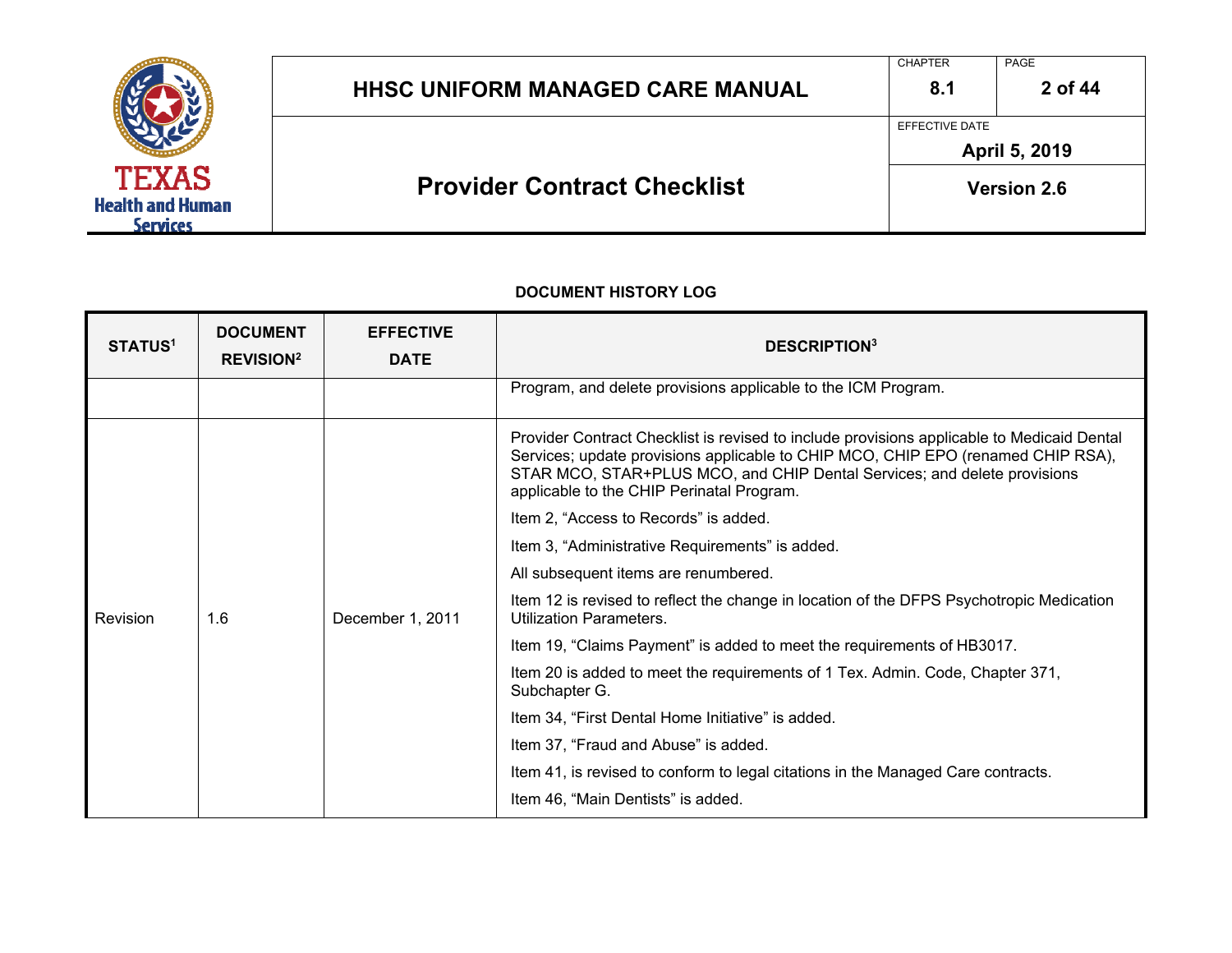

| <b>HHSC UNIFORM MANAGED CARE MANUAL</b> | 8.1<br>EFFECTIVE DATE | 3 of 44                             |
|-----------------------------------------|-----------------------|-------------------------------------|
| <b>Provider Contract Checklist</b>      |                       | April 5, 2019<br><b>Version 2.6</b> |

| <b>STATUS<sup>1</sup></b> | <b>DOCUMENT</b><br><b>REVISION<sup>2</sup></b> | <b>EFFECTIVE</b><br><b>DATE</b> | <b>DESCRIPTION3</b>                                                                                                                               |
|---------------------------|------------------------------------------------|---------------------------------|---------------------------------------------------------------------------------------------------------------------------------------------------|
|                           |                                                |                                 | Item 49, "Network Dental Providers" is added.                                                                                                     |
|                           |                                                |                                 | Item 63, is revised for consistency with 28 TAC $\S$ 11.901(a)(5).                                                                                |
|                           |                                                |                                 | Revision 2.0 applies to contracts issued as a result of HHSC RFP numbers 529-12-0002,<br>529-08-0001, 529-06-0293, 529-10-0020, and 529-12-0003.  |
|                           |                                                |                                 | Item 1, "72-hour Emergency Supply" is added.                                                                                                      |
| Revision                  | 2.0                                            | March 1, 2012                   | All subsequent items are renumbered.                                                                                                              |
|                           |                                                |                                 | Item 20, (previously Item 19) "Claims Payment" is removed.                                                                                        |
|                           |                                                | Item 30, "DME" is added.        |                                                                                                                                                   |
| 2.1<br>Revision           |                                                | September 1, 2013               | Contract designators for all CHIP, STAR, and STAR+PLUS references are added.                                                                      |
|                           |                                                |                                 | All CHIP RSA references are moved to the CHIP MCO column and the CHIP RSA column<br>is deleted.                                                   |
|                           |                                                |                                 | References for the STAR+PLUS Expansion Contract are added for all applicable items.                                                               |
|                           |                                                |                                 | Items 2, 3, 5, 8, 9, 14, 18, 20, 22, 26, 27, 28, 29, 31, 38, 47, 48, 54, 58, 59, 64, 70, and 71<br>are revised to update the contract references. |
|                           |                                                |                                 | Items 2, 6, and 7 are revised to clarify that information and records must be provided "at no<br>cost" to the requestor.                          |
|                           |                                                |                                 | Item 12.1, "Cancellation of Product Orders," is added.                                                                                            |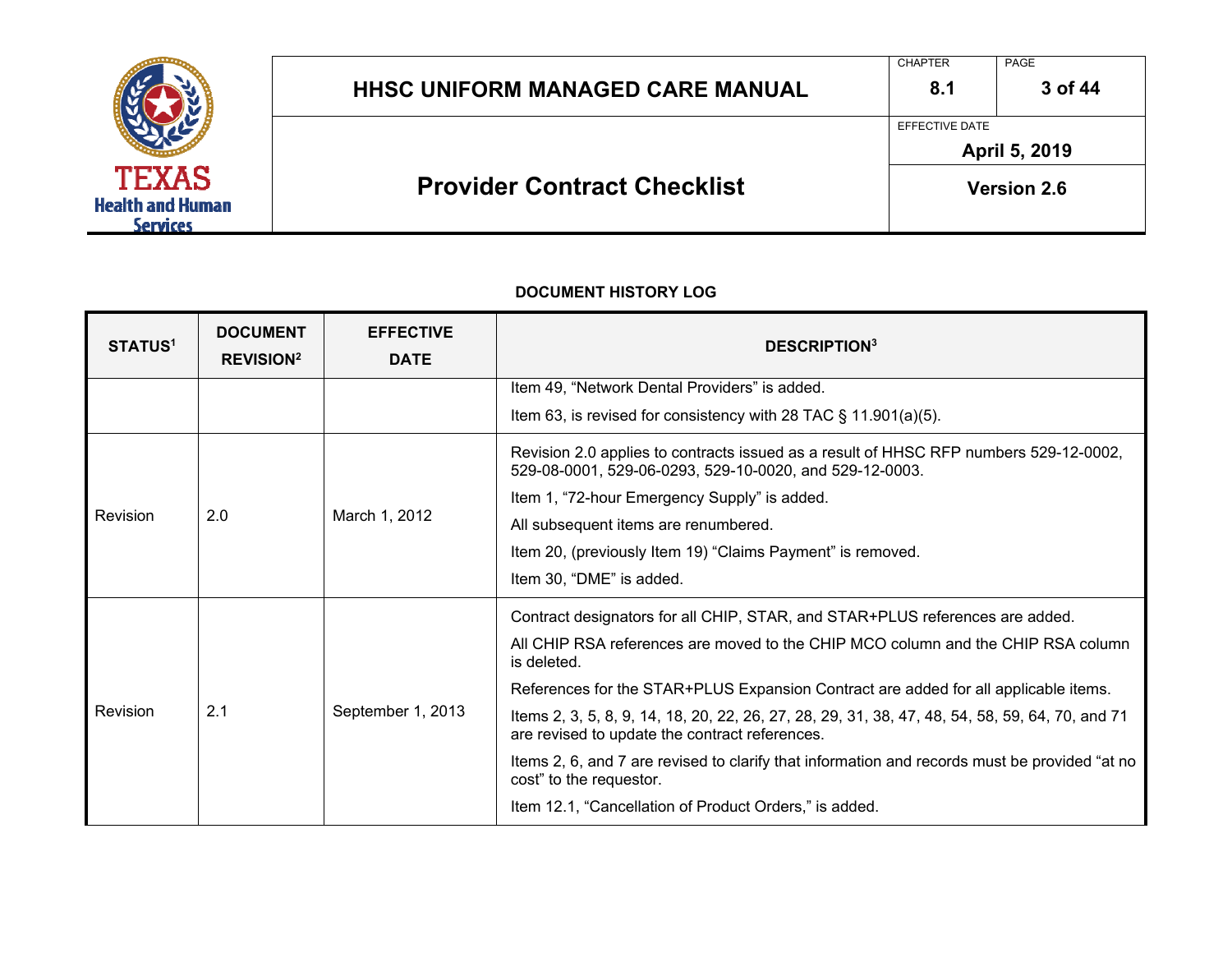

| <b>Provider Contract Checklist</b>      | <b>Version 2.6</b> |               |
|-----------------------------------------|--------------------|---------------|
|                                         | EFFECTIVE DATE     | April 5, 2019 |
| <b>HHSC UNIFORM MANAGED CARE MANUAL</b> | 8.1                | 4 of 44       |
|                                         | <b>CHAPTER</b>     | PAGE          |

| <b>STATUS<sup>1</sup></b> | <b>DOCUMENT</b><br><b>REVISION<sup>2</sup></b> | <b>EFFECTIVE</b><br><b>DATE</b> | <b>DESCRIPTION3</b>                                                                                                                                               |
|---------------------------|------------------------------------------------|---------------------------------|-------------------------------------------------------------------------------------------------------------------------------------------------------------------|
|                           |                                                |                                 | Item 14, "Claims Payment," is modified to clarify the requirements for accessing and<br>producing fee schedules and other information regarding claims payment.   |
|                           |                                                |                                 | Item 19, "Claims Payment," is modified to clarify pharmacy requirements.                                                                                          |
|                           |                                                |                                 | Item 20.1, "Claims Submission," is added.                                                                                                                         |
|                           |                                                |                                 | Item 21, "Complaints and Appeals," is clarified to provide that the contract must include a<br>clear description of the provider complaint and appeals processes. |
|                           |                                                |                                 | Item 38, "Fraud and Abuse," is modified to remove applicability to CHIP.                                                                                          |
|                           |                                                |                                 | Item 40, "Insurance," is modified to clarify that the provision does not apply to Nursing<br>Facilities.                                                          |
|                           |                                                |                                 | Item 42, "Laws, Rules, and Regulations," is modified to update the reference to the<br>Immigration and Nationality Act.                                           |
|                           |                                                |                                 | Item 47, "Marketing," is revised to include a general reference to state and federal laws,<br>rules, and regulations.                                             |
|                           |                                                |                                 | Item 59, "Primary Care Providers," is revised to reference the Medical Home requirement.                                                                          |
|                           |                                                |                                 | Item 63, "Service Coordination," is added.                                                                                                                        |
|                           |                                                |                                 | All subsequent items are renumbered.                                                                                                                              |
| Revision                  | 2.2                                            | January 15, 2014                | Revision 2.2 applies to contracts issued as a result of HHSC RFP numbers 529-12-0002,<br>529-08-0001, 529-06-0293, 529-10-0020, 529-12-0003, and 529-13-0042.     |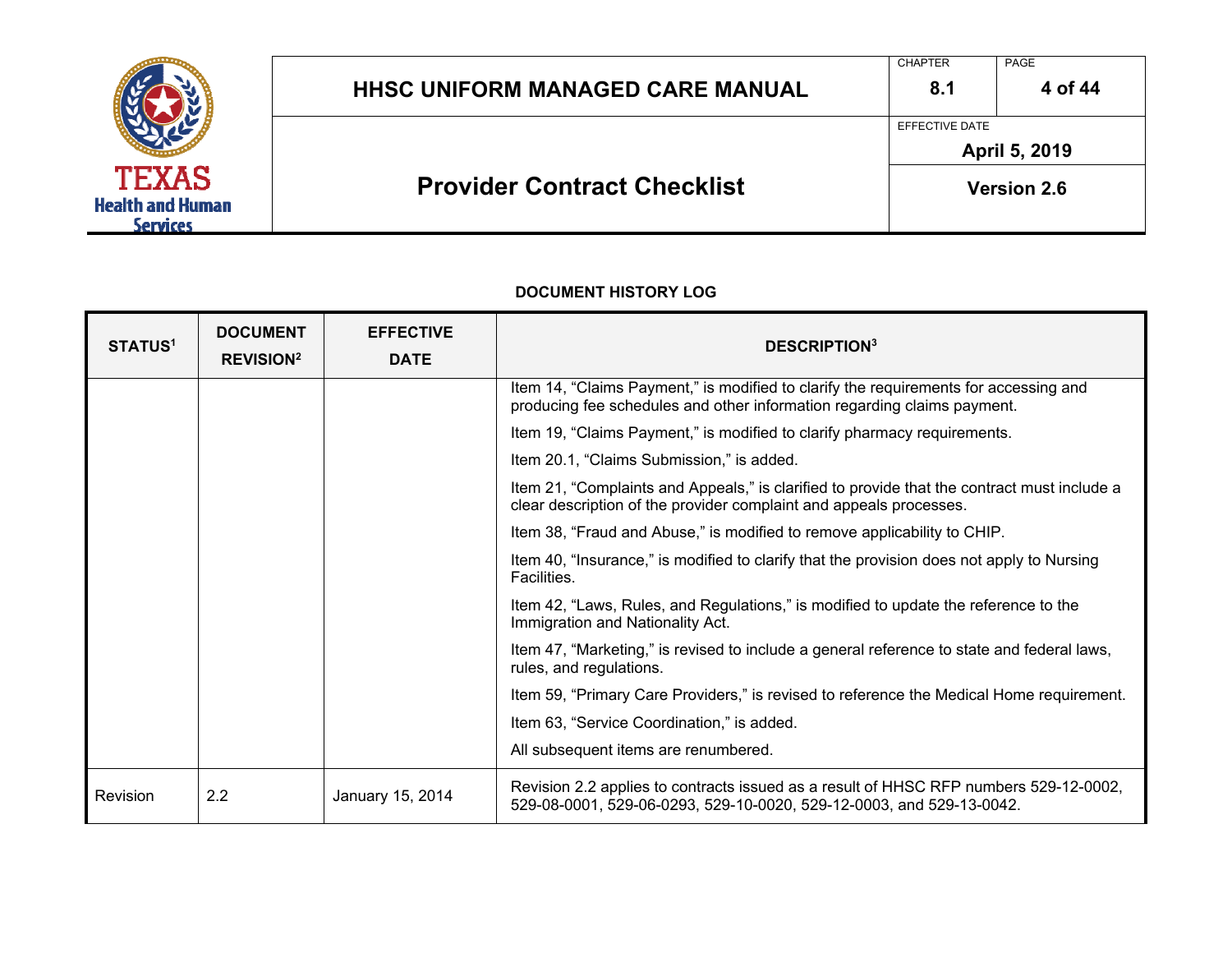

| <b>Provider Contract Checklist</b>      | <b>Version 2.6</b> |                      |
|-----------------------------------------|--------------------|----------------------|
|                                         | EFFECTIVE DATE     | <b>April 5, 2019</b> |
| <b>HHSC UNIFORM MANAGED CARE MANUAL</b> | 8.1                | 5 of 44              |
|                                         | <b>CHAPTER</b>     | PAGE                 |

| <b>STATUS<sup>1</sup></b> | <b>DOCUMENT</b><br><b>REVISION<sup>2</sup></b> | <b>EFFECTIVE</b><br><b>DATE</b> | <b>DESCRIPTION3</b>                                                                                    |
|---------------------------|------------------------------------------------|---------------------------------|--------------------------------------------------------------------------------------------------------|
|                           |                                                |                                 | Contract references for STAR+PLUS MRSA are added to all applicable items.                              |
|                           |                                                |                                 | Item 19, "Claims Payment" is modified to add Nursing Facility requirements.                            |
|                           |                                                |                                 | Item 19.1, "Claims Payment - Nursing Facility Services" is added.                                      |
|                           |                                                |                                 | Item 20.2, "Claims Submission - Nursing Facility Services" is added.                                   |
|                           |                                                |                                 | Item 20.3, "Claims Submission - Nursing Facility Services" is added.                                   |
|                           |                                                |                                 | Item 37, "Fraud and Abuse' is modified to clarify requestors for information provided by<br>providers. |
|                           |                                                |                                 | Item 50.1, "Nursing Facility Providers - Applied Income" is added.                                     |
|                           |                                                |                                 | Item 50.2, "Nursing Facility Providers - Notice of Adverse Changes in Medical Condition"<br>is added.  |
|                           |                                                |                                 | Item 50.3, "Nursing Facility Providers - MCO Access to Member Information" is added.                   |
|                           |                                                |                                 | Item 50.4, "Nursing Facility Providers – Notice of Admission or Discharge," is added.                  |
|                           |                                                |                                 | Item 55, "Payment for Services," is modified to add applicability to CHIP Members.                     |
|                           |                                                |                                 | Item 19, "Claims Payment" is modified to remove Nursing Facility requirements.                         |
| 2.3<br>Revision           |                                                | May 1, 2014                     | Item 19.1, "Claims Payment - Nursing Facility Services" is deleted.                                    |
|                           |                                                |                                 | Item 20.2, "Claims Submission - Nursing Facility Services" is deleted.                                 |
|                           |                                                |                                 | Item 20.3, "Claims Submission - Nursing Facility Services" is deleted.                                 |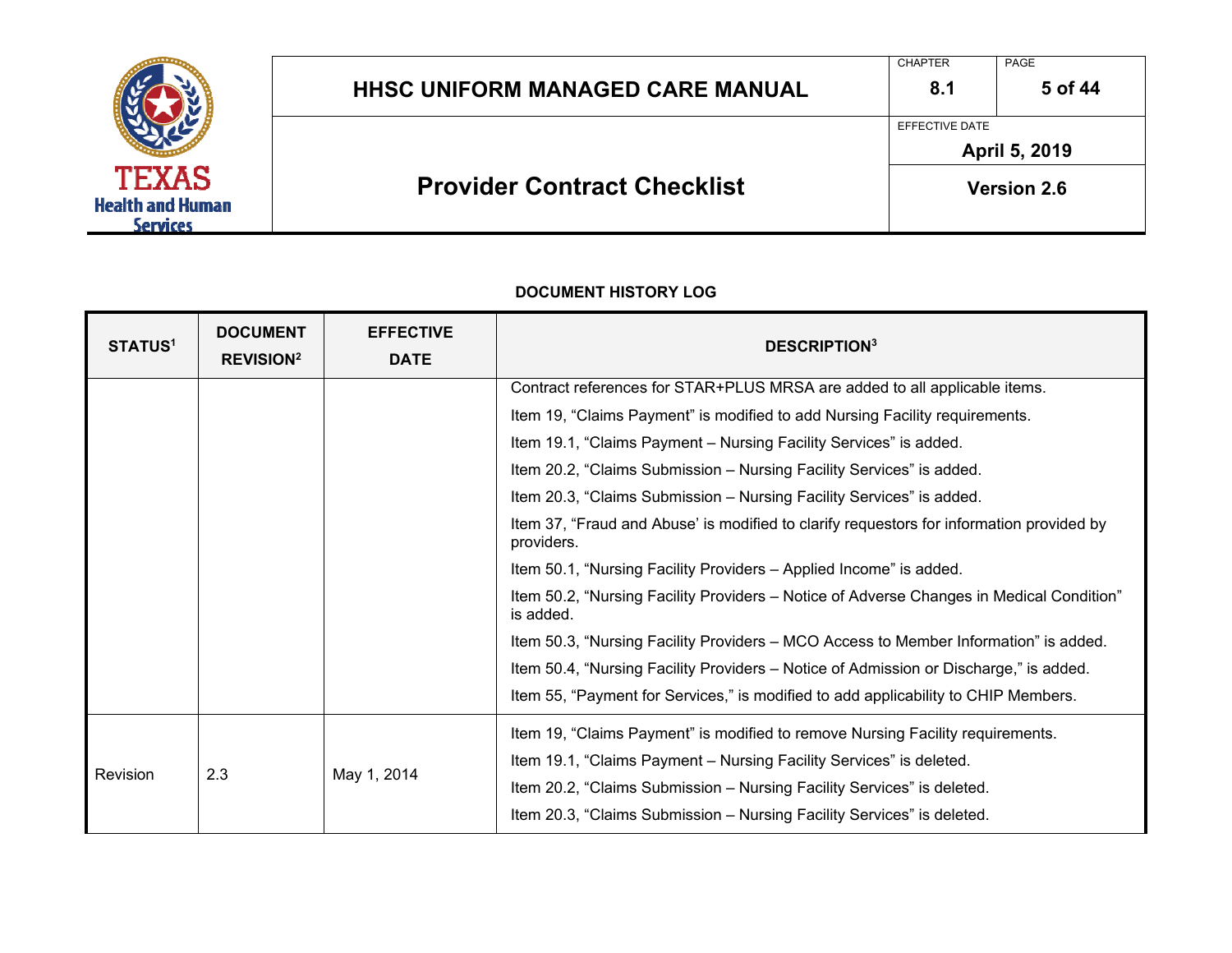

| <b>HHSC UNIFORM MANAGED CARE MANUAL</b> | <b>CHAPTER</b><br>8.1 | PAGE<br>6 of 44    |
|-----------------------------------------|-----------------------|--------------------|
|                                         | EFFECTIVE DATE        | April 5, 2019      |
| <b>Provider Contract Checklist</b>      |                       | <b>Version 2.6</b> |

| <b>STATUS<sup>1</sup></b> | <b>DOCUMENT</b><br><b>REVISION<sup>2</sup></b> | <b>EFFECTIVE</b><br><b>DATE</b> | <b>DESCRIPTION3</b>                                                                                     |
|---------------------------|------------------------------------------------|---------------------------------|---------------------------------------------------------------------------------------------------------|
|                           |                                                |                                 | Item 50.1, "Nursing Facility Providers - Applied Income" is deleted.                                    |
|                           |                                                |                                 | Item 50.2, "Nursing Facility Providers - Notice of Adverse Changes in Medical Condition"<br>is deleted. |
|                           |                                                |                                 | Item 50.3, "Nursing Facility Providers - MCO Access to Member Information" is deleted.                  |
|                           |                                                |                                 | Item 50.4, "Nursing Facility Providers – Notice of Admission or Discharge," is deleted.                 |
|                           |                                                |                                 | Item 31.1 "Electronic Visit Verification" is added.<br>Item 42.1 "Lead Screening" is added.             |
| Revision                  | 2.4                                            | February 1, 2015                | Item 50, "Network Dental Providers" is modified to conform to the contract requirements.                |
|                           |                                                |                                 | Item 70.1, "Waiting Times for Appointments" is added.                                                   |
|                           |                                                |                                 |                                                                                                         |
|                           |                                                |                                 | Item 72, "Mental Health" is added.                                                                      |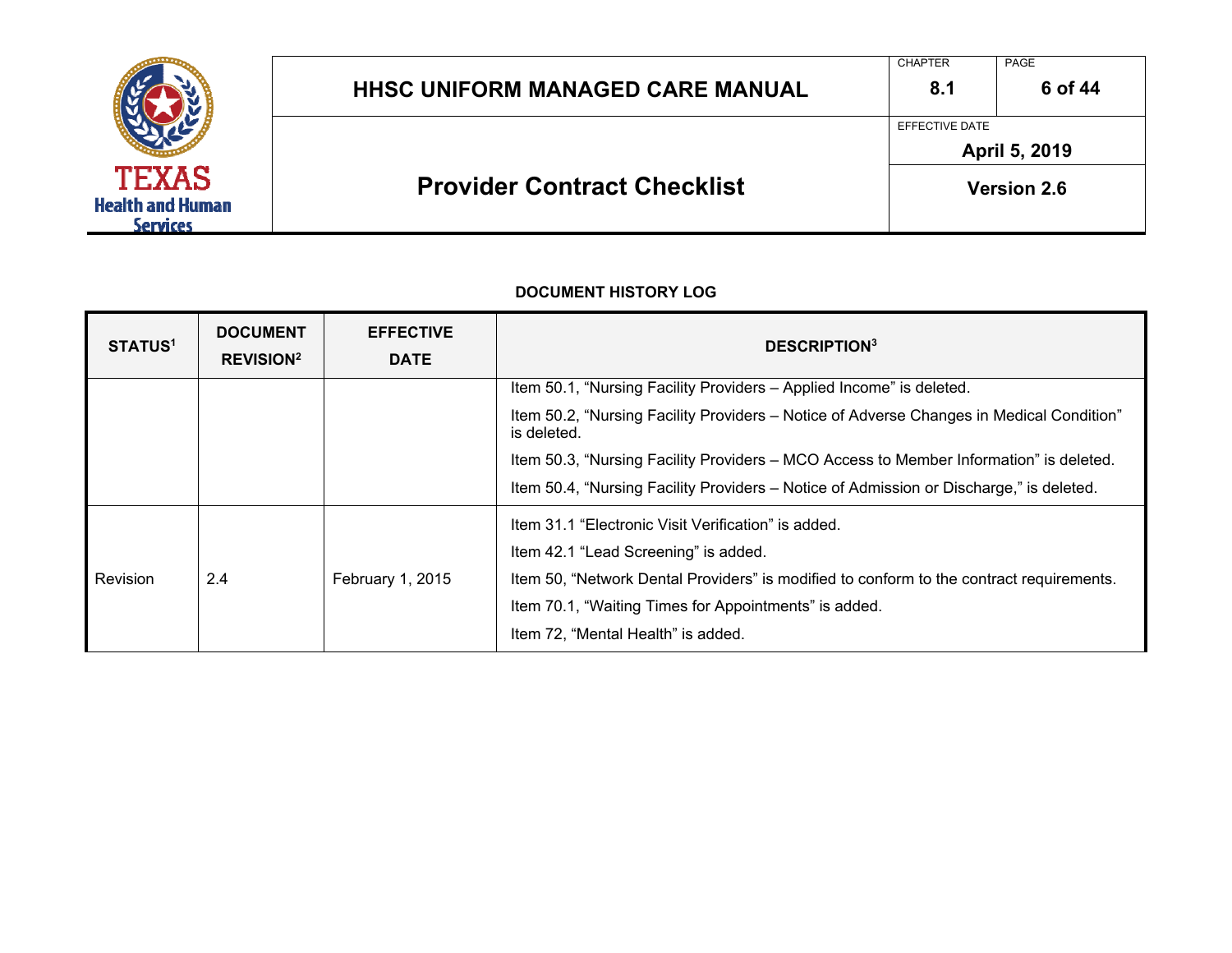

| <b>HHSC UNIFORM MANAGED CARE MANUAL</b> | 8.1<br>EFFECTIVE DATE | 7 of 44            |  |  |
|-----------------------------------------|-----------------------|--------------------|--|--|
|                                         | April 5, 2019         |                    |  |  |
| <b>Provider Contract Checklist</b>      |                       | <b>Version 2.6</b> |  |  |

| <b>STATUS<sup>1</sup></b> | <b>DOCUMENT</b><br><b>REVISION<sup>2</sup></b> | <b>EFFECTIVE</b><br><b>DATE</b> | <b>DESCRIPTION3</b>                                                                                                                                                                                                                            |
|---------------------------|------------------------------------------------|---------------------------------|------------------------------------------------------------------------------------------------------------------------------------------------------------------------------------------------------------------------------------------------|
|                           |                                                |                                 | Revision 2.5 applies to contracts issued as a result of HHSC RFP numbers 529-08-0001,<br>529-10-0020, 529-12-0002, 529-12-0003, 529-13-0042, 529-13-0071, and 529-15-0001;<br>and to Medicare-Medicaid Plans (MMPs) in the Dual Demonstration. |
|                           |                                                |                                 | All STAR Health citations are updated for the new contract.                                                                                                                                                                                    |
|                           |                                                |                                 | "STAR Kids" column and contract citations are added.                                                                                                                                                                                           |
|                           |                                                |                                 | "Medicare-Medicaid Plans (MMPs) in the Dual Demonstration" column and contract<br>citations are added.                                                                                                                                         |
|                           |                                                |                                 | "MCO Contract Page" column added for MCOs to include contract page numbers.                                                                                                                                                                    |
| Revision                  | 2.5                                            | November 1, 2015                | Item 11 Behavioral Health is clarified.                                                                                                                                                                                                        |
|                           |                                                |                                 | Item 12 Behavioral Health is clarified.                                                                                                                                                                                                        |
|                           |                                                |                                 | Item 13 Coordination between Behavioral Health Services Provider and PCP is clarified.                                                                                                                                                         |
|                           |                                                |                                 | Item 39 Health Passport is removed.                                                                                                                                                                                                            |
|                           |                                                |                                 | Item 54 "Member Communications" is modified to update the contract citations.                                                                                                                                                                  |
|                           |                                                |                                 | Item 54.1 "Member Protections" is added.                                                                                                                                                                                                       |
|                           |                                                |                                 | Item 55 "Payment for Services" is modified to remove "or CHIP" and to correct the contract<br>citations.                                                                                                                                       |
|                           |                                                |                                 | Item 65 "Termination" is clarified.                                                                                                                                                                                                            |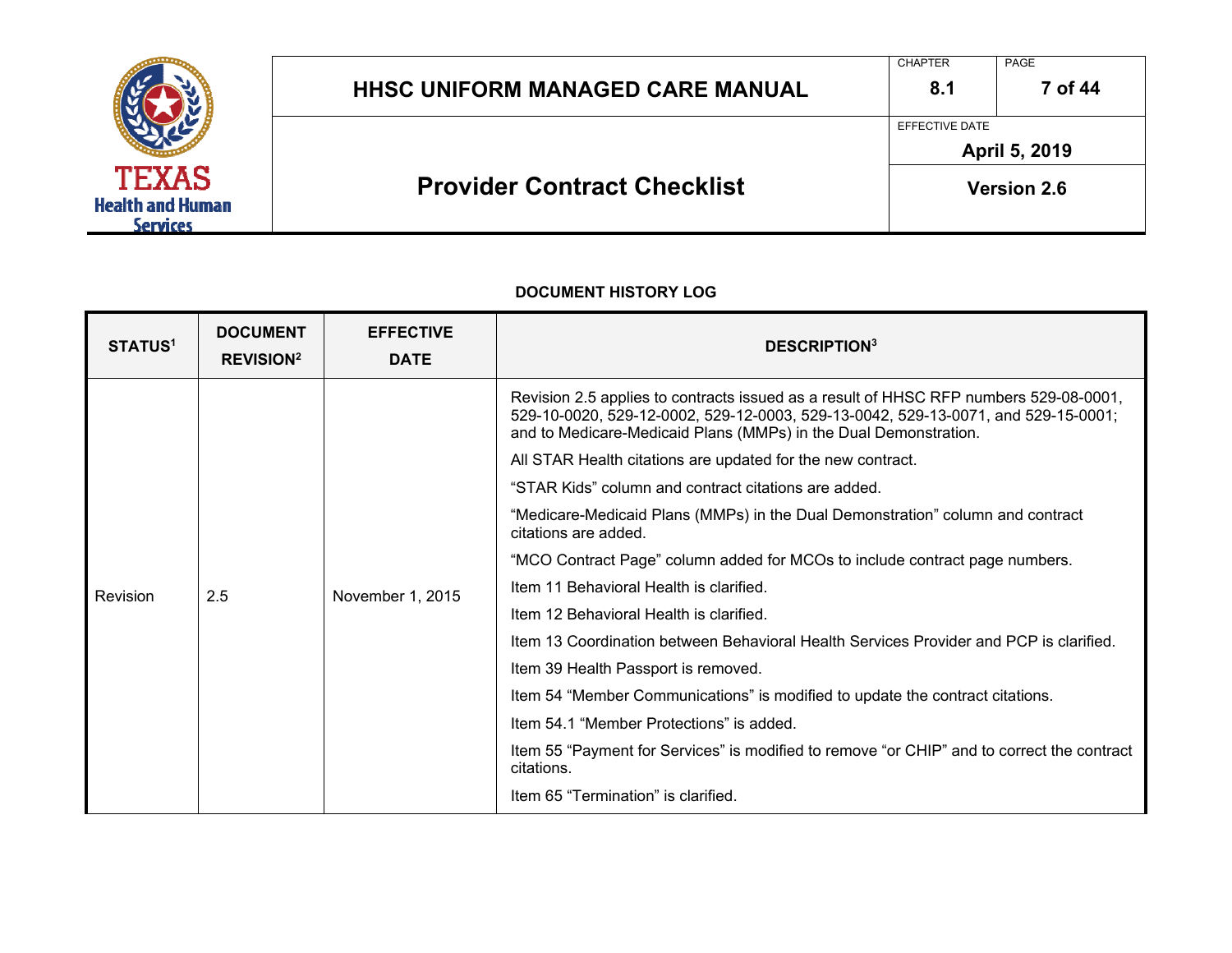

| <b>Provider Contract Checklist</b>      |                                 | <b>Version 2.6</b> |  |  |
|-----------------------------------------|---------------------------------|--------------------|--|--|
|                                         | EFFECTIVE DATE<br>April 5, 2019 |                    |  |  |
| <b>HHSC UNIFORM MANAGED CARE MANUAL</b> | 8.1                             | 8 of 44            |  |  |
|                                         | <b>CHAPTER</b>                  | PAGE               |  |  |

| <b>STATUS<sup>1</sup></b>                                                                                                                                                                                                                                                                                                                                                                                                                   | <b>DOCUMENT</b><br><b>REVISION<sup>2</sup></b> | <b>EFFECTIVE</b><br><b>DATE</b> | <b>DESCRIPTION3</b>                                                                                                                                                                                                                                                                                                                                                                                                                  |  |  |  |  |  |
|---------------------------------------------------------------------------------------------------------------------------------------------------------------------------------------------------------------------------------------------------------------------------------------------------------------------------------------------------------------------------------------------------------------------------------------------|------------------------------------------------|---------------------------------|--------------------------------------------------------------------------------------------------------------------------------------------------------------------------------------------------------------------------------------------------------------------------------------------------------------------------------------------------------------------------------------------------------------------------------------|--|--|--|--|--|
| Revision                                                                                                                                                                                                                                                                                                                                                                                                                                    | 2.6                                            | April 5, 2019                   | Item 3. Access to Records. Section 1.6.3 of the TMPPM requires Medicaid providers, "to<br>submit original documents, records, and accompanying business records affidavits to<br>representatives of the organizations listed in this section. These records should also be<br>provided to any agents and contractors related to the organization." The purpose of this<br>change is to clarify contract language to match the TMPPM. |  |  |  |  |  |
|                                                                                                                                                                                                                                                                                                                                                                                                                                             |                                                |                                 | Item 9 "Behavioral health" is modified to add footnote regarding the end of NorthSTAR.<br>Item 13 "In compliance with SB 74, 85R, HHSC has made changes to MCO contracts to<br>implement better behavioral and physical health integration activities at the MCO level.                                                                                                                                                              |  |  |  |  |  |
| Status should be represented as "Baseline" for initial issuances, "Revision" for changes to the Baseline version, and "Cancellation" for withdrawn versions<br>Revisions should be numbered according to the version of the issuance and sequential numbering of the revision-e.g., "1.2" refers to the first version of the document and the second<br>revision.<br>Brief description of the changes to the document made in the revision. |                                                |                                 |                                                                                                                                                                                                                                                                                                                                                                                                                                      |  |  |  |  |  |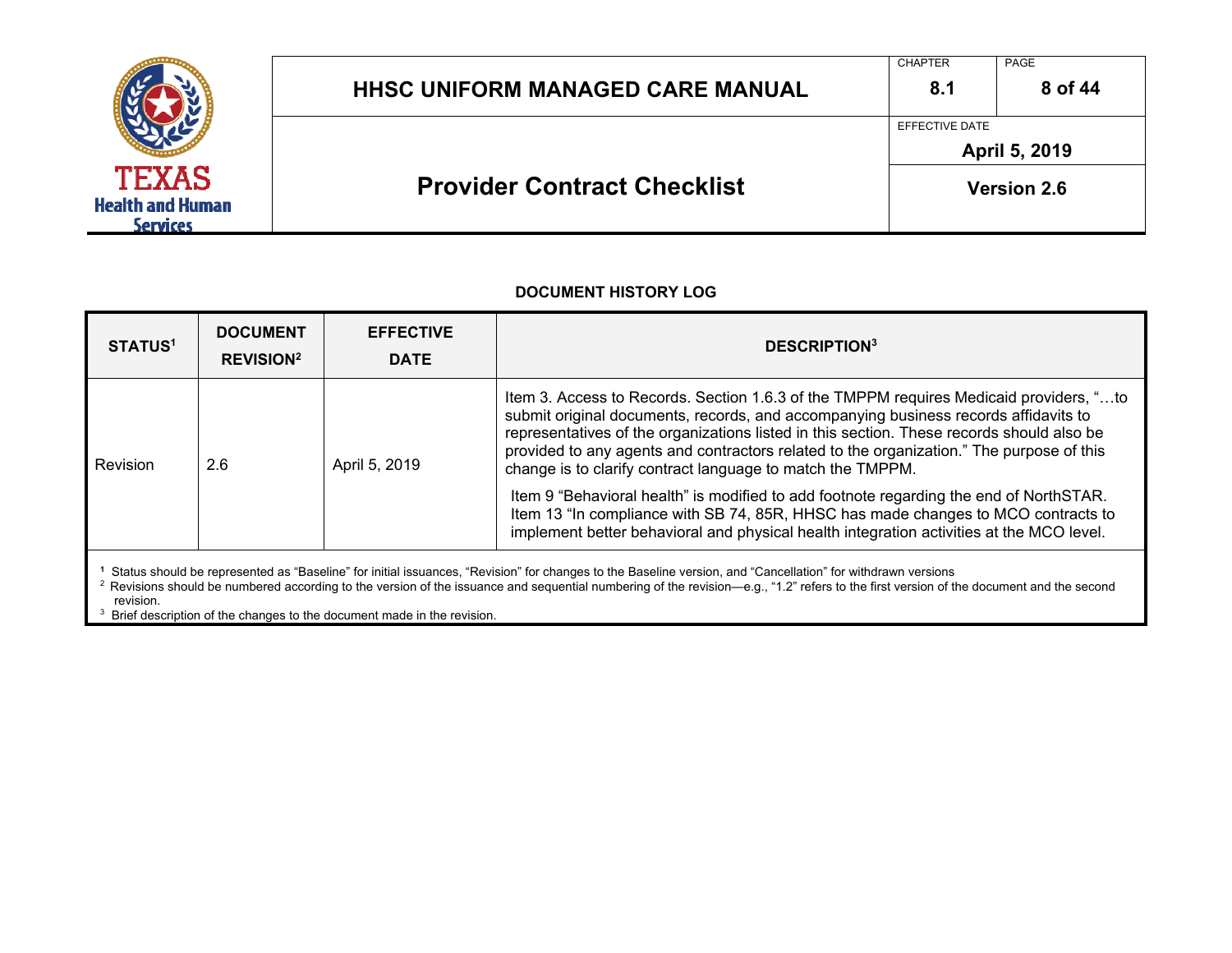|                                                            | <b>HHSC UNIFORM MANAGED CARE MANUAL</b> | <b>CHAPTER</b><br>8.1 | PAGE<br>9 of 44      |
|------------------------------------------------------------|-----------------------------------------|-----------------------|----------------------|
|                                                            |                                         | EFFECTIVE DATE        | <b>April 5, 2019</b> |
| <b>TEXAS</b><br><b>Health and Human</b><br><b>Services</b> | <b>Provider Contract Checklist</b>      |                       | <b>Version 2.6</b>   |

HHSC designed this checklist to help MCOs and Dental Contractors develop their contracts with Network Providers. Although HHSC has attempted to include all Standard Contract Provisions for Network Providers in this document, MCOs and Dental Contractors are ultimately responsible for ensuring that their Network Provider contracts comply with all applicable requirements of state and federal laws and the applicable HHSC Managed Care Contract. The HHSC Managed Care Contract includes all documents attached to or incorporated by reference into the contract (such as the HHSC Uniform Managed Care Manual).

All Network Provider contracts must be in writing and include the following Standard Contract Provisions. If the Standard Contract Provision is italicized, then the MCO and Dental Contractor may not alter the language. If the Standard Contract Provision is not italicized, then the MCO and Dental Contractor may use either the Standard Contract Provision's language or a substantive equivalent.

Unless otherwise noted, the MCO and Dental Contractor may include the Standard Contract Provisions in either the Network Provider contract or the MCO's or Dental Contractor's Provider Manual. If the MCO or Dental Contractor includes Standard Contract Provisions in its Provider Manual, then the Network Provider contract must clearly state that the Provider Manual, and all amendments to the Provider Manual, are incorporated by reference into the contract.

If a check mark or corresponding contract section appears in the column below the MCO or Dental Program Type, then the Standard Contract Provision applies to the program and must be included in the Network Provider contract or Provider Manual.

This chapter does not apply to Nursing Facility Provider agreements. Refer to UMCM Chapter 8.6, "State-Mandated Requirements for STAR+PLUS Nursing Facility Providers."

All references in the table below to MCO include the managed care organizations and the Dental Contractors as appropriate.

| No. | <b>Category</b>                | <b>Standard Contract Provision</b>                                                                                                                        |                                                     | MCO - Dental Program Type  |                                                            |                                  |                          |                                |                                                            | <b>MCO Contract</b><br>Page              |  |
|-----|--------------------------------|-----------------------------------------------------------------------------------------------------------------------------------------------------------|-----------------------------------------------------|----------------------------|------------------------------------------------------------|----------------------------------|--------------------------|--------------------------------|------------------------------------------------------------|------------------------------------------|--|
|     |                                |                                                                                                                                                           | <b>CHIP MCO</b>                                     | <b>STAR MCO</b>            | <b>STAR+ PLUS</b><br><b>MCO</b>                            | <b>STAR Health</b><br><b>MCO</b> | <b>STAR Kids</b>         | <b>Dual Demo</b><br><b>MMP</b> | Children's<br><b>Medicaid Dental</b><br><b>Contractors</b> | <b>CHIP Dental</b><br><b>Contractors</b> |  |
|     | 72-Hour<br>Emergency<br>Supply | Include the following information in the cover letter to<br>the initial Medicaid network pharmacy provider<br>agreement, and all amendments and renewals: | $UMCC1$ Att. B-1,<br>8.1.21.1<br>$RSA2$ Att. B-1, § | UMCC Att. B-1,<br>8.1.21.1 | UMCC Att. B-1,<br>8.1.21.1<br>$S+P$ Exp. <sup>3</sup> Att. | Att. B-1, $\delta$<br>8.1.20.2   | Att $B-1$ ,<br>88.1.17.2 | <b>DDMMP</b><br>§2.5.7.1.5.9   |                                                            |                                          |  |

<sup>&</sup>lt;sup>1</sup> UMCC is the Uniform Managed Care Contract.

<sup>2</sup> RSA is the CHIP Rural Service Area Contract.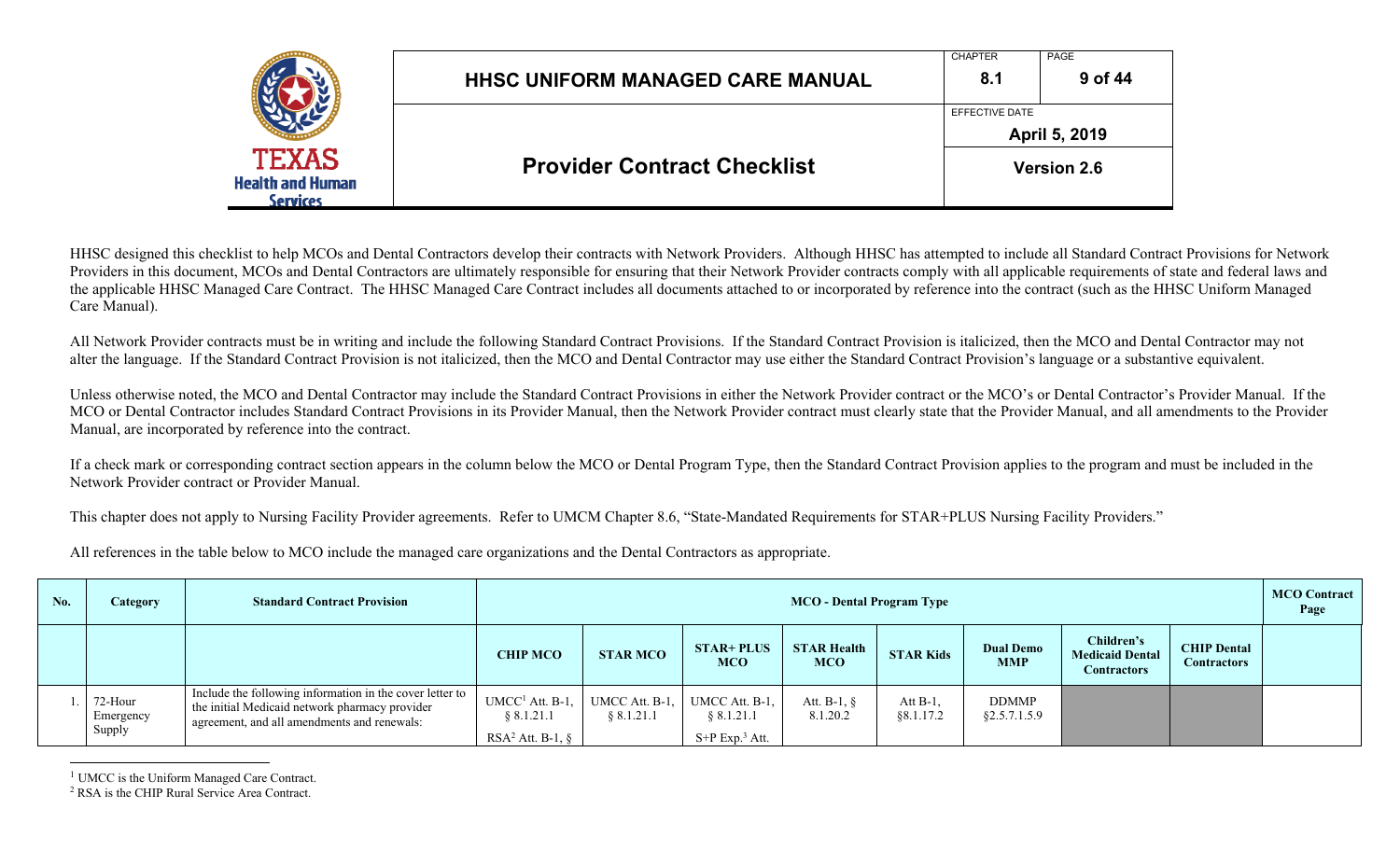|                                                     | <b>HHSC UNIFORM MANAGED CARE MANUAL</b> | <b>CHAPTER</b><br>8.1 | <b>PAGE</b><br>10 of 44 |
|-----------------------------------------------------|-----------------------------------------|-----------------------|-------------------------|
|                                                     |                                         | EFFECTIVE DATE        | April 5, 2019           |
| <b>TEXAS</b><br><b>Health and Human</b><br>Services | <b>Provider Contract Checklist</b>      |                       | <b>Version 2.6</b>      |

| No.            | Category             | <b>Standard Contract Provision</b>                                                                                                                                                                                                                                                                                                                                                                                                                                                                                                                                                                                                                                                                                 |                                                       | <b>MCO</b> - Dental Program Type |                                                                                                  |                                  |                      |                                |                                                            | <b>MCO</b> Contract<br>Page              |  |
|----------------|----------------------|--------------------------------------------------------------------------------------------------------------------------------------------------------------------------------------------------------------------------------------------------------------------------------------------------------------------------------------------------------------------------------------------------------------------------------------------------------------------------------------------------------------------------------------------------------------------------------------------------------------------------------------------------------------------------------------------------------------------|-------------------------------------------------------|----------------------------------|--------------------------------------------------------------------------------------------------|----------------------------------|----------------------|--------------------------------|------------------------------------------------------------|------------------------------------------|--|
|                |                      |                                                                                                                                                                                                                                                                                                                                                                                                                                                                                                                                                                                                                                                                                                                    | <b>CHIP MCO</b>                                       | <b>STAR MCO</b>                  | <b>STAR+ PLUS</b><br><b>MCO</b>                                                                  | <b>STAR Health</b><br><b>MCO</b> | <b>STAR Kids</b>     | <b>Dual Demo</b><br><b>MMP</b> | Children's<br><b>Medicaid Dental</b><br><b>Contractors</b> | <b>CHIP Dental</b><br><b>Contractors</b> |  |
|                |                      | If prior authorization for a medication is not<br>immediately available, a 72-hour emergency supply<br>may be dispensed when the pharmacist on duty<br>recommends it as clinically appropriate and when the<br>medication is needed without delay. Please consult the<br>Vendor Drug Program Pharmacy Provider<br>Procedures Manual, the Texas Medicaid Provider<br>Procedures Manual, and [insert the name of the<br>MCO's provider manual and chapter and page<br>reference] for information regarding reimbursement<br>for 72-hour emergency supplies of prescription claims.<br>It is important that pharmacies understand the 72-hour<br>emergency supply policy and procedure to assist<br>Medicaid clients. | 8.1.24.1                                              |                                  | B-1, § 8.1.42.1<br>$S+P MRSA4$<br>Att. B-1, $\S$<br>8.1.16.2                                     |                                  |                      |                                |                                                            |                                          |  |
| $\overline{2}$ | Access to<br>Records | The Network Provider agrees to provide at no cost to<br>the Texas Health and Human Services Commission<br>(HHSC):<br>all information required under the MCO's<br>1.<br>managed care contract with HHSC, including<br>but not limited to, the reporting requirements<br>and other information related to the Network<br>Provider's performance of its obligations under<br>the contract; and<br>any information in its possession sufficient to<br>permit HHSC to comply with the federal                                                                                                                                                                                                                           | UMCC Att. B-1,<br>§8.1.20<br>RSA Att. B-1.<br>§8.1.20 | UMCC Att. B-1.<br>§8.1.20        | UMCC Att. B-1,<br>§8.1.20<br>S+P Exp. Att.<br>$B-1, §8.1.20$<br>S+P MRSA Att.<br>$B-1, § 8.1.22$ | Att. B-1,<br>§8.1.26             | Att. B-1,<br>§8.1.22 | <b>DDMMP</b><br>§5.4.1.2       | Att. B-1, §8.1.14                                          | Att. B-1,<br>§8.1.14                     |  |

 $3$  S+P Exp. is the STAR+PLUS Expansion Contract.

4 S+P MRSA is the STAR+PLUS Medicaid Rural Service Area (MRSA) Contract.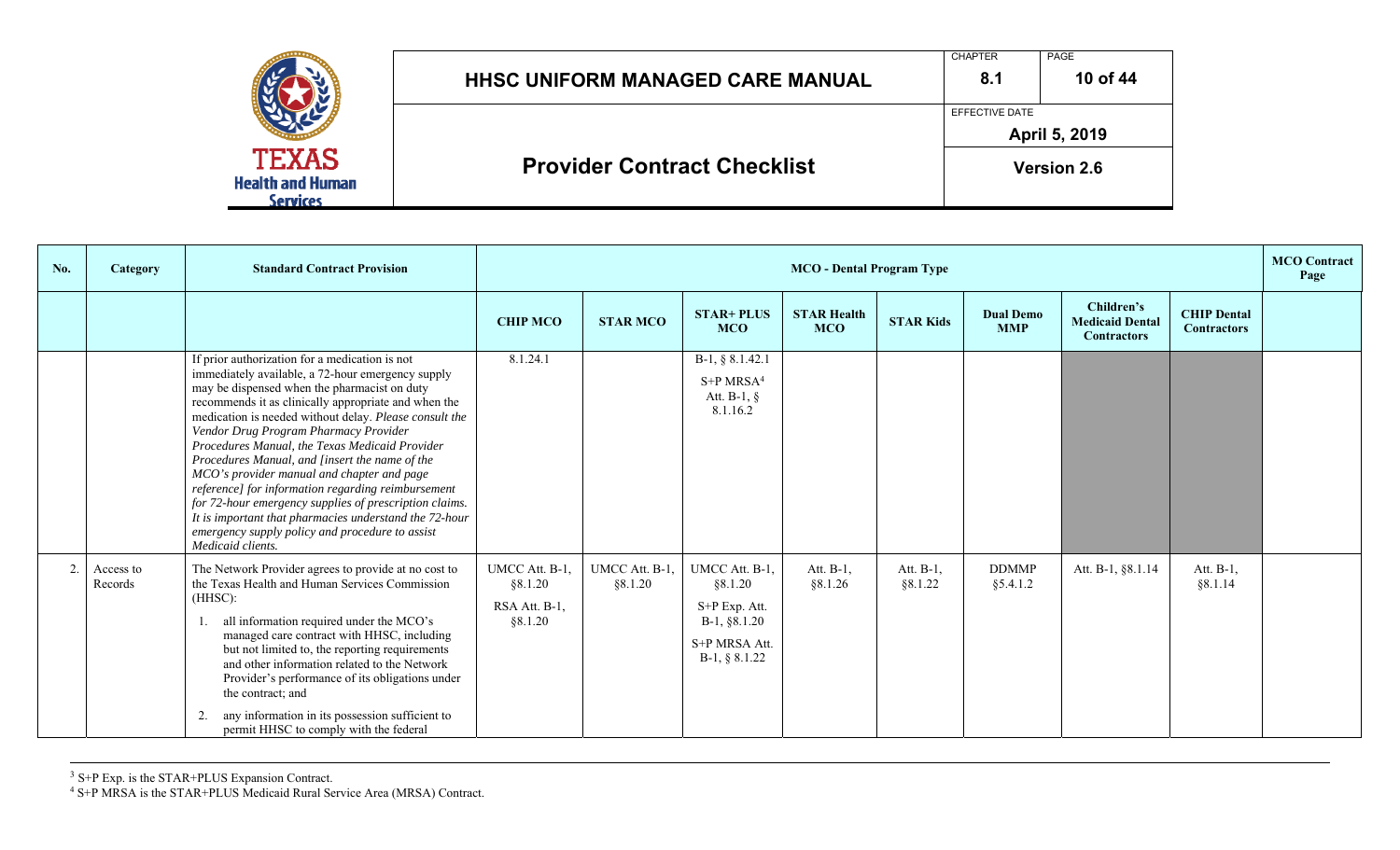|                                                            | <b>HHSC UNIFORM MANAGED CARE MANUAL</b> | <b>CHAPTER</b><br>8.1 | PAGE<br>11 of 44   |
|------------------------------------------------------------|-----------------------------------------|-----------------------|--------------------|
|                                                            |                                         | EFFECTIVE DATE        | April 5, 2019      |
| <b>TEXAS</b><br><b>Health and Human</b><br><b>Services</b> | <b>Provider Contract Checklist</b>      |                       | <b>Version 2.6</b> |

| No. | Category             | <b>Standard Contract Provision</b>                                                                                                                                                                                                                                                                                                                                                                                                                                                                                                                                                                                                                                                                                                                                                                                                                                                                                                                                                                                                                                                                                                                                                                                                                                                                                                                             |                                                       | <b>MCO</b> - Dental Program Type |                                                                                                |                                  |                      |                                |                                                            | <b>MCO</b> Contract<br>Page              |  |
|-----|----------------------|----------------------------------------------------------------------------------------------------------------------------------------------------------------------------------------------------------------------------------------------------------------------------------------------------------------------------------------------------------------------------------------------------------------------------------------------------------------------------------------------------------------------------------------------------------------------------------------------------------------------------------------------------------------------------------------------------------------------------------------------------------------------------------------------------------------------------------------------------------------------------------------------------------------------------------------------------------------------------------------------------------------------------------------------------------------------------------------------------------------------------------------------------------------------------------------------------------------------------------------------------------------------------------------------------------------------------------------------------------------|-------------------------------------------------------|----------------------------------|------------------------------------------------------------------------------------------------|----------------------------------|----------------------|--------------------------------|------------------------------------------------------------|------------------------------------------|--|
|     |                      |                                                                                                                                                                                                                                                                                                                                                                                                                                                                                                                                                                                                                                                                                                                                                                                                                                                                                                                                                                                                                                                                                                                                                                                                                                                                                                                                                                | <b>CHIP MCO</b>                                       | <b>STAR MCO</b>                  | <b>STAR+ PLUS</b><br><b>MCO</b>                                                                | <b>STAR Health</b><br><b>MCO</b> | <b>STAR Kids</b>     | <b>Dual Demo</b><br><b>MMP</b> | Children's<br><b>Medicaid Dental</b><br><b>Contractors</b> | <b>CHIP Dental</b><br><b>Contractors</b> |  |
|     |                      | Balanced Budget Act of 1997 or other federal or<br>state laws, rules, and regulations.<br>All information must be provided in accordance with<br>the timelines, definitions, formats, and instructions<br>specified by HHSC.                                                                                                                                                                                                                                                                                                                                                                                                                                                                                                                                                                                                                                                                                                                                                                                                                                                                                                                                                                                                                                                                                                                                   |                                                       |                                  |                                                                                                |                                  |                      |                                |                                                            |                                          |  |
| 3.  | Access to<br>Records | The MCO's provider agreement must specify that<br>upon receipt of a record review request from the<br>Health and Human Services Commission Office of<br>Inspector General (OIG) or another state or federal<br>agency authorized to conduct compliance, regulatory,<br>or program integrity functions, a provider must<br>provide, at no cost to the requesting agency, the<br>records requested within three business days of the<br>request. If the OI, or another state or federal agency<br>representative reasonably believes that the requested<br>records are about to be altered or destroyed or that the<br>request may be completed at the time of the request or<br>in less than 24 hours, the provider must provide the<br>records requested at the time of the request or in less<br>than 24 hours. The request for record review includes<br>clinical medical or dental Member records; other<br>records pertaining to the Member; any other records of<br>services provided to Medicaid or other health and<br>human services program recipients and payments<br>made for those services; documents related to<br>diagnosis, treatment, service, lab results, charting;<br>billing records, invoices, documentation of delivery<br>items, equipment, or supplies; radiographs and study<br>models related to orthodontia services; business and | UMCC Att. B-1,<br>§8.1.19<br>RSA Att. B-1,<br>§8.1.19 | UMCC Att. B-1,<br>§8.1.19        | UMCC Att. B-1,<br>§8.1.19<br>S+P Exp. Att.<br>B-1, §8.1.19<br>S+P MRSA Att.<br>$B-1, § 8.1.21$ | Att. B-1,<br>§8.1.25             | Att. B-1,<br>§8.1.21 | <b>DDMMP</b> §5.4.1            | Att. B-1, §8.1.13                                          | Att. $B-1$ ,<br>§8.1.13                  |  |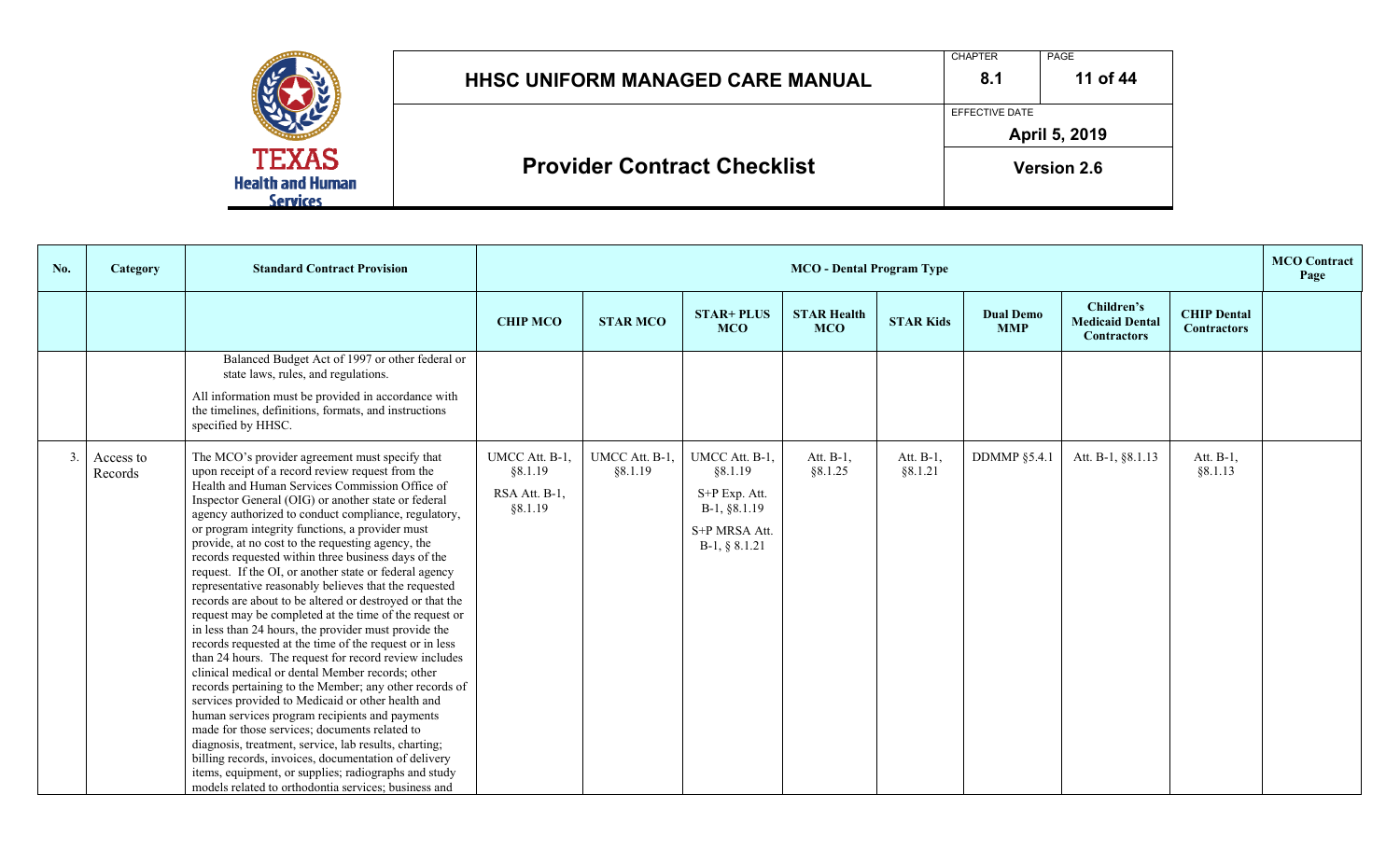|                                                            | <b>HHSC UNIFORM MANAGED CARE MANUAL</b> | <b>CHAPTER</b><br>8.1 | PAGE<br>12 of 44   |
|------------------------------------------------------------|-----------------------------------------|-----------------------|--------------------|
|                                                            |                                         | EFFECTIVE DATE        | April 5, 2019      |
| <b>TEXAS</b><br><b>Health and Human</b><br><b>Services</b> | <b>Provider Contract Checklist</b>      |                       | <b>Version 2.6</b> |

| No.            | Category                       | <b>Standard Contract Provision</b>                                                                                                                                                                                                                                                                                                                                                                                                                       |                           | <b>MCO</b> - Dental Program Type |                                                                                                |                                  |                      |                                |                                                            |                                          | <b>MCO</b> Contract<br>Page |
|----------------|--------------------------------|----------------------------------------------------------------------------------------------------------------------------------------------------------------------------------------------------------------------------------------------------------------------------------------------------------------------------------------------------------------------------------------------------------------------------------------------------------|---------------------------|----------------------------------|------------------------------------------------------------------------------------------------|----------------------------------|----------------------|--------------------------------|------------------------------------------------------------|------------------------------------------|-----------------------------|
|                |                                |                                                                                                                                                                                                                                                                                                                                                                                                                                                          | <b>CHIP MCO</b>           | <b>STAR MCO</b>                  | <b>STAR+ PLUS</b><br><b>MCO</b>                                                                | <b>STAR Health</b><br><b>MCO</b> | <b>STAR Kids</b>     | <b>Dual Demo</b><br><b>MMP</b> | Children's<br><b>Medicaid Dental</b><br><b>Contractors</b> | <b>CHIP Dental</b><br><b>Contractors</b> |                             |
|                |                                | accounting records with backup support<br>documentation; statistical documentation; computer<br>records and data; and/or contracts with providers and<br>subcontractors. Failure to produce the records or make<br>the records available for the purpose of reviewing,<br>examining, and securing custody of the records may<br>result in OIG imposing sanctions against the provider<br>as described in 1 TEX. ADMIN. CODE Chapter 371<br>Subchapter G. |                           |                                  |                                                                                                |                                  |                      |                                |                                                            |                                          |                             |
| $\overline{4}$ | Administrative<br>Requirements | Updates to contact information. Network Providers<br>must inform both the MCO and HHSC's<br>administrative services contractor of any changes to<br>the Provider's address, telephone number, group<br>affiliation, etc.                                                                                                                                                                                                                                 | UMCM <sup>5</sup> Ch. 3.3 | UMCM Ch. 3.3                     | UMCM Ch. 3.3                                                                                   | UMCM Ch.<br>3.14                 | UMCM Ch.<br>3.34     | UMCM Ch. 3.3                   | <b>UMCM Ch. 3.18</b>                                       | UMCM Ch.<br>3.18                         |                             |
| 5.             | Advance<br>Directives          | Provider must comply with the requirements of state<br>and federal laws, rules and regulations relating to<br>advance directives.                                                                                                                                                                                                                                                                                                                        |                           | UMCC Att. B-1.<br>§8.2.11        | UMCC Att. B-1,<br>§8.2.11<br>S+P Exp. Att.<br>B-1, §8.1.32<br>S+P MRSA Att.<br>$B-1, § 8.1.34$ | Att. $B-1$ ,<br>§8.1.34.1        | Att. B-1,<br>§8.1.35 | <b>DDMMP</b> §5.3.3            |                                                            |                                          |                             |
| 6.             | Audit or                       | The Network Provider agrees to provide at no cost to<br>the following entities or their designees with prompt,                                                                                                                                                                                                                                                                                                                                           | UMCC Att. A,              | UMCC Att. A,                     | UMCC Att. A,                                                                                   | Att. A, §9.02                    | Att. B-1,            | <b>DDMMP</b>                   | Att. A, §9.02                                              | Att. A, §9.02                            |                             |

<sup>5</sup> UMCM is the Uniform Managed Care Manual.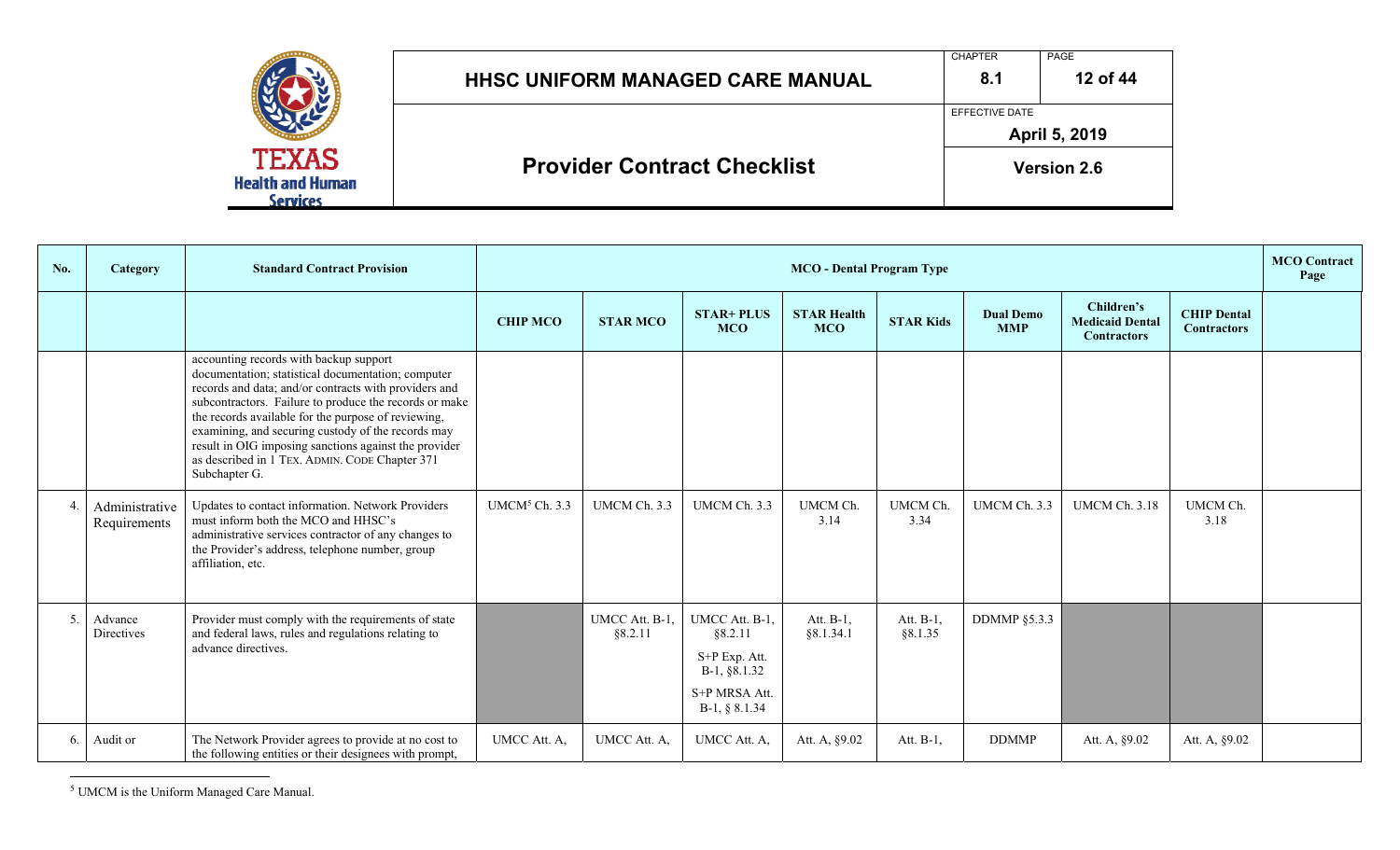|                                                            | <b>HHSC UNIFORM MANAGED CARE MANUAL</b> | <b>CHAPTER</b><br>8.1 | PAGE<br>13 of 44   |
|------------------------------------------------------------|-----------------------------------------|-----------------------|--------------------|
|                                                            |                                         | EFFECTIVE DATE        | April 5, 2019      |
| <b>TEXAS</b><br><b>Health and Human</b><br><b>Services</b> | <b>Provider Contract Checklist</b>      |                       | <b>Version 2.6</b> |

| No. | Category      | <b>Standard Contract Provision</b>                                                                                                                                                                                                                                                                                                                                                                                                                                                                                                                                                                                                                                                                                                                                                                                                                                                                                                                                                                                                                                                                                                                                                                                                                                                                                              |                               | <b>MCO</b> - Dental Program Type |                                                                     |                                  |                  |                                |                                                            |                                          | <b>MCO</b> Contract<br>Page |
|-----|---------------|---------------------------------------------------------------------------------------------------------------------------------------------------------------------------------------------------------------------------------------------------------------------------------------------------------------------------------------------------------------------------------------------------------------------------------------------------------------------------------------------------------------------------------------------------------------------------------------------------------------------------------------------------------------------------------------------------------------------------------------------------------------------------------------------------------------------------------------------------------------------------------------------------------------------------------------------------------------------------------------------------------------------------------------------------------------------------------------------------------------------------------------------------------------------------------------------------------------------------------------------------------------------------------------------------------------------------------|-------------------------------|----------------------------------|---------------------------------------------------------------------|----------------------------------|------------------|--------------------------------|------------------------------------------------------------|------------------------------------------|-----------------------------|
|     |               |                                                                                                                                                                                                                                                                                                                                                                                                                                                                                                                                                                                                                                                                                                                                                                                                                                                                                                                                                                                                                                                                                                                                                                                                                                                                                                                                 | <b>CHIP MCO</b>               | <b>STAR MCO</b>                  | <b>STAR+ PLUS</b><br><b>MCO</b>                                     | <b>STAR Health</b><br><b>MCO</b> | <b>STAR Kids</b> | <b>Dual Demo</b><br><b>MMP</b> | Children's<br><b>Medicaid Dental</b><br><b>Contractors</b> | <b>CHIP Dental</b><br><b>Contractors</b> |                             |
|     | Investigation | reasonable, and adequate access to the Network<br>Provider contract and any records, books, documents,<br>and papers that are related to the Network Provider<br>contract and/or the Network Provider's performance of<br>its responsibilities under this contract:<br>1. The United States Department of Health and<br>Human Services or its designee;<br>2. The Comptroller General of the United States or<br>its designee;<br>3. MCO Program personnel from HHSC or its<br>designee;<br>4. The Office of Inspector General;<br>5. The Medicaid Fraud Control Unit of the Texas<br>Attorney General's Office or its designee;<br>6. Any independent verification and validation<br>contractor, audit firm, or quality assurance<br>contractor acting on behalf of HHSC;<br>7. The Office of the State Auditor of Texas or its<br>designee;<br>8. A State or Federal law enforcement agency;<br>9. A special or general investigating committee of<br>the Texas Legislature or its designee; and<br>10. Any other state or federal entity identified by<br>HHSC, or any other entity engaged by HHSC.<br>The Network Provider must provide access wherever it<br>maintains such records, books, documents, and papers.<br>The Network Provider must provide such access in<br>reasonable comfort and provide any furnishings, | §9.02<br>RSA Att. A,<br>§9.02 | §9.02                            | §9.02<br>S+P Exp. Att. A,<br>§9.02<br>S+P MRSA Att.<br>A, $\S 9.02$ |                                  | §9.02            | §2.1.5.1                       |                                                            |                                          |                             |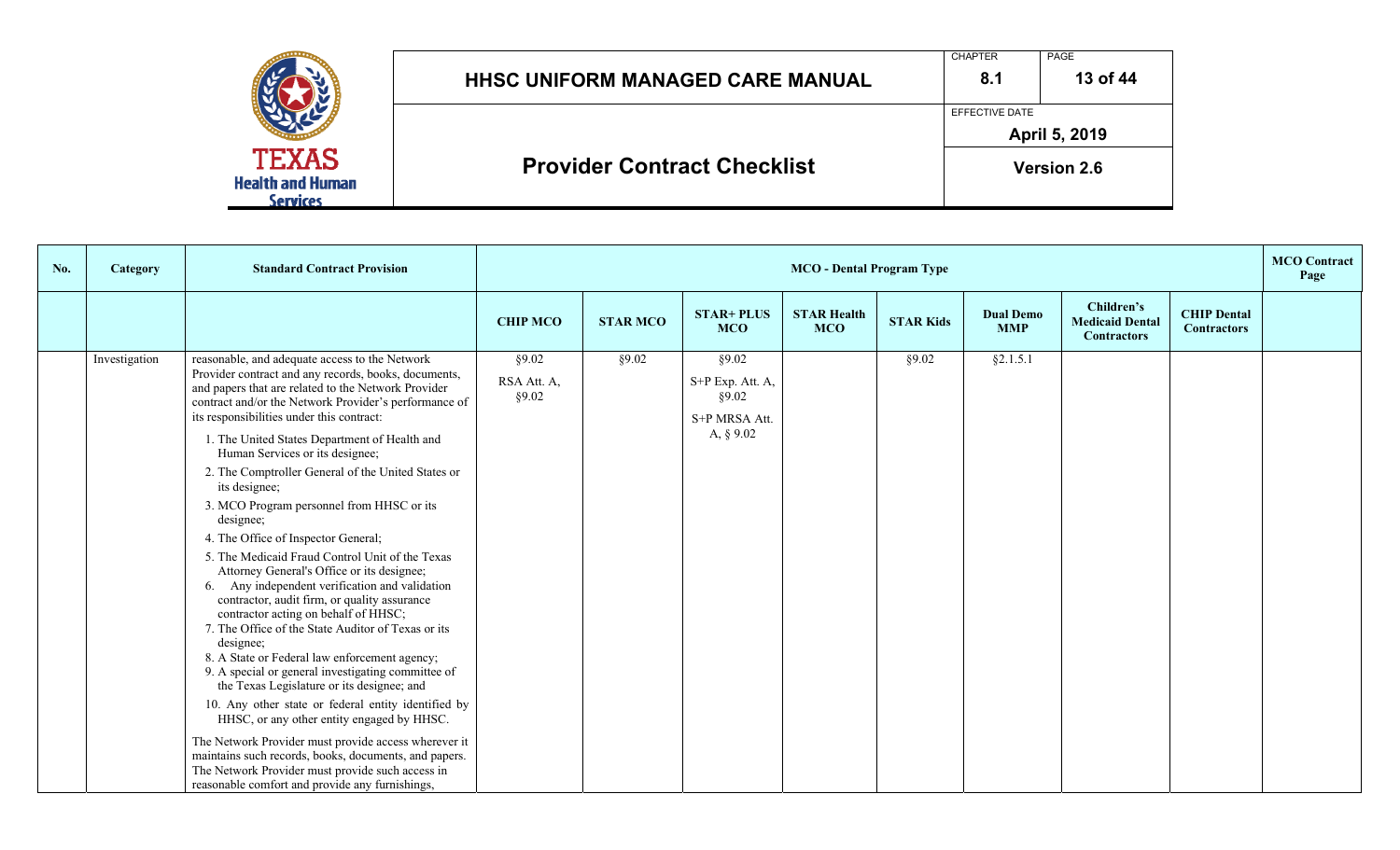|                                                     | HHSC UNIFORM MANAGED CARE MANUAL   | <b>CHAPTER</b><br>8.1 | PAGE<br>14 of 44   |
|-----------------------------------------------------|------------------------------------|-----------------------|--------------------|
|                                                     |                                    | EFFECTIVE DATE        | April 5, 2019      |
| <b>TEXAS</b><br><b>Health and Human</b><br>Services | <b>Provider Contract Checklist</b> |                       | <b>Version 2.6</b> |

| No. | <b>Category</b>           | <b>Standard Contract Provision</b>                                                                                                                                                                                                                                                                                                                                                                                                                                        |                                               | <b>MCO</b> - Dental Program Type |                                                                                      |                                  |                        |                                |                                                            |                                          |  |
|-----|---------------------------|---------------------------------------------------------------------------------------------------------------------------------------------------------------------------------------------------------------------------------------------------------------------------------------------------------------------------------------------------------------------------------------------------------------------------------------------------------------------------|-----------------------------------------------|----------------------------------|--------------------------------------------------------------------------------------|----------------------------------|------------------------|--------------------------------|------------------------------------------------------------|------------------------------------------|--|
|     |                           |                                                                                                                                                                                                                                                                                                                                                                                                                                                                           | <b>CHIP MCO</b>                               | <b>STAR MCO</b>                  | <b>STAR+ PLUS</b><br><b>MCO</b>                                                      | <b>STAR Health</b><br><b>MCO</b> | <b>STAR Kids</b>       | <b>Dual Demo</b><br><b>MMP</b> | Children's<br><b>Medicaid Dental</b><br><b>Contractors</b> | <b>CHIP Dental</b><br><b>Contractors</b> |  |
|     |                           | equipment, and other conveniences deemed reasonably<br>necessary to fulfill the purposes described herein.<br>Requests for access may be for, but are not limited to,<br>the following purposes:<br>examination;<br>2.<br>audit;<br>investigation;<br>3.<br>contract administration;<br>the making of copies, excerpts, or transcripts; or<br>-5.<br>any other purpose HHSC deems necessary for<br>6.<br>contract enforcement or to perform its regulatory<br>functions.  |                                               |                                  |                                                                                      |                                  |                        |                                |                                                            |                                          |  |
|     | Audit or<br>Investigation | [Network Provider] understands and agrees that the<br>acceptance of funds under this contract acts as<br>acceptance of the authority of the State Auditor's<br>Office ("SAO"), or any successor agency, to conduct<br>an investigation in connection with those funds.<br>[Network Provider] further agrees to cooperate fully<br>with the SAO or its successor in the conduct of the<br>audit or investigation, including providing all records<br>requested at no cost. | UMCC Att. A,<br>§9.04<br>RSA Att. A,<br>§9.04 | UMCC Att. A,<br>§9.04            | UMCC Att. A,<br>§9.04<br>S+P Exp. Att. A,<br>\$9.04<br>S+P MRSA Att.<br>A, $\S$ 9.04 | Att. A, §9.05                    | Att. A, §9.05          | <b>DDMMP</b><br>$\S C.2.1$     | Att. A, §9.04                                              | Att. A, §9.04                            |  |
| 8.  | Behavioral<br>Health      | Network Providers who are Primary Care Physicians<br>(PCPs) must have screening and evaluation procedures<br>for detection and treatment of, or referral for, any                                                                                                                                                                                                                                                                                                         | UMCC Att. B-1,<br>§8.1.15.4 <sup>6</sup>      | UMCC Att. B-1.<br>§8.1.15.4      | UMCC Att. B-1,<br>§8.1.15.4                                                          | Att. $B-1$ ,<br>§8.1.17.4        | Att. B-1,<br>§8.1.16.3 | <b>DDMMP</b><br>$\S C.6.3.1$   |                                                            |                                          |  |

 $6$  This requirement applies to a PCP who provides services to CHIP Perinate Newborns. The PCP requirements do not apply to CHIP Perinates.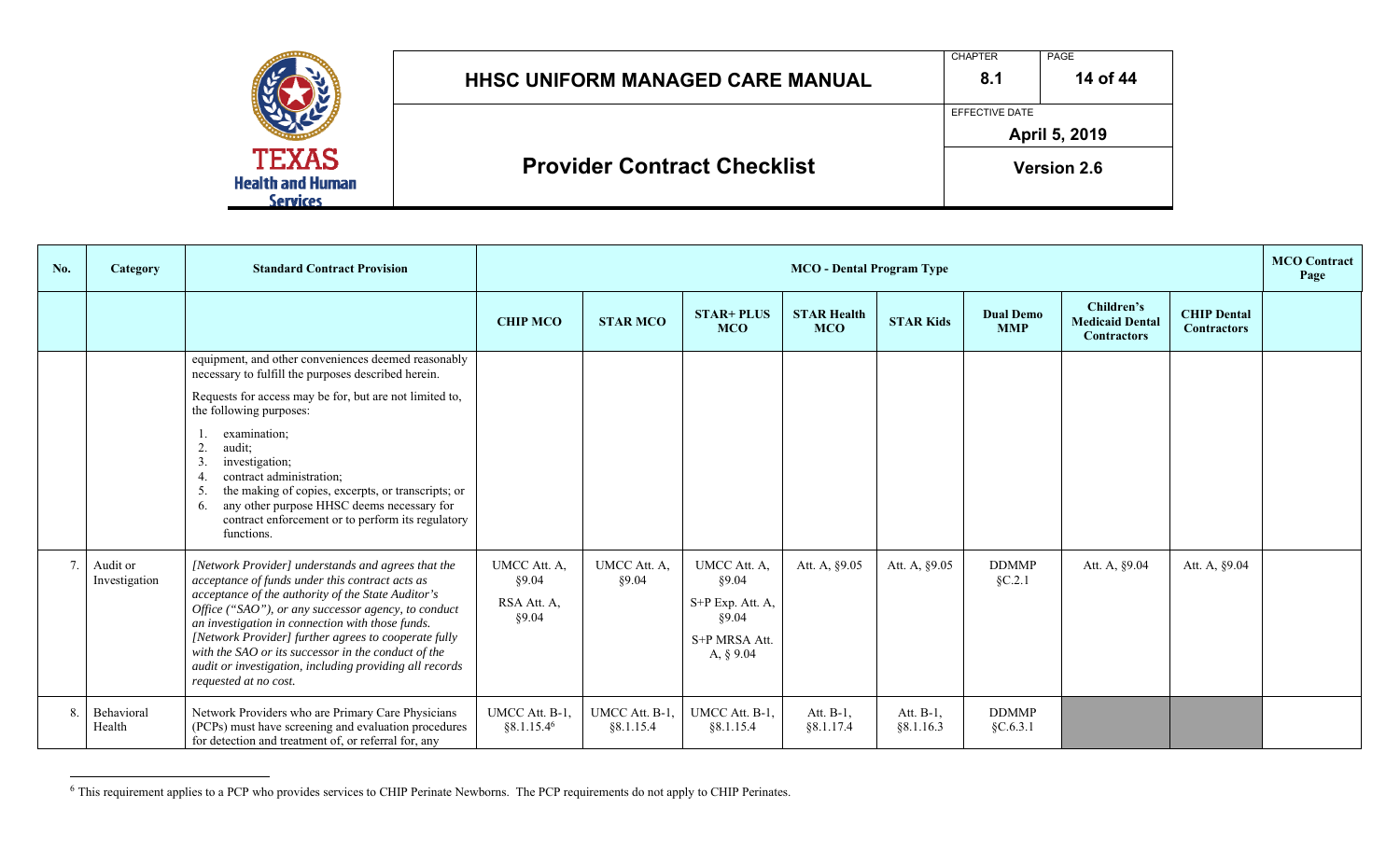|                                                     | <b>HHSC UNIFORM MANAGED CARE MANUAL</b> | <b>CHAPTER</b><br>8.1 | PAGE<br>15 of 44   |
|-----------------------------------------------------|-----------------------------------------|-----------------------|--------------------|
|                                                     |                                         | EFFECTIVE DATE        | April 5, 2019      |
| <b>TEXAS</b><br><b>Health and Human</b><br>Services | <b>Provider Contract Checklist</b>      |                       | <b>Version 2.6</b> |

| No.          | Category                 | <b>Standard Contract Provision</b>                                                                                                                                                                                                                                                                                                                                                                      |                                                                                    | <b>MCO</b> Contract<br><b>MCO</b> - Dental Program Type |                                                                                                                            |                                  |                        |                                          |                                                            |                                          |  |
|--------------|--------------------------|---------------------------------------------------------------------------------------------------------------------------------------------------------------------------------------------------------------------------------------------------------------------------------------------------------------------------------------------------------------------------------------------------------|------------------------------------------------------------------------------------|---------------------------------------------------------|----------------------------------------------------------------------------------------------------------------------------|----------------------------------|------------------------|------------------------------------------|------------------------------------------------------------|------------------------------------------|--|
|              |                          |                                                                                                                                                                                                                                                                                                                                                                                                         | <b>CHIP MCO</b>                                                                    | <b>STAR MCO</b>                                         | <b>STAR+ PLUS</b><br><b>MCO</b>                                                                                            | <b>STAR Health</b><br><b>MCO</b> | <b>STAR Kids</b>       | <b>Dual Demo</b><br><b>MMP</b>           | Children's<br><b>Medicaid Dental</b><br><b>Contractors</b> | <b>CHIP Dental</b><br><b>Contractors</b> |  |
|              |                          | known or suspected behavioral health problems and<br>disorders.                                                                                                                                                                                                                                                                                                                                         | RSA Att. B-1,<br>8.1.15.4 <sup>7</sup>                                             |                                                         | S+P Exp. Att.<br>B-1, §8.1.15.4<br>S+P MRSA Att.<br>$B-1, § 8.1.15.4$                                                      |                                  |                        |                                          |                                                            |                                          |  |
| $\mathbf{Q}$ | Behavioral<br>Health     | Network Providers who provide inpatient psychiatric<br>services to a Member must schedule the Member for<br>outpatient follow-up or continuing treatment prior to<br>discharge. The outpatient treatment must occur within<br>seven days from the date of discharge. Behavioral<br>health providers must contact Members who have<br>missed appointments within 24 hours to reschedule<br>appointments. | UMCC Att. B-1,<br>§8.1.15.5 <sup>8</sup><br>RSA Att. B-1,<br>8.1.15.5 <sup>9</sup> | UMCC Att. B-1,<br>$§8.1.15.5^{10}$                      | UMCC Att. B-1,<br>§8.1.15.5 <sup>11</sup><br>S+P Exp. Att.<br>B-1, $§ 8.1.15.5^{12}$<br>S+P MRSA Att.<br>$B-1, § 8.1.15.5$ | Att. B-1,<br>§8.1.17.5           | Att. B-1,<br>§8.1.16.4 | <b>DDMMP</b><br>$\S C.6.4.3-$<br>C.6.4.4 |                                                            |                                          |  |
|              | 10. Behavioral<br>Health | Network Providers who are behavioral health<br>providers must:<br>Submit to the MCO for inclusion into the<br>Health Passport treatment plans and referrals<br>to other providers.<br>Document the outcome measurement scores<br>2.<br>in the Health Passport.                                                                                                                                          |                                                                                    |                                                         |                                                                                                                            | Att. B-1,<br>§8.1.17             |                        |                                          |                                                            |                                          |  |

<sup>7</sup> This requirement applies to a PCP who provides services to CHIP Perinate Newborns. The PCP requirements do not apply to CHIP Perinates.

<sup>8</sup> This requirement applies to a PCP who provides services to CHIP Perinate Newborns. The PCP requirements do not apply to CHIP Perinates.

 $9$  This requirement applies to a PCP who provides services to CHIP Perinate Newborns. The PCP requirements do not apply to CHIP Perinates.

<sup>10</sup> This requirement does not apply to STAR HMOs in the Dallas SA, whose Members receive Behavioral Health Services through the NorthSTAR Program.

<sup>11</sup> This requirement does not apply to STAR+PLUS MCOs in the Dallas SA, whose Members receive Behavioral Health Services through the NorthSTAR Program.

<sup>12</sup> This requirement does not apply to STAR+PLUS MCOs in the Dallas SA, whose Members receive Behavioral Health Services through the NorthSTAR Program.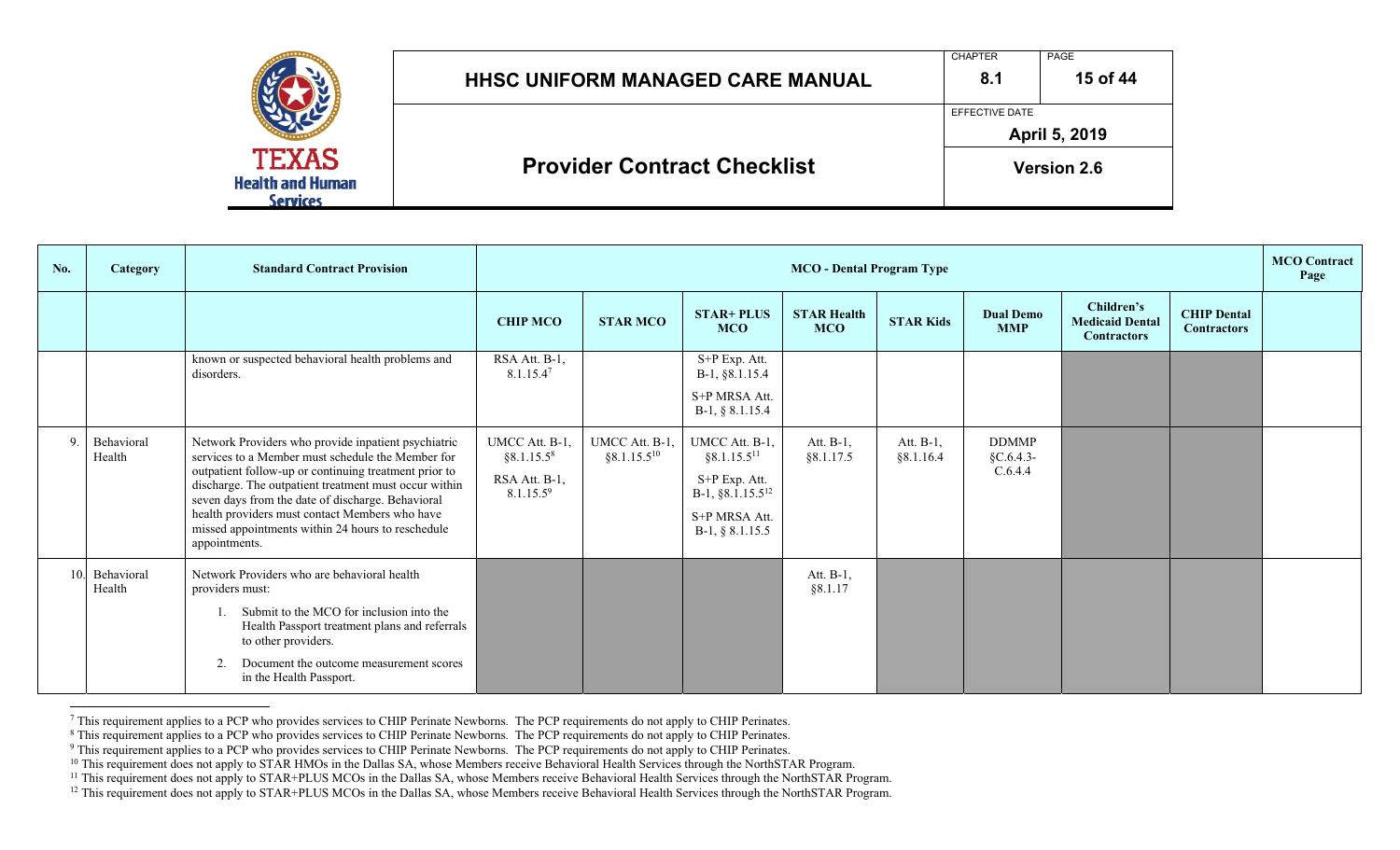|                                                            | <b>HHSC UNIFORM MANAGED CARE MANUAL</b> | <b>CHAPTER</b><br>8.1 | PAGE<br>16 of 44     |
|------------------------------------------------------------|-----------------------------------------|-----------------------|----------------------|
|                                                            |                                         | EFFECTIVE DATE        | <b>April 5, 2019</b> |
| <b>TEXAS</b><br><b>Health and Human</b><br><b>Services</b> | <b>Provider Contract Checklist</b>      |                       | <b>Version 2.6</b>   |

| No. | <b>Category</b>      | <b>Standard Contract Provision</b>                                                                                                                                                                                                |                 | <b>MCO</b> - Dental Program Type |                                 |                                        |                  |                                |                                                            |                                          | <b>MCO</b> Contract<br>Page |
|-----|----------------------|-----------------------------------------------------------------------------------------------------------------------------------------------------------------------------------------------------------------------------------|-----------------|----------------------------------|---------------------------------|----------------------------------------|------------------|--------------------------------|------------------------------------------------------------|------------------------------------------|-----------------------------|
|     |                      |                                                                                                                                                                                                                                   | <b>CHIP MCO</b> | <b>STAR MCO</b>                  | <b>STAR+ PLUS</b><br><b>MCO</b> | <b>STAR Health</b><br><b>MCO</b>       | <b>STAR Kids</b> | <b>Dual Demo</b><br><b>MMP</b> | Children's<br><b>Medicaid Dental</b><br><b>Contractors</b> | <b>CHIP Dental</b><br><b>Contractors</b> |                             |
|     |                      | Function as a member of the PCP Team by<br>3.<br>coordinating with the PCP and Service<br>Manager as appropriate.<br>Testify in court as needed for child<br>4.<br>protection litigation.                                         |                 |                                  |                                 |                                        |                  |                                |                                                            |                                          |                             |
| 11. | Behavioral<br>Health | Network Providers who are behavioral health<br>providers must provide a monthly summary form, to<br>be provided by the MCO. The following<br>information must be included in the monthly<br>summary form for the Health Passport: |                 |                                  |                                 | Att. $B-1$ ,<br>§8.1.12 and<br>§8.1.17 |                  |                                |                                                            |                                          |                             |
|     |                      | Primary and secondary (if present)<br>diagnosis.                                                                                                                                                                                  |                 |                                  |                                 |                                        |                  |                                |                                                            |                                          |                             |
|     |                      | Assessment information, including results of<br>2.<br>a mental status exam.                                                                                                                                                       |                 |                                  |                                 |                                        |                  |                                |                                                            |                                          |                             |
|     |                      | Brief narrative summary of the Member's<br>3.<br>clinical visits/progress.                                                                                                                                                        |                 |                                  |                                 |                                        |                  |                                |                                                            |                                          |                             |
|     |                      | Scores on each outcome rating form(s).<br>4.                                                                                                                                                                                      |                 |                                  |                                 |                                        |                  |                                |                                                            |                                          |                             |
|     |                      | Referrals to other providers or community<br>5.<br>resources.                                                                                                                                                                     |                 |                                  |                                 |                                        |                  |                                |                                                            |                                          |                             |
|     |                      | Referrals to other providers or community<br>6.<br>resources.                                                                                                                                                                     |                 |                                  |                                 |                                        |                  |                                |                                                            |                                          |                             |
|     |                      | Evaluations of each Member's progress at<br>7.<br>intake, monthly, and at termination of the<br>Health Care Service Plan, or as significant                                                                                       |                 |                                  |                                 |                                        |                  |                                |                                                            |                                          |                             |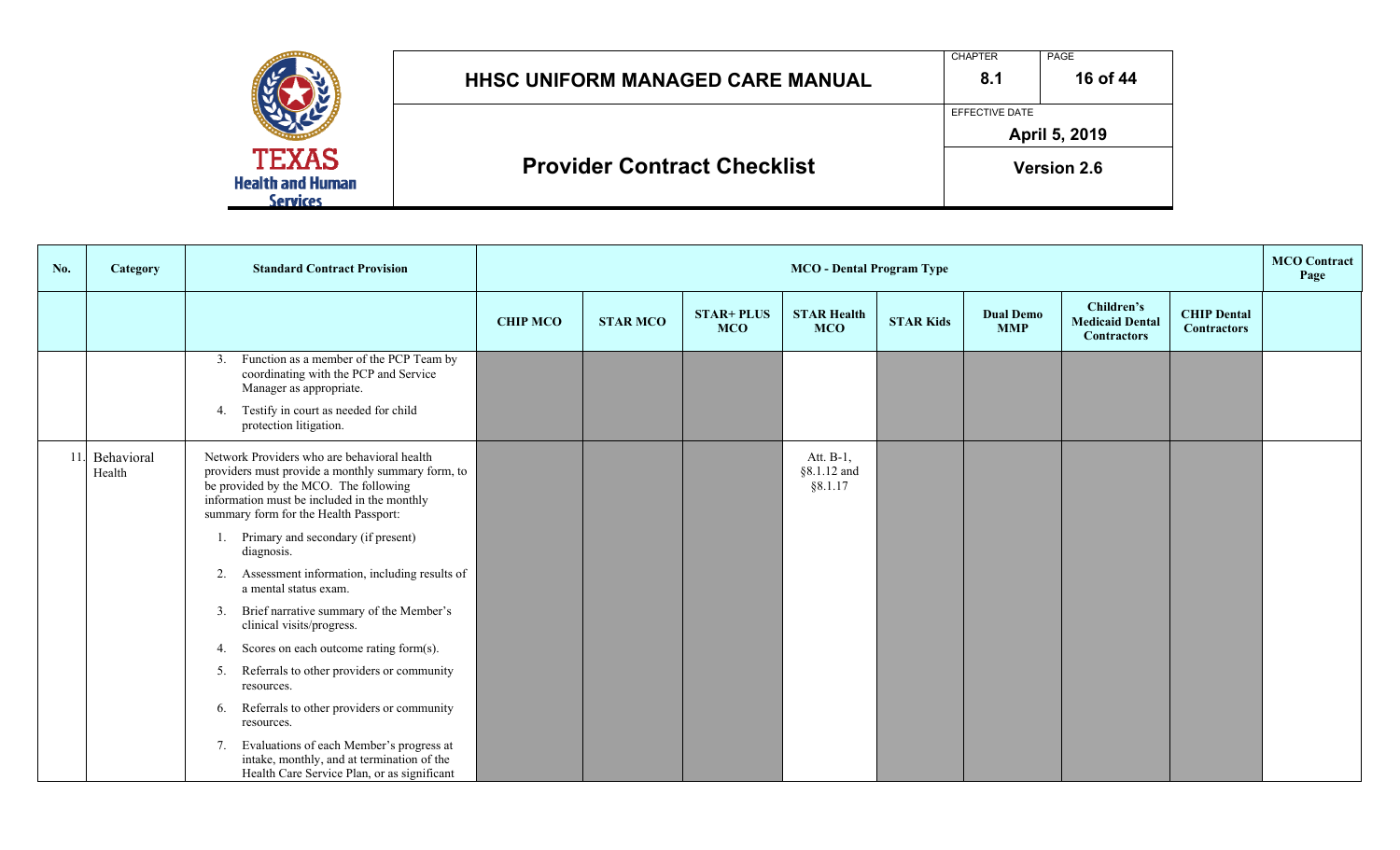|                                                     | <b>HHSC UNIFORM MANAGED CARE MANUAL</b> | <b>CHAPTER</b><br>8.1 | PAGE<br>17 of 44   |
|-----------------------------------------------------|-----------------------------------------|-----------------------|--------------------|
|                                                     |                                         | EFFECTIVE DATE        | April 5, 2019      |
| <b>TEXAS</b><br><b>Health and Human</b><br>Services | <b>Provider Contract Checklist</b>      |                       | <b>Version 2.6</b> |

| No.  | Category                          | <b>Standard Contract Provision</b>                                                                                                                                                                                                                                                                                                                                                                                                                   |                                                       | <b>MCO</b> - Dental Program Type |                                                                                                  |                                  |                                 |                                |                                                            |                                          | <b>MCO</b> Contract<br>Page |
|------|-----------------------------------|------------------------------------------------------------------------------------------------------------------------------------------------------------------------------------------------------------------------------------------------------------------------------------------------------------------------------------------------------------------------------------------------------------------------------------------------------|-------------------------------------------------------|----------------------------------|--------------------------------------------------------------------------------------------------|----------------------------------|---------------------------------|--------------------------------|------------------------------------------------------------|------------------------------------------|-----------------------------|
|      |                                   |                                                                                                                                                                                                                                                                                                                                                                                                                                                      | <b>CHIP MCO</b>                                       | <b>STAR MCO</b>                  | <b>STAR+ PLUS</b><br><b>MCO</b>                                                                  | <b>STAR Health</b><br><b>MCO</b> | <b>STAR Kids</b>                | <b>Dual Demo</b><br><b>MMP</b> | Children's<br><b>Medicaid Dental</b><br><b>Contractors</b> | <b>CHIP Dental</b><br><b>Contractors</b> |                             |
|      |                                   | changes are made in the treatment plan.<br>Any other relevant care information.<br>8.                                                                                                                                                                                                                                                                                                                                                                |                                                       |                                  |                                                                                                  |                                  |                                 |                                |                                                            |                                          |                             |
| 12.  | Behavioral<br>Health              | Network Providers who are Primary Care Providers<br>(PCPs) must use the Texas Health Steps BH forms, at<br>a minimum, for detection and treatment of, or referral<br>for, any known or suspected behavioral health<br>problems and disorders, including possible substance<br>abuse or chemical dependency. The PCP must submit<br>completed Texas Health Steps screening and<br>evaluation results to the MCO to include in the Health<br>Passport. |                                                       |                                  |                                                                                                  | Att. B-1.<br>§8.1.17             |                                 |                                |                                                            |                                          |                             |
| 12.1 | Cancellation of<br>Product Orders | A Network Provider that offers delivery services for<br>covered products, such as durable medical equipment<br>(DME), limited home health supplies (LHHS), or<br>outpatient drugs or biological products must reduce,<br>cancel, or stop delivery if the Member or the<br>Member's authorized representative submits an oral or<br>written request. The Network Provider must maintain<br>records documenting the request.                           | UMCC Att. B-1.<br>§8.1.27<br>RSA Att. B-1,<br>§8.1.27 | UMCC Att. B-1.<br>§8.1.27        | UMCC Att. B-1,<br>§8.1.27<br>S+P Exp. Att.<br>B-1, §8.1.44<br>S+P MRSA Att.<br>$B-1, § 8.1.16.7$ | Att. B-1,<br>§8.1.21             | Att. B-1,<br>§8.1.17.17         |                                |                                                            |                                          |                             |
| 13.  | Behavioral<br>Health              | All behavioral and physical health providers (including<br>PCPs, OB/GYNs, internists, and other relevant<br>provider types) must share amongst each other clinical<br>information regarding Members with co-occurring<br>behavioral and physical health conditions, to the extent<br>allowed by federal law.                                                                                                                                         | <b>UMCC 16.7.2.</b><br>7.2.3                          | <b>UMCC 16.7.2.</b><br>7.2.3     | <b>UMCC 16.7.2.</b><br>7.2.3                                                                     | <b>UMCC 16.7.2.</b><br>7.2.3     | <b>UMCC</b><br>16.7.2.<br>7.2.3 | <b>UMCC 16.7.2.</b><br>7.2.3   | <b>UMCC 16.7.2.</b><br>7.2.3                               | <b>UMCC 16.7.2.</b><br>7.2.3             |                             |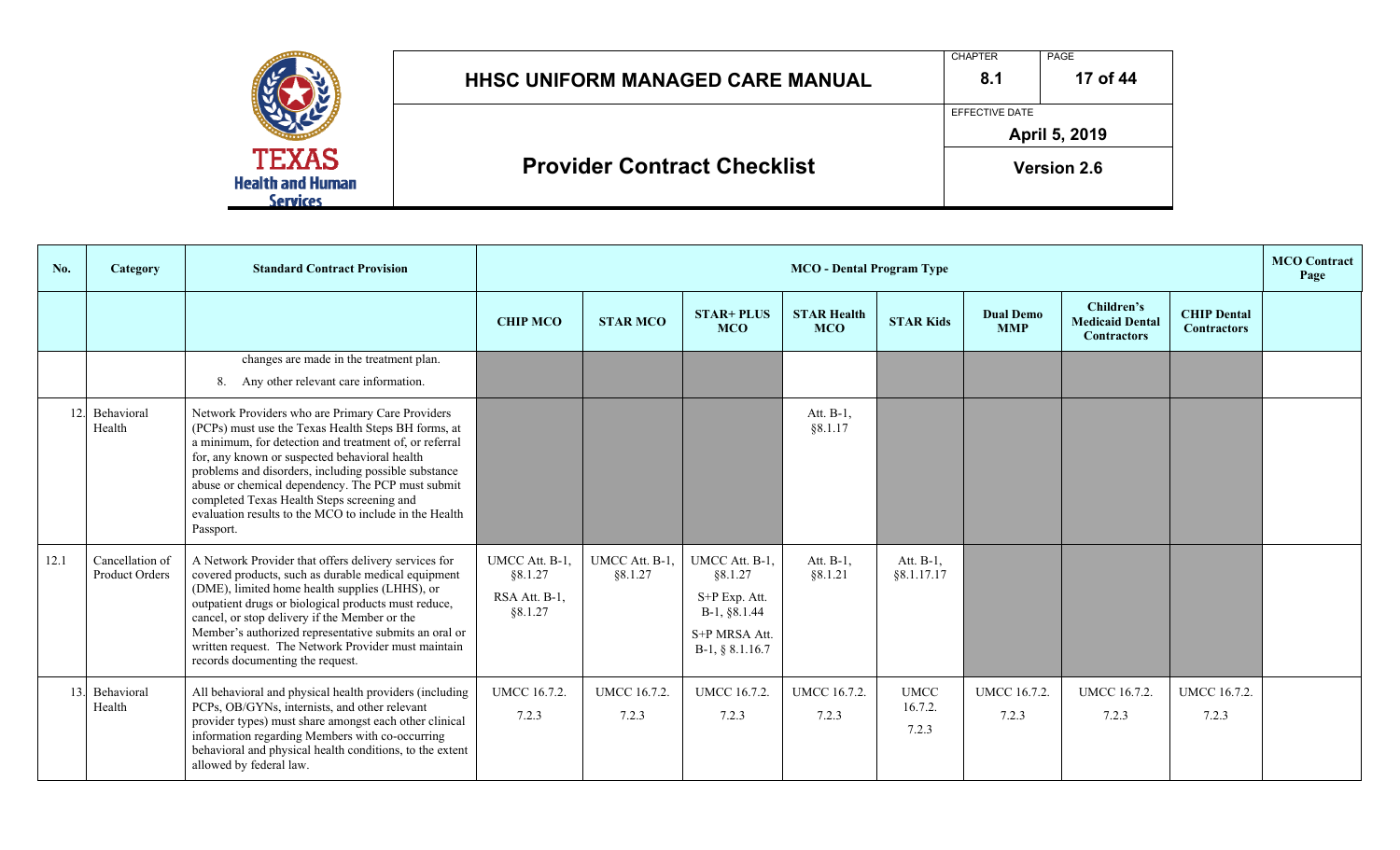|                                                     | <b>HHSC UNIFORM MANAGED CARE MANUAL</b> | <b>CHAPTER</b><br>8.1 | PAGE<br>18 of 44   |
|-----------------------------------------------------|-----------------------------------------|-----------------------|--------------------|
|                                                     |                                         | EFFECTIVE DATE        | April 5, 2019      |
| <b>TEXAS</b><br><b>Health and Human</b><br>Services | <b>Provider Contract Checklist</b>      |                       | <b>Version 2.6</b> |

| No. | <b>Category</b>                                                                               | <b>Standard Contract Provision</b>                                                                                                                                                                                                                                                                                                                                                                                                                                                                                                                                                                                                                                                                                                                                                                                     |                                                                                          | <b>MCO</b> - Dental Program Type              |                                                                                                                                              |                                       |                        |                                |                                                            |                                          | <b>MCO</b> Contract<br>Page |
|-----|-----------------------------------------------------------------------------------------------|------------------------------------------------------------------------------------------------------------------------------------------------------------------------------------------------------------------------------------------------------------------------------------------------------------------------------------------------------------------------------------------------------------------------------------------------------------------------------------------------------------------------------------------------------------------------------------------------------------------------------------------------------------------------------------------------------------------------------------------------------------------------------------------------------------------------|------------------------------------------------------------------------------------------|-----------------------------------------------|----------------------------------------------------------------------------------------------------------------------------------------------|---------------------------------------|------------------------|--------------------------------|------------------------------------------------------------|------------------------------------------|-----------------------------|
|     |                                                                                               |                                                                                                                                                                                                                                                                                                                                                                                                                                                                                                                                                                                                                                                                                                                                                                                                                        | <b>CHIP MCO</b>                                                                          | <b>STAR MCO</b>                               | <b>STAR+ PLUS</b><br><b>MCO</b>                                                                                                              | <b>STAR Health</b><br><b>MCO</b>      | <b>STAR Kids</b>       | <b>Dual Demo</b><br><b>MMP</b> | Children's<br><b>Medicaid Dental</b><br><b>Contractors</b> | <b>CHIP Dental</b><br><b>Contractors</b> |                             |
| 14. | Coordination<br>between<br>Behavioral<br><b>Health Services</b><br>Provider and<br><b>PCP</b> | Network Provider must comply with the most recent<br>version of the Psychotropic Medication Utilization<br>Parameters for Foster Children found at<br>http://www.dfps.state.tx.us/Child Protection/Medical<br>Services/guide-psychotropic.asp.                                                                                                                                                                                                                                                                                                                                                                                                                                                                                                                                                                         |                                                                                          |                                               |                                                                                                                                              | Att. $B-1$ ,<br>§ 8.1.17.4            |                        |                                |                                                            |                                          |                             |
| 15. | Claims Payment                                                                                | The payment methodology applicable to this Network<br>Provider contract is:<br>[Note: Here, the MCO must provide a complete<br>description of the payment methodology or<br>payment amounts.]<br>If the methodology refers to a fee schedule that is not<br>attached to the contract, then the MCO must comply<br>with the following requirement. If the basis of the fee<br>schedule is information:<br>outside of the MCO's control, such as the Texas<br>1)<br>Medicaid fee schedule, then the contract must<br>clearly identify the source of information. The<br>contract must include the procedure by which the<br>Provider may readily access the source of<br>information electronically, telephonically, or as<br>otherwise agreed by the parties; or<br>2) within the MCO's control, then the contract must | UMCC Att. B-1.<br>$§$ §8.1.4.8 &<br>8.1.18.5<br>RSA Att. B-1,<br>§§8.1.4.8 &<br>8.1.18.5 | UMCC Att. B-1.<br>$\S$ §8.1.4.8 &<br>8.1.18.5 | UMCC Att. B-1,<br>§§8.1.4.8 &<br>8.1.18.5<br>S+P Exp. Att.<br>B-1, §§8.1.4.8 &<br>8.1.18.5<br>S+P MRSA Att.<br>B-1, §§ 8.1.4.8<br>& 8.1.20.5 | Att. B-1,<br>$§$ §8.1.4 &<br>8.1.24.5 | Att. B-1,<br>§8.1.20.5 | <b>DDMMP</b><br>§2.7.4.1       | Att. B-1,<br>$\S$ §8.1.5.9 &<br>8.1.12.5                   | Att. B-1,<br>$\S$ §8.1.5.9 &<br>8.1.12.5 |                             |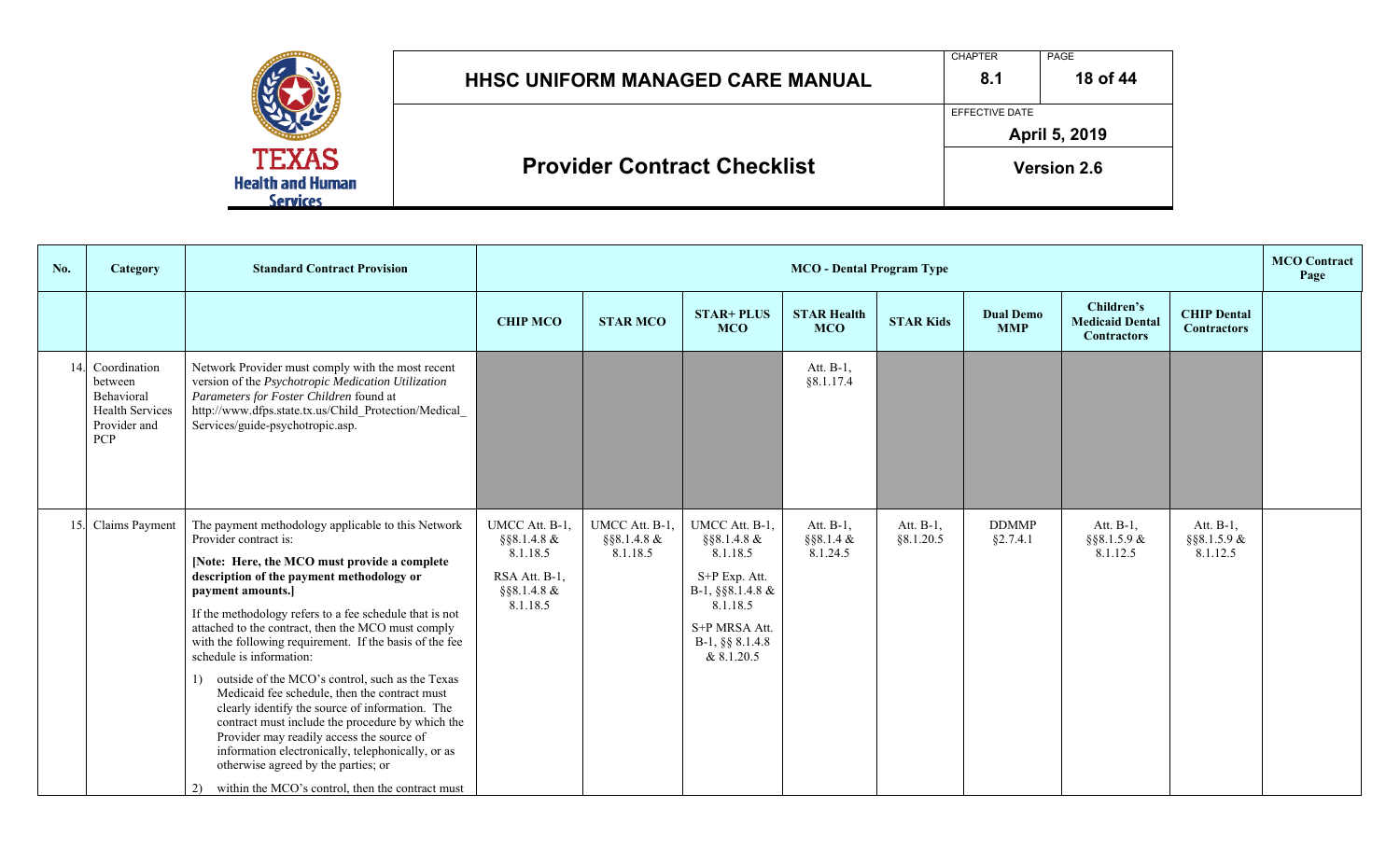|                                                            | <b>HHSC UNIFORM MANAGED CARE MANUAL</b> | <b>CHAPTER</b><br>8.1 | <b>PAGE</b><br>19 of 44 |
|------------------------------------------------------------|-----------------------------------------|-----------------------|-------------------------|
|                                                            |                                         | EFFECTIVE DATE        | April 5, 2019           |
| <b>TEXAS</b><br><b>Health and Human</b><br><b>Services</b> | <b>Provider Contract Checklist</b>      |                       | <b>Version 2.6</b>      |

| No. | Category           | <b>Standard Contract Provision</b>                                                                                                                                                                                                                                                                                                                                                                                                                                                                                                                                                                                                                                     |                                                           | <b>MCO</b> - Dental Program Type |                                                                                                      |                                  |                            |                                           |                                                            |                                          | <b>MCO</b> Contract<br>Page |
|-----|--------------------|------------------------------------------------------------------------------------------------------------------------------------------------------------------------------------------------------------------------------------------------------------------------------------------------------------------------------------------------------------------------------------------------------------------------------------------------------------------------------------------------------------------------------------------------------------------------------------------------------------------------------------------------------------------------|-----------------------------------------------------------|----------------------------------|------------------------------------------------------------------------------------------------------|----------------------------------|----------------------------|-------------------------------------------|------------------------------------------------------------|------------------------------------------|-----------------------------|
|     |                    |                                                                                                                                                                                                                                                                                                                                                                                                                                                                                                                                                                                                                                                                        | <b>CHIP MCO</b>                                           | <b>STAR MCO</b>                  | <b>STAR+ PLUS</b><br><b>MCO</b>                                                                      | <b>STAR Health</b><br><b>MCO</b> | <b>STAR Kids</b>           | <b>Dual Demo</b><br><b>MMP</b>            | Children's<br><b>Medicaid Dental</b><br><b>Contractors</b> | <b>CHIP Dental</b><br><b>Contractors</b> |                             |
|     |                    | include a toll-free number or electronic address<br>for requesting an electronic or hard copy of the<br>fee schedule. The contract must state that the<br>MCO will provide a copy of the fee schedule, and<br>all information necessary to determine the amount<br>of compensation no later than 10 business days<br>after receipt. For purposes of this requirement,<br>the term "all information necessary" to determine<br>compensation has the meaning assigned in 28<br>Tex. Admin. Code § 11.901(a)(11).<br>The MCO cannot charge Network Providers fees for<br>accessing or obtaining copies of fee schedules or other<br>information regarding claims payment. |                                                           |                                  |                                                                                                      |                                  |                            |                                           |                                                            |                                          |                             |
|     | 16. Claims Payment | In order to submit a clean claim. Network Provider<br>must provide the following information with the claim:<br>[NOTE: Here, the MCO must include a complete<br>listing of all required information. Include claims<br>coding and processing guidelines for the applicable<br>provider type.]                                                                                                                                                                                                                                                                                                                                                                          | UMCC Att. B-1.<br>§8.1.18.5<br>RSA Att. B-1,<br>§8.1.18.5 | UMCC Att. B-1.<br>88.1.18.5      | UMCC Att. B-1.<br>§8.1.18.5<br>S+P Exp. Att.<br>B-1, §8.1.18.5<br>S+P MRSA Att.<br>$B-1, § 8.1.20.5$ | Att. B-1,<br>§8.1.24.5           | Att. $B-1$ ,<br>§ 8.1.20.5 | <b>DDMMP</b><br>§§5.1.9.6 and<br>2.17.3.2 | Att. B-1,<br>§8.1.12.5                                     | Att. B-1,<br>§8.1.12.5                   |                             |
|     | 17. Claims Payment | MCO will provide the Network Provider at least 90<br>Days' notice prior to implementing a change in the<br>above-referenced claims guidelines, unless the change<br>is required by statute or regulation in a<br>shorter timeframe.                                                                                                                                                                                                                                                                                                                                                                                                                                    | UMCC Att. B-1,<br>§8.1.18.5<br>RSA Att. B-1,<br>§8.1.18.5 | UMCC Att. B-1,<br>§8.1.18.5      | UMCC Att. B-1,<br>§8.1.18.5<br>S+P Exp. Att.<br>B-1, §8.1.18.5<br>S+P MRSA Att.<br>$B-1, § 8.1.20.5$ | Att. B-1,<br>§8.1.24.5           | Att. $B-1$ ,<br>§ 8.1.20.5 | <b>DDMMP</b><br>§2.7.5.8                  | Att. B-1,<br>§8.1.12.5                                     | Att. B-1,<br>§8.1.12.5                   |                             |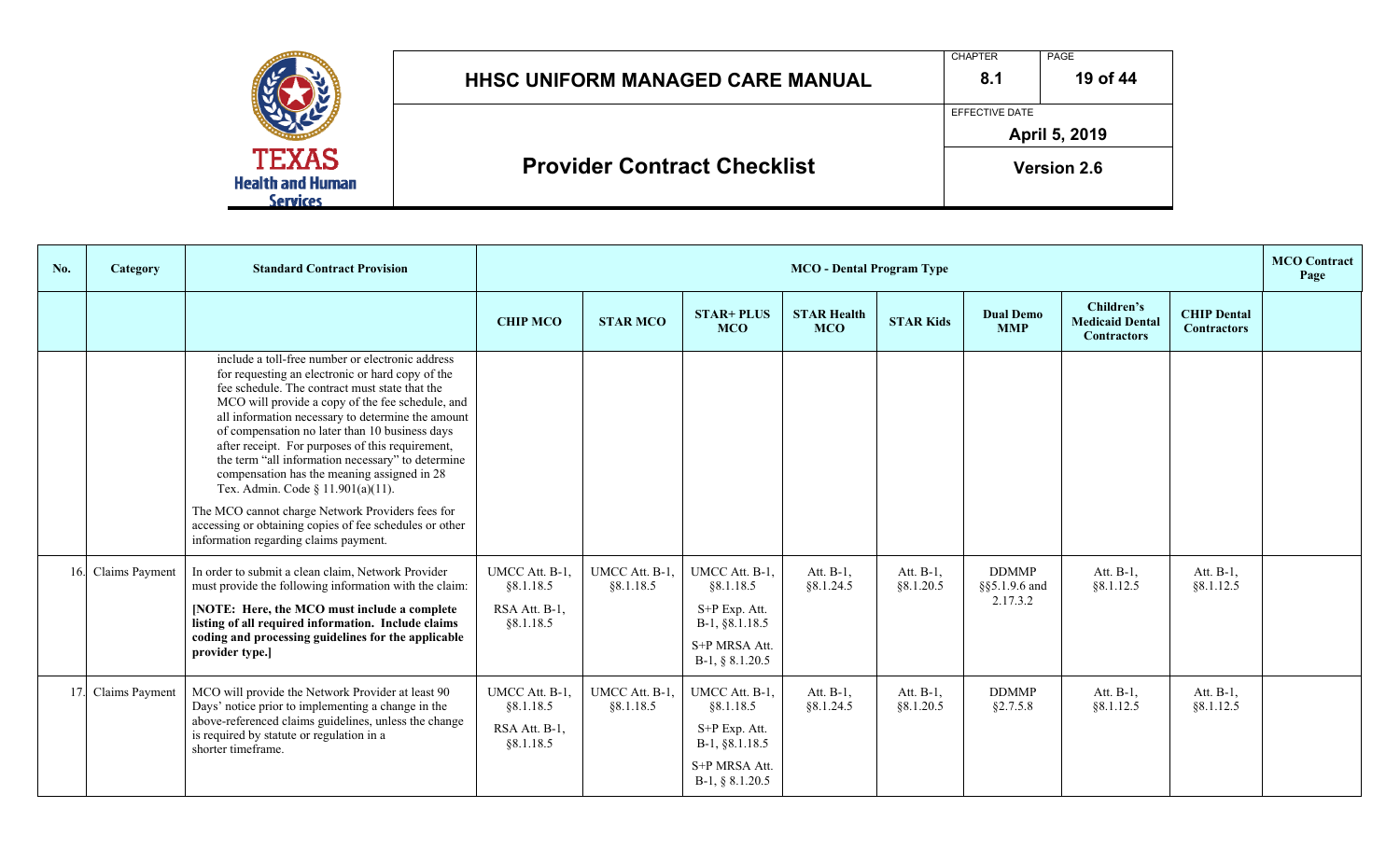|                                                     | <b>HHSC UNIFORM MANAGED CARE MANUAL</b> | <b>CHAPTER</b><br>8.1 | PAGE<br>20 of 44   |
|-----------------------------------------------------|-----------------------------------------|-----------------------|--------------------|
|                                                     |                                         | EFFECTIVE DATE        | April 5, 2019      |
| <b>TEXAS</b><br><b>Health and Human</b><br>Services | <b>Provider Contract Checklist</b>      |                       | <b>Version 2.6</b> |

| No. | Category                    | <b>Standard Contract Provision</b>                                                                                                                                                                                                                                                                                                                                                                          |                                                           | <b>MCO</b> Contract<br><b>MCO</b> - Dental Program Type |                                                                                                              |                                  |                        |                                          |                                                            |                                          |  |  |
|-----|-----------------------------|-------------------------------------------------------------------------------------------------------------------------------------------------------------------------------------------------------------------------------------------------------------------------------------------------------------------------------------------------------------------------------------------------------------|-----------------------------------------------------------|---------------------------------------------------------|--------------------------------------------------------------------------------------------------------------|----------------------------------|------------------------|------------------------------------------|------------------------------------------------------------|------------------------------------------|--|--|
|     |                             |                                                                                                                                                                                                                                                                                                                                                                                                             | <b>CHIP MCO</b>                                           | <b>STAR MCO</b>                                         | <b>STAR+ PLUS</b><br><b>MCO</b>                                                                              | <b>STAR Health</b><br><b>MCO</b> | <b>STAR Kids</b>       | <b>Dual Demo</b><br><b>MMP</b>           | Children's<br><b>Medicaid Dental</b><br><b>Contractors</b> | <b>CHIP Dental</b><br><b>Contractors</b> |  |  |
|     | 18. Claims Payment          | Network Providers must submit claims for processing<br>or adjudication to the following entity/entities:                                                                                                                                                                                                                                                                                                    | UMCC Att. B-1,<br>§8.1.18.5                               | UMCC Att. B-1,<br>§8.1.18.5                             | UMCC Att. B-1,<br>§8.1.18.5                                                                                  | Att. B-1,<br>§8.1.24.5           | Att. B-1,<br>§8.1.20.5 | <b>DDMMP</b><br>§2.7.4.1                 | Att. B-1,<br>§8.1.12.5                                     | Att. B-1,<br>§8.1.12.5                   |  |  |
|     |                             | [NOTE: Here, the MCO must provide a complete<br>list of all entities to whom the Network Providers                                                                                                                                                                                                                                                                                                          | RSA Att. B-1,<br>§8.1.18.5                                |                                                         | S+P Exp. Att.<br>B-1, §8.1.18.5                                                                              |                                  |                        |                                          |                                                            |                                          |  |  |
|     |                             | must submit claims. The list must include the name<br>of the entity, the address to which claims must be<br>sent, an explanation for determination of the<br>correct claims payer based on services rendered,<br>and a phone number the Provider may call to make<br>claims inquiries.]                                                                                                                     |                                                           |                                                         | S+P MRSA Att.<br>$B-1, § 8.1.20.5$                                                                           |                                  |                        |                                          |                                                            |                                          |  |  |
|     | 19. Claims Payment          | The MCO must notify Network Providers in writing of<br>any changes in the list of claims processing or<br>adjudication entities at least 30 Days prior to the<br>effective date of change. If the MCO is unable to<br>provide 30 Days notice, the MCO must give Network<br>Providers a 30-Day extension on their claims filing<br>deadline to ensure claims are routed to the correct<br>processing center. | UMCC Att. B-1.<br>§8.1.18.5<br>RSA Att. B-1,<br>§8.1.18.5 | UMCC Att. B-1.<br>§8.1.18.5                             | <b>UMCC Att. B-</b><br>1, §8.1.18.5<br>S+P Exp. Att.<br>B-1, §8.1.18.5<br>S+P MRSA Att.<br>$B-1, § 8.1.20.5$ | Att. B-1,<br>§8.1.24.5           | Att. B-1.<br>§8.1.20.5 | <b>DDMMP</b><br>C6.1.15                  | $\checkmark$                                               | $\checkmark$                             |  |  |
|     | 20. Clean Claims<br>Payment | The MCO shall adjudicate (finalize as paid or denied<br>adjudicated) clean claims for:<br>(1) healthcare services within 30 Days from the date<br>the claim is received by the MCO;<br>(2) pharmacy services no later than 18 Days of receipt<br>if submitted electronically, or 21 Days of receipt if<br>submitted non-electronically;                                                                     | UMCC Att. B-1,<br>§8.1.18.5<br>RSA Att. B-1,<br>§8.1.18.5 | UMCC Att. B-1,<br>§8.1.18.5                             | UMCC Att. B-1,<br>§8.1.18.5<br>S+P Exp. Att.<br>B-1, §8.1.18.5<br>S+P MRSA Att.<br>$B-1, § 8.1.20.5$         | Att. B-1,<br>§8.1.24.5           | Att. B-1,<br>§8.1.20.5 | <b>DDMMP</b><br>$§$ §5.1.9.3-<br>5.1.9.4 | Att. B-1,<br>§8.1.12.5                                     | Att. B-1,<br>§8.1.12.5                   |  |  |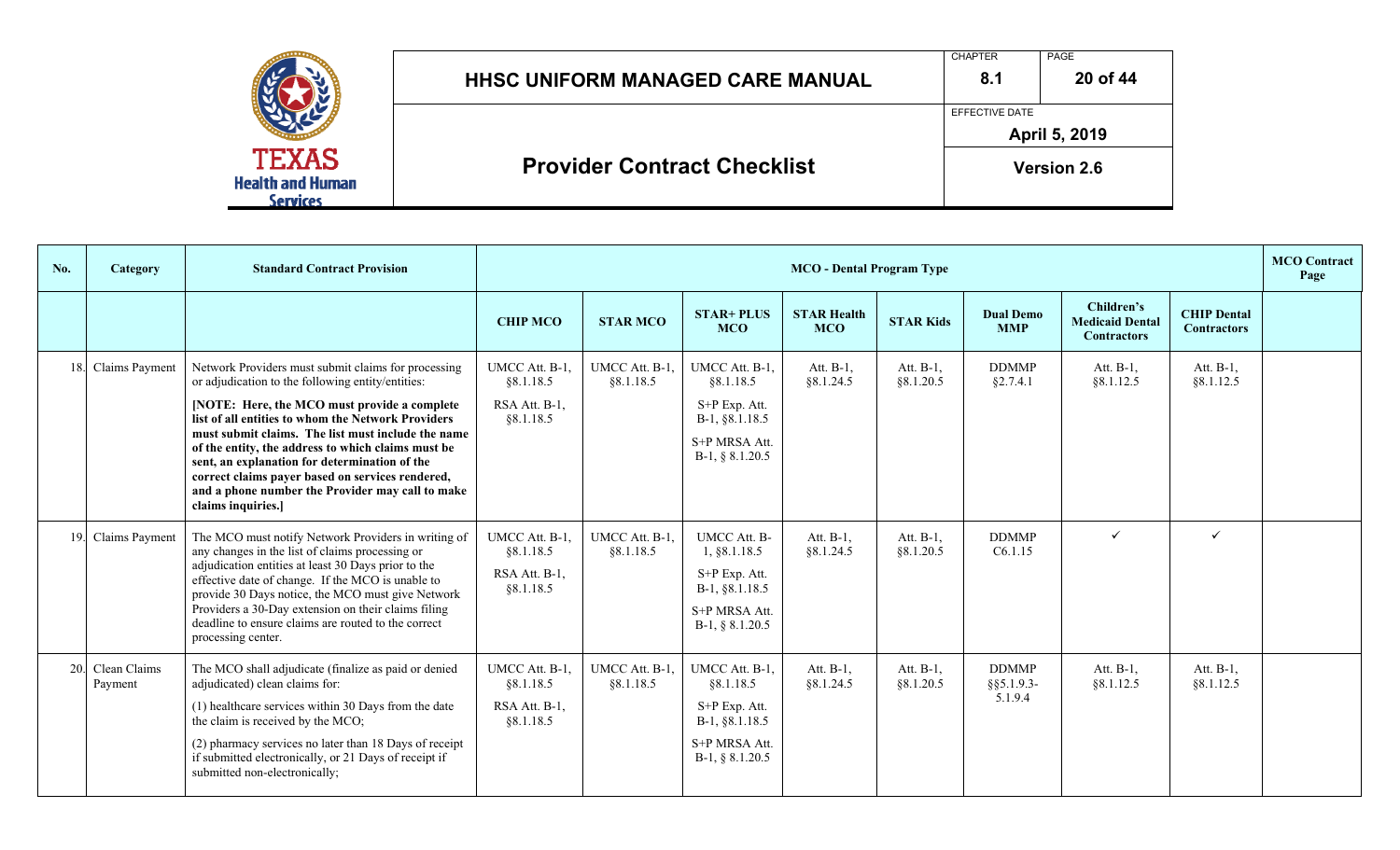|                                                     | <b>HHSC UNIFORM MANAGED CARE MANUAL</b> | <b>CHAPTER</b><br>8.1 | PAGE<br>21 of 44   |
|-----------------------------------------------------|-----------------------------------------|-----------------------|--------------------|
|                                                     |                                         | EFFECTIVE DATE        | April 5, 2019      |
| TEXAS<br><b>Health and Human</b><br><b>Services</b> | <b>Provider Contract Checklist</b>      |                       | <b>Version 2.6</b> |

| No.  | Category                      | <b>Standard Contract Provision</b>                                                                                                                                                                                                                                                                                                                                                                                                           |                                                           | <b>MCO</b> Contract<br><b>MCO</b> - Dental Program Type |                                                                                                        |                                  |                         |                                                        |                                                            |                                          |  |
|------|-------------------------------|----------------------------------------------------------------------------------------------------------------------------------------------------------------------------------------------------------------------------------------------------------------------------------------------------------------------------------------------------------------------------------------------------------------------------------------------|-----------------------------------------------------------|---------------------------------------------------------|--------------------------------------------------------------------------------------------------------|----------------------------------|-------------------------|--------------------------------------------------------|------------------------------------------------------------|------------------------------------------|--|
|      |                               |                                                                                                                                                                                                                                                                                                                                                                                                                                              | <b>CHIP MCO</b>                                           | <b>STAR MCO</b>                                         | <b>STAR+ PLUS</b><br><b>MCO</b>                                                                        | <b>STAR Health</b><br><b>MCO</b> | <b>STAR Kids</b>        | <b>Dual Demo</b><br><b>MMP</b>                         | Children's<br><b>Medicaid Dental</b><br><b>Contractors</b> | <b>CHIP Dental</b><br><b>Contractors</b> |  |
|      |                               | The MCO will pay Network Providers interest at a rate<br>of 18% per annum on all clean claims that are not<br>adjudicated within 30 Days.                                                                                                                                                                                                                                                                                                    |                                                           |                                                         |                                                                                                        |                                  |                         |                                                        |                                                            |                                          |  |
| 21.  | Claims Payment                | The MCO's provider agreement must specify that<br>program violations arising out of performance of the<br>contract are subject to administrative enforcement by<br>the Health and Human Services Commission Office of<br>Inspector General (OIG) as specified in 1 Tex. Admin.<br>Code, Chapter 371, Subchapter G.                                                                                                                           | UMCC Att. B-1,<br>§8.1.18.5<br>RSA Att. B-1,<br>§8.1.18.5 | UMCC Att. B-1,<br>§8.1.18.5                             | UMCC Att. B-1,<br>§8.1.18.5<br>S+P Exp. Att.<br>$B-1, §8.1.18.5$<br>S+P MRSA Att.<br>$B-1, § 8.1.20.5$ | Att. B-1,<br>§8.1.24.5           | Att. B-1,<br>§8.1.20.5  | <b>DDMMP</b><br>$§$ §2.1.4.4,<br>2.1.5.8, and<br>C.6.6 | Att. B-1, §8.1.5.2                                         | Att. $B-1$ ,<br>§8.1.5.2                 |  |
| 20.1 | Claims<br>Submission          | Network Providers must comply with the requirements<br>of Texas Government Code § 531.024161, regarding<br>the submission of claims involving supervised<br>providers.                                                                                                                                                                                                                                                                       | UMCC Att. B-1<br>§ 8.1.18.1<br>RSA Att. B-1.<br>§8.1.18.1 | UMCC Att. B-1.<br>§8.1.18.1                             | UMCC Att. B-1,<br>§8.1.18.1<br>S+P Exp. Att.<br>B-1, 8.1.18.1<br>S+P MRSA Att.<br>$B-1, § 8.1.20.1$    | Att. B-1,<br>§8.1.24.1           | Att. B-1,<br>§ 8.1.20.1 | <b>DDMMP</b><br>§2.18.1.8                              | Att. B-1,<br>§ 8.1.12.1                                    | Att. B-1,<br>§8.1.12.1                   |  |
|      | 22. Complaints and<br>Appeals | The following complaint and appeal processes apply to<br>the Network Provider contracts:<br>[Note: Here, the MCO should include a clear<br>description of its Provider complaint and appeal<br>processes. The processes must comply with the<br>requirements of the HHSC Managed Care<br>Contract, and must be the same for all Providers in<br>a particular HMO Program. In addition, for<br>Medicaid Program providers, the processes must | UMCC Att. B-1.<br>§8.4.1<br>RSA Att. B-1,<br>§ 8.1.4.10   | UMCC Att. B-1.<br>§ 8.2.4                               | UMCC Att. B-1,<br>§8.2.4<br>S+P Exp. Att.<br>$B-1, §8.1.25$<br>S+P MRSA Att.<br>$B-1, § 8.1.27$        | Att. B-1,<br>§8.1.31             | Att. B-1,<br>§8.1.27    | <b>DDMMP</b><br>§2.7.6.6.4.1                           | Att. B-1, §8.2.3                                           | Att. B-1,<br>§8.3.1                      |  |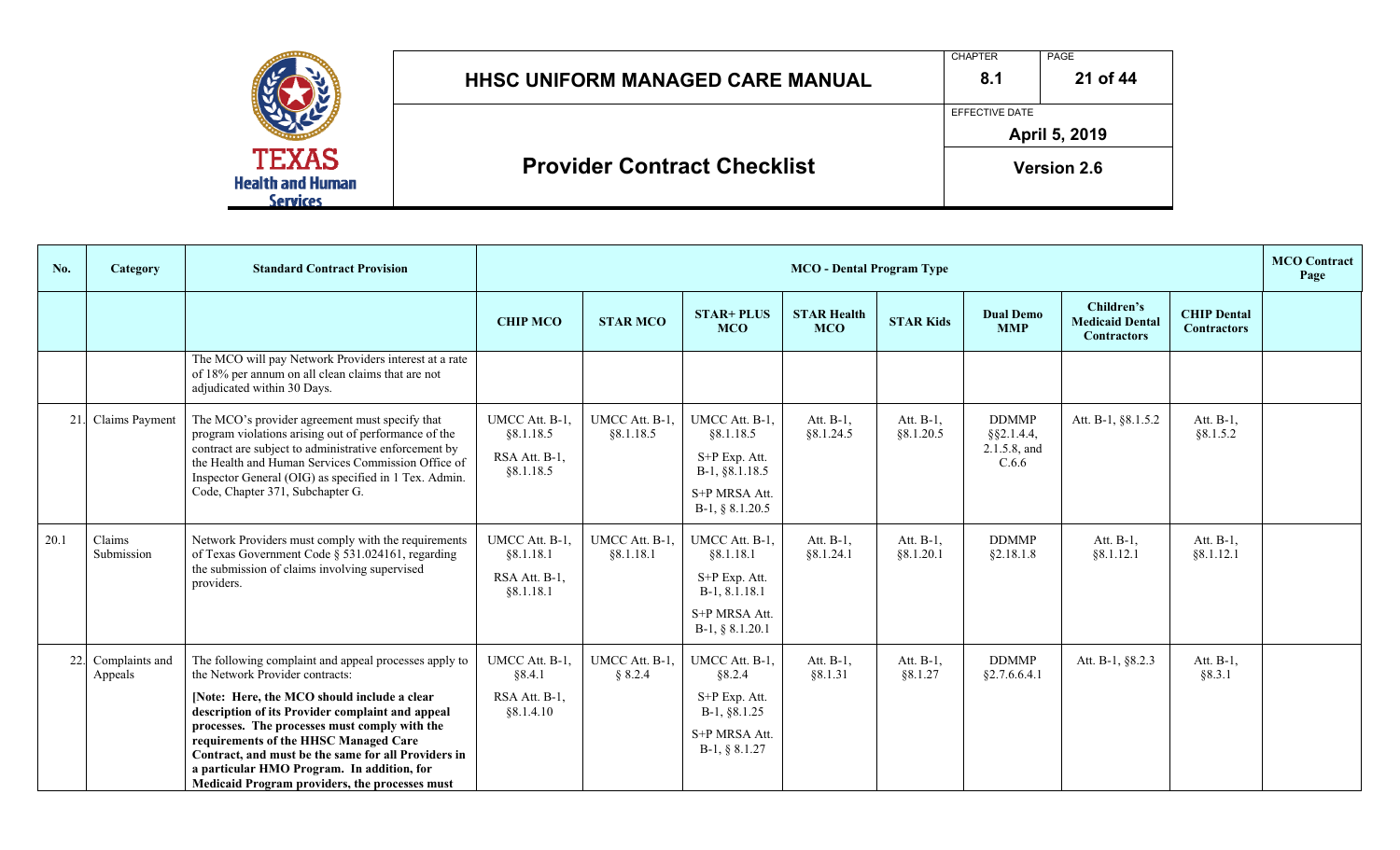|                                            | <b>HHSC UNIFORM MANAGED CARE MANUAL</b> | <b>CHAPTER</b><br>8.1 | PAGE<br>22 of 44                    |
|--------------------------------------------|-----------------------------------------|-----------------------|-------------------------------------|
| <b>TEXAS</b>                               | <b>Provider Contract Checklist</b>      | <b>EFFECTIVE DATE</b> | April 5, 2019<br><b>Version 2.6</b> |
| <b>Health and Human</b><br><b>Services</b> |                                         |                       |                                     |

| No. | Category                      | <b>Standard Contract Provision</b>                                                                                                                                                                                                                                                                                                                                                                                    |                                                         | <b>MCO</b> Contract<br><b>MCO</b> - Dental Program Type |                                                                                                 |                                     |                                             |                                              |                                                            |                                          |  |  |
|-----|-------------------------------|-----------------------------------------------------------------------------------------------------------------------------------------------------------------------------------------------------------------------------------------------------------------------------------------------------------------------------------------------------------------------------------------------------------------------|---------------------------------------------------------|---------------------------------------------------------|-------------------------------------------------------------------------------------------------|-------------------------------------|---------------------------------------------|----------------------------------------------|------------------------------------------------------------|------------------------------------------|--|--|
|     |                               |                                                                                                                                                                                                                                                                                                                                                                                                                       | <b>CHIP MCO</b>                                         | <b>STAR MCO</b>                                         | <b>STAR+ PLUS</b><br><b>MCO</b>                                                                 | <b>STAR Health</b><br><b>MCO</b>    | <b>STAR Kids</b>                            | <b>Dual Demo</b><br><b>MMP</b>               | Children's<br><b>Medicaid Dental</b><br><b>Contractors</b> | <b>CHIP Dental</b><br><b>Contractors</b> |  |  |
|     |                               | comply with the requirements of 42 C.F.R. $\S$<br>438.414. For CHIP providers, the processes must<br>comply with the requirements of Chapter 843,<br>Subchapter G of the Texas Insurance Code.]                                                                                                                                                                                                                       |                                                         |                                                         |                                                                                                 |                                     |                                             |                                              |                                                            |                                          |  |  |
|     | 23. Complaints and<br>Appeals | The Network Provider understands and agrees that<br>HHSC reserves the right and retains the authority to<br>make reasonable inquiry and to conduct investigations<br>into Provider and Member complaints.                                                                                                                                                                                                             | $\checkmark$                                            | $\checkmark$                                            | $\checkmark$                                                                                    | $\checkmark$                        | $\checkmark$                                | $\checkmark$                                 | $\checkmark$                                               | $\checkmark$                             |  |  |
|     | 24. Confidentiality           | Network Provider must treat all information that is<br>obtained through the performance of the services<br>included in this Network Provider contract as<br>confidential information to the extent that confidential<br>treatment is provided under state and federal laws,<br>rules, and regulations. This includes, but is not limited<br>to, information relating to applicants or recipients of<br>HHSC Programs. | UMCC Att. A.<br>§11.01(a)<br>RSA Att. A,<br>\$11.01(a)  | UMCC Att. A.<br>\$11.01(a)                              | UMCC Att. A.<br>§11.01(a)<br>S+P Exp. Att. A,<br>\$11.01(a)<br>S+P MRSA Att.<br>A, $§ 11.01(a)$ | Att. A.<br>\$11.01(a)               | Att. A, §11.01<br>(a)                       | DDMMP $\S$ §5.2,<br>$C.3.6$ , and<br>C.6.1.5 | Att. A, $$11.01(a)$                                        | Att. A.<br>\$11.01(a)                    |  |  |
|     | 25. Confidentiality           | Network Provider may not use information obtained<br>through the performance of this Network Provider<br>contract in any manner except as is necessary for the<br>proper discharge of obligations and securing of rights<br>under this contract.                                                                                                                                                                      | UMCC Att. A,<br>\$11.01(c)<br>RSA Att. A,<br>\$11.01(c) | UMCC Att. A,<br>\$11.01(c)                              | UMCC Att. A,<br>§11.01(c)<br>S+P Exp. Att. A,<br>§11.01(c)<br>S+P MRSA Att.<br>A, $§ 11.01(c)$  | Att. A,<br>\$11.01(c)               | Att. A, §11.01<br>(c)                       | DDMMP §§5.2,<br>C.3.6, and<br>C.6.1.5        | Att. A, §11.01(c)                                          | Att. A,<br>\$11.01(c)                    |  |  |
| 26. | Confidentiality<br>$- HIPAA$  | Network Provider shall protect the confidentiality of<br>Member Protected Health Information (PHI),<br>including patient records. Network Providers must                                                                                                                                                                                                                                                              | UMCC Att. A,<br>§§7.02, 7.07,                           | UMCC Att. A,<br>§§7.02, 7.07,<br>11.01, $&$             | UMCC Att. A,<br>§§7.02, 7.07,<br>11.01, $&$                                                     | Att. A, §§7.02,<br>7.06, 11.01, $&$ | Att. A,<br>$\S$ \$7.02, 7.06,<br>11.01, $&$ | DDMMP §§5.2,<br>$C.3.6$ , and                | Att. A, §§7.02,<br>7.07, 11.01, $&$                        | Att. A, §§7.02,<br>7.07, 11.01, &        |  |  |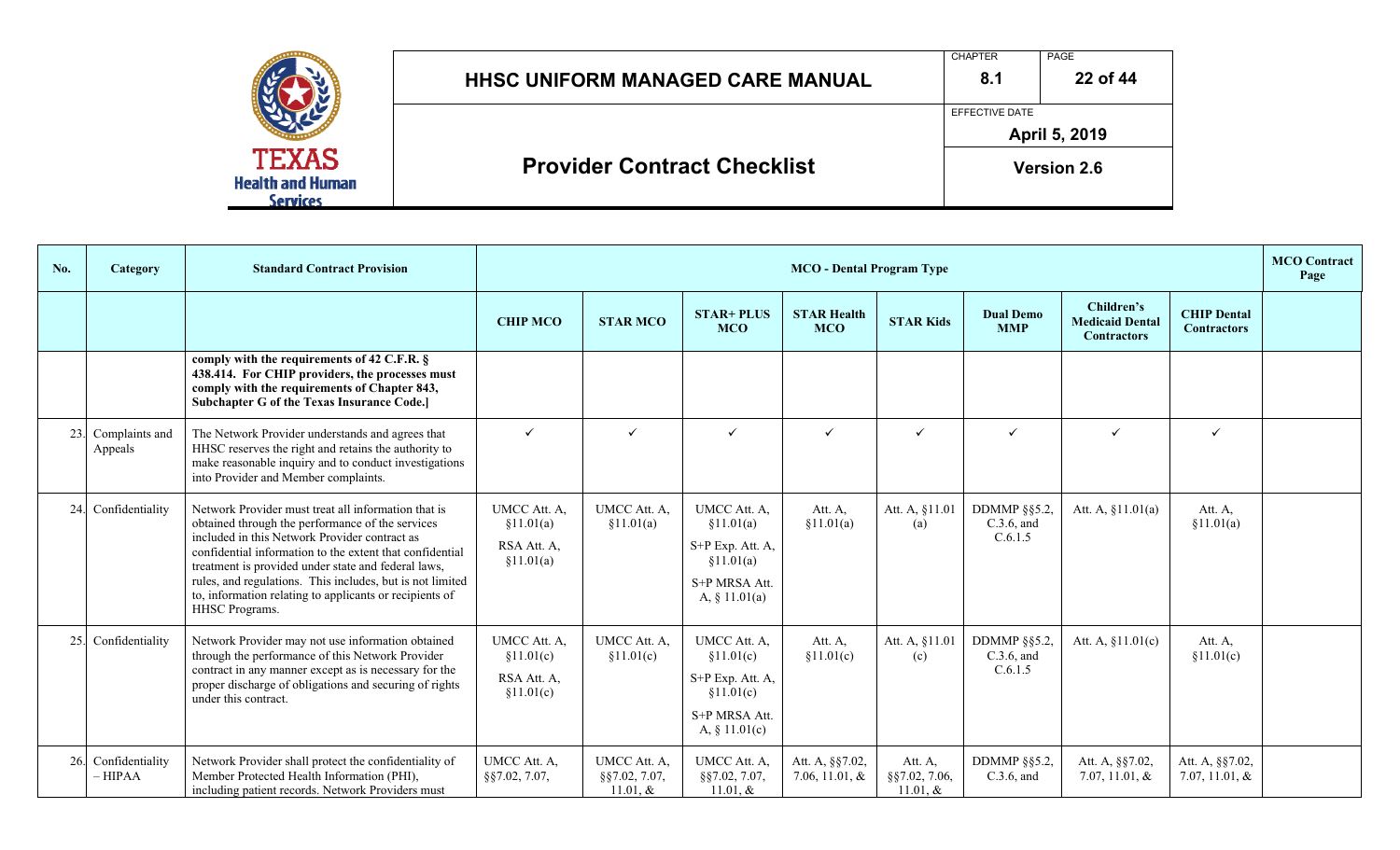|                                                     | HHSC UNIFORM MANAGED CARE MANUAL   | <b>CHAPTER</b><br>8.1 | PAGE<br>23 of 44   |
|-----------------------------------------------------|------------------------------------|-----------------------|--------------------|
|                                                     |                                    | EFFECTIVE DATE        | April 5, 2019      |
| <b>TEXAS</b><br><b>Health and Human</b><br>Services | <b>Provider Contract Checklist</b> |                       | <b>Version 2.6</b> |

| No. | <b>Category</b>                    | <b>Standard Contract Provision</b>                                                                                                                                                                                                 |                                                                                               | <b>MCO</b> - Dental Program Type |                                                                                                                                             |                                  |                  |                                |                                                            |                                          |  |
|-----|------------------------------------|------------------------------------------------------------------------------------------------------------------------------------------------------------------------------------------------------------------------------------|-----------------------------------------------------------------------------------------------|----------------------------------|---------------------------------------------------------------------------------------------------------------------------------------------|----------------------------------|------------------|--------------------------------|------------------------------------------------------------|------------------------------------------|--|
|     |                                    |                                                                                                                                                                                                                                    | <b>CHIP MCO</b>                                                                               | <b>STAR MCO</b>                  | <b>STAR+ PLUS</b><br><b>MCO</b>                                                                                                             | <b>STAR Health</b><br><b>MCO</b> | <b>STAR Kids</b> | <b>Dual Demo</b><br><b>MMP</b> | Children's<br><b>Medicaid Dental</b><br><b>Contractors</b> | <b>CHIP Dental</b><br><b>Contractors</b> |  |
|     |                                    | comply with all applicable Federal and State laws,<br>including the HIPAA Privacy and Security Rule<br>governing the use and disclosure of protected health<br>information.                                                        | 11.01, & $11.03(a)$<br>RSA Att. A,<br>$\S$ \$7.02, 7.07,<br>11.01, & $11.03(a)$               | 11.03(a)                         | 11.03(a)<br>S+P Exp. Att. A,<br>$\S$ §7.02, 7.07,<br>$11.01, \&$<br>11.03(a)<br>S+P MRSA Att.<br>A, §§7.02, 7.06,<br>11.01, $&$<br>11.03(a) | 11.03(a)                         | 11.03(a)         | C.6.1.5                        | 11.03(a)                                                   | 11.03(a)                                 |  |
|     | 27. Co-payments<br>and Deductibles | The Network Provider is responsible for collecting at<br>the time of service any applicable CHIP copayments or<br>deductibles in accordance with CHIP cost-sharing<br>limitations.                                                 | UMCC Att. B-1,<br>$§8.1.23^{13}$<br>RSA Att. A,<br>$§10.11$ <sup>14</sup> Att. B-1,<br>8.1.25 |                                  |                                                                                                                                             |                                  |                  |                                |                                                            | Att. $B-1$ A,<br>§8.1.16.1 <sup>15</sup> |  |
|     | 28. Co-payments<br>and Deductibles | Network Providers shall not charge:<br>cost-sharing or deductibles to CHIP Members of<br>Native American Tribes or Alaskan Natives;<br>copayments or deductibles to a CHIP Member<br>with an ID card that indicates the Member has | UMCC Att. B-1,<br>$§8.1.23^{16}$<br>RSA Att. A,<br>$§10.11^{17}$ Att. B-1,<br>8.1.25          |                                  |                                                                                                                                             |                                  |                  |                                |                                                            | Att. A, §10.10,<br>Att. B-1<br>§8.1.16   |  |

<sup>&</sup>lt;sup>13</sup> Co-payments and deductibles do not apply to CHIP Perinates and CHIP Perinate Newborns.

<sup>&</sup>lt;sup>14</sup> Co-payments and deductibles do not apply to CHIP Perinates and CHIP Perinate Newborns.

<sup>&</sup>lt;sup>15</sup> Co-payments and deductibles do not apply to CHIP Perinate Newborns.<br><sup>16</sup> Co-payments and deductibles do not apply to CHIP Perinates and CHIP Perinate Newborns.

 $17^1$  Co-payments and deductibles do not apply to CHIP Perinates and CHIP Perinate Newborns.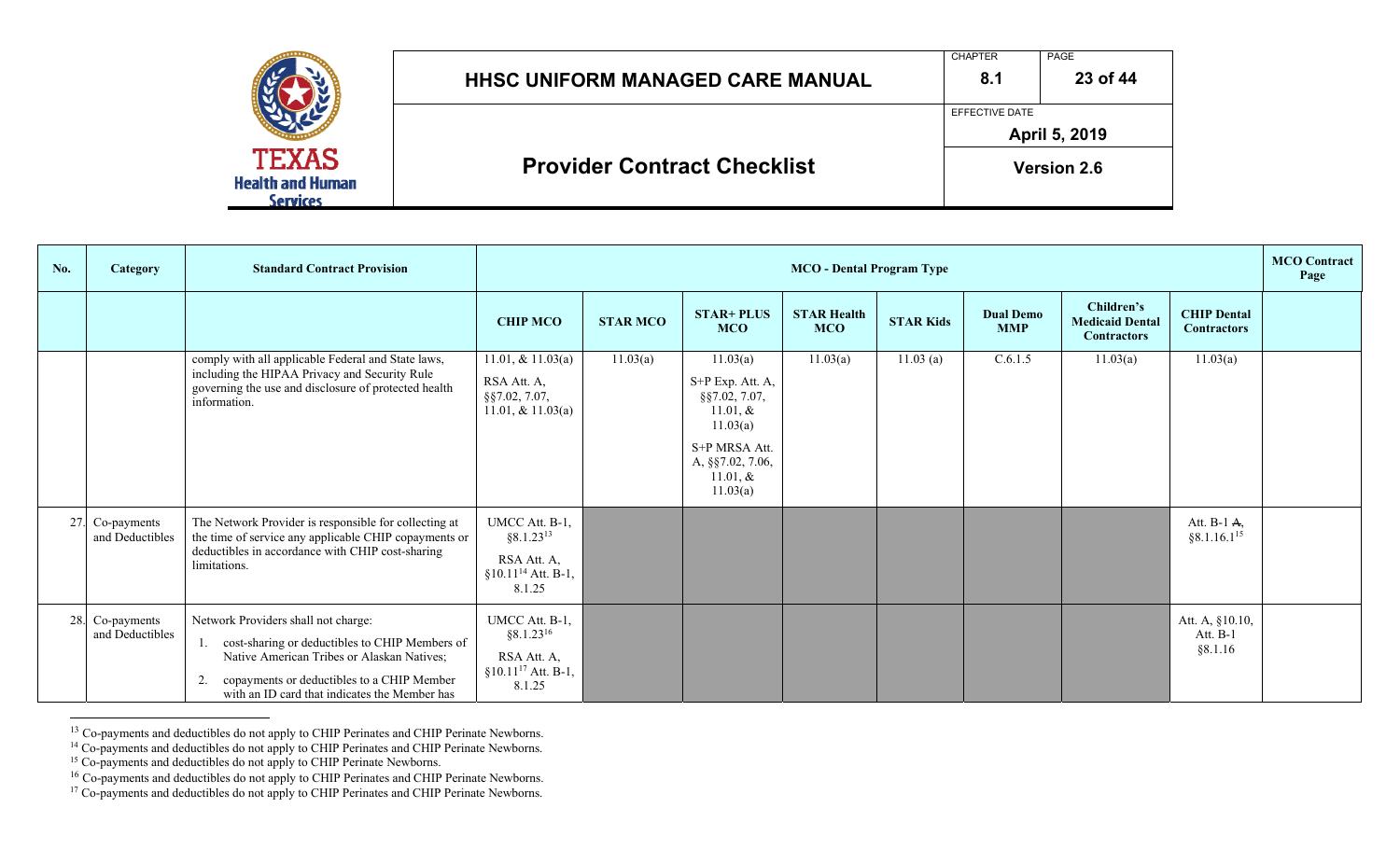|                                                            | HHSC UNIFORM MANAGED CARE MANUAL   | <b>CHAPTER</b><br>8.1 | PAGE<br>24 of 44   |
|------------------------------------------------------------|------------------------------------|-----------------------|--------------------|
|                                                            |                                    | EFFECTIVE DATE        | April 5, 2019      |
| <b>TEXAS</b><br><b>Health and Human</b><br><b>Services</b> | <b>Provider Contract Checklist</b> |                       | <b>Version 2.6</b> |

| No. | Category                     | <b>Standard Contract Provision</b>                                                                                                         |                                                  | <b>MCO</b> - Dental Program Type |                                 |                                  |                      |                                |                                                            |                                          |  |
|-----|------------------------------|--------------------------------------------------------------------------------------------------------------------------------------------|--------------------------------------------------|----------------------------------|---------------------------------|----------------------------------|----------------------|--------------------------------|------------------------------------------------------------|------------------------------------------|--|
|     |                              |                                                                                                                                            | <b>CHIP MCO</b>                                  | <b>STAR MCO</b>                  | <b>STAR+ PLUS</b><br><b>MCO</b> | <b>STAR Health</b><br><b>MCO</b> | <b>STAR Kids</b>     | <b>Dual Demo</b><br><b>MMP</b> | Children's<br><b>Medicaid Dental</b><br><b>Contractors</b> | <b>CHIP Dental</b><br><b>Contractors</b> |  |
|     |                              | met his or her cost-sharing obligation for the<br>balance of their term of coverage;                                                       |                                                  |                                  |                                 |                                  |                      |                                |                                                            |                                          |  |
|     |                              | copayments for well-child or well-baby visits or<br>3.<br>immunizations (CHIP MCO and CHIP RSA); or                                        |                                                  |                                  |                                 |                                  |                      |                                |                                                            |                                          |  |
|     |                              | copayments for routine preventive and<br>4.<br>diagnostic dental services (CHIP Dental).                                                   |                                                  |                                  |                                 |                                  |                      |                                |                                                            |                                          |  |
|     | 29. Co-payments              | Copayments are the only amounts that Network<br>Providers may collect from CHIP Members, except for                                        | UMCC Att. B-1,<br>$§8.1.23^{18}$                 |                                  |                                 |                                  |                      |                                |                                                            | Att. B-1,<br>$§ 8.1.16^{20}$             |  |
|     |                              | costs associated with unauthorized non-emergency<br>services provided to a Member by out-of-network<br>providers for non-covered services. | RSA Att. A,<br>$§10.11^{19}$ Att. B-1,<br>8.1.25 |                                  |                                 |                                  |                      |                                |                                                            |                                          |  |
|     | 30. Costs of Non-<br>covered | The Network Providers must inform Members of the<br>costs for non-covered services prior to rendering such                                 | UMCC Att. B-1,<br>§8.1.23                        | UMCC Att. B-1,<br>§8.1.23        | UMCC Att. B-1,<br>88.1.23       | Att. A, §10.09                   | Att. A, §10.09       | <b>DDMMP</b> §2.4.2            | Att. A, $§10.10(b)$                                        | Att. A,<br>\$10.10(b)                    |  |
|     | Services                     | services and must obtain a signed private pay form<br>from such a Member.                                                                  | RSA Att. A,<br>\$10.11(a)(7)                     |                                  | S+P Exp. Att. A,<br>\$10.10     |                                  |                      |                                |                                                            |                                          |  |
|     |                              |                                                                                                                                            |                                                  |                                  | S+P MRSA Att.<br>A, $§ 10.10$   |                                  |                      |                                |                                                            |                                          |  |
|     | 31. DME                      | Include the following information in the cover letter to<br>the initial Medicaid network pharmacy provider                                 |                                                  | UMCC Att. B-1,<br>§8.1.21        | UMCC Att. B-1,<br>§8.1.21       | Att. B-1,<br>§8.1.20             | Att. B-1,<br>§8.1.17 | <b>DDMMP</b><br>§2.7.6.6.5     |                                                            |                                          |  |

<sup>&</sup>lt;sup>18</sup> Co-payments and deductibles do not apply to CHIP Perinates and CHIP Perinate Newborns.

<sup>&</sup>lt;sup>19</sup> Co-payments and deductibles do not apply to CHIP Perinates and CHIP Perinate Newborns.

 $20$  Co-payments and deductibles do not apply to CHIP Perinate Newborns.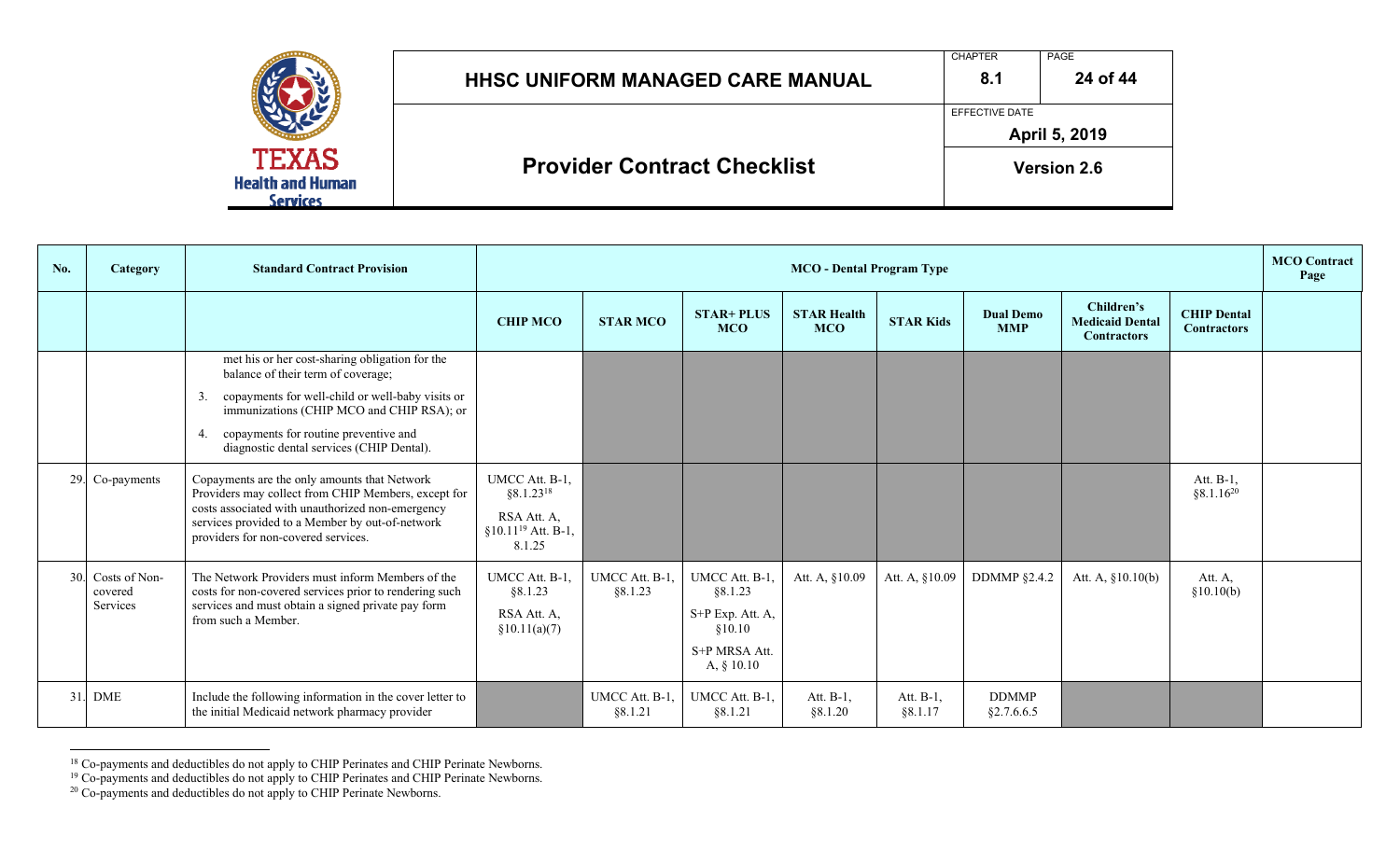|                                                            |                                         | <b>CHAPTER</b>        | PAGE               |
|------------------------------------------------------------|-----------------------------------------|-----------------------|--------------------|
|                                                            | <b>HHSC UNIFORM MANAGED CARE MANUAL</b> | 8.1                   | 25 of 44           |
|                                                            |                                         | <b>EFFECTIVE DATE</b> |                    |
|                                                            |                                         |                       | April 5, 2019      |
| <b>TEXAS</b><br><b>Health and Human</b><br><b>Services</b> | <b>Provider Contract Checklist</b>      |                       | <b>Version 2.6</b> |

| No.  | Category                                     | <b>Standard Contract Provision</b>                                                                                                                                                                                                                                                                                                                                                                                                                                                                                                                                                                                                                                                                                                                                                                                                                                                        |                                                     | <b>MCO</b> - Dental Program Type |                                                                                               |                                  |                       |                                |                                                            |                                          | <b>MCO</b> Contract<br>Page |
|------|----------------------------------------------|-------------------------------------------------------------------------------------------------------------------------------------------------------------------------------------------------------------------------------------------------------------------------------------------------------------------------------------------------------------------------------------------------------------------------------------------------------------------------------------------------------------------------------------------------------------------------------------------------------------------------------------------------------------------------------------------------------------------------------------------------------------------------------------------------------------------------------------------------------------------------------------------|-----------------------------------------------------|----------------------------------|-----------------------------------------------------------------------------------------------|----------------------------------|-----------------------|--------------------------------|------------------------------------------------------------|------------------------------------------|-----------------------------|
|      |                                              |                                                                                                                                                                                                                                                                                                                                                                                                                                                                                                                                                                                                                                                                                                                                                                                                                                                                                           | <b>CHIP MCO</b>                                     | <b>STAR MCO</b>                  | <b>STAR+ PLUS</b><br><b>MCO</b>                                                               | <b>STAR Health</b><br><b>MCO</b> | <b>STAR Kids</b>      | <b>Dual Demo</b><br><b>MMP</b> | Children's<br><b>Medicaid Dental</b><br><b>Contractors</b> | <b>CHIP Dental</b><br><b>Contractors</b> |                             |
|      |                                              | agreement, and all amendments and renewals:<br>Please consult the Texas Medicaid Provider<br>Procedures Manual, Durable Medical Equipment<br>(DME) and Comprehensive Care Program (CCP)<br>sections, and [insert the name of the MCO's provider<br>manual and chapter and/or page reference] for<br>information regarding the scope of coverage of<br>durable medical equipment (DME) and other products<br>commonly found in a pharmacy. For qualified<br>children, this includes medically necessary over-the-<br>counter drugs, diapers, disposable/expendable medical<br>supplies, and some nutritional products. It also<br>includes medically necessary nebulizers, ostomy<br>supplies or bed pans, and other supplies and<br>equipment for all qualified Members. [Insert MCO's<br>name] encourages your pharmacy's participation in<br>providing these items to Medicaid clients. |                                                     |                                  | S+P Exp. Att.<br>B-1, §8.1.42<br>S+P MRSA Att.<br>$B-1, §8.1.16$                              |                                  |                       |                                |                                                            |                                          |                             |
|      | 32. Early Childhood<br>Intervention<br>(ECI) | Network Providers must cooperate and coordinate with<br>local ECI programs to comply with federal and state<br>requirements relating to the development, review and<br>evaluation of Individual Family Service Plans (IFSP).<br>Network Provider understands and agrees that any<br>Medically Necessary Health and Behavioral Health<br>Services contained in an IFSP must be provided to the<br>Member in the amount, duration, scope, and service<br>setting established in the IFSP.                                                                                                                                                                                                                                                                                                                                                                                                   | UMCC Att. B-1,<br>§8.1.9<br>RSA Att. B-1,<br>§8.1.9 | UMCC Att. B-1,<br>§8.1.9         | UMCC Att. B-1,<br>§8.1.9<br>S+P Exp. Att.<br>$B-1, §8.1.9$<br>S+P MRSA Att.<br>$B-1, § 8.1.9$ | Att. B-1, §8.1.9                 | Att. B-1.<br>§ 8.1.10 |                                |                                                            |                                          |                             |
| 31.1 | Electronic Visit                             | Network Providers using the EVV system must<br>maintain compliance with HHSC minimum standards                                                                                                                                                                                                                                                                                                                                                                                                                                                                                                                                                                                                                                                                                                                                                                                            |                                                     |                                  | UMCC Att. B-1,                                                                                | Att. B-1,                        | Att. B-1,             | <b>DDMMP</b>                   |                                                            |                                          |                             |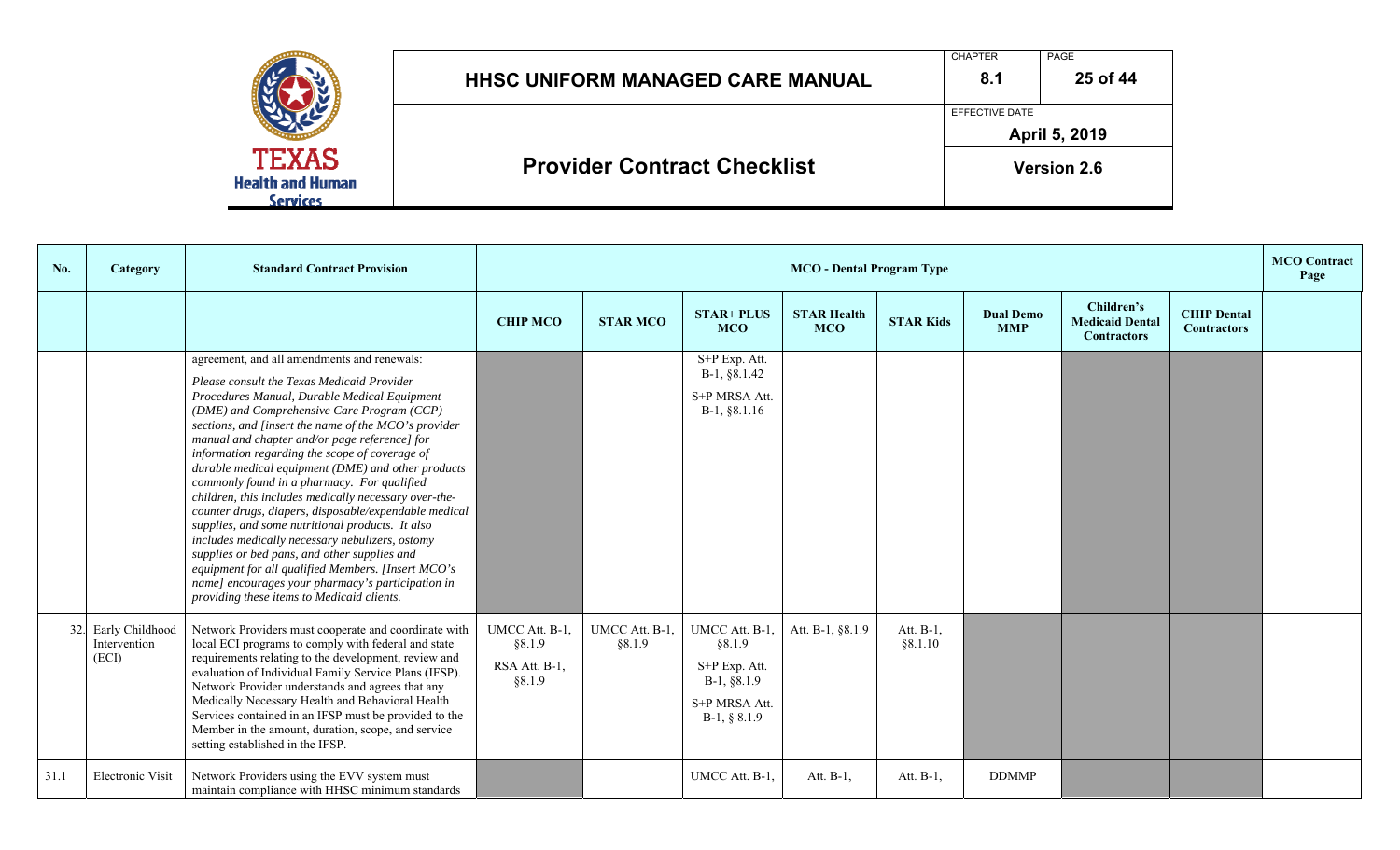|                                                    | <b>HHSC UNIFORM MANAGED CARE MANUAL</b> | <b>CHAPTER</b><br>8.1 | PAGE<br>26 of 44   |
|----------------------------------------------------|-----------------------------------------|-----------------------|--------------------|
|                                                    |                                         | EFFECTIVE DATE        | April 5, 2019      |
| <b>TEXAS</b><br><b>Health and Human</b><br>ervices | <b>Provider Contract Checklist</b>      |                       | <b>Version 2.6</b> |

| No. | Category            | <b>Standard Contract Provision</b>                                                                                                                                                                                             |                 | <b>MCO</b> - Dental Program Type |                                                                                                     |                                  |                        |                                |                                                            |                                          | <b>MCO</b> Contract<br>Page |
|-----|---------------------|--------------------------------------------------------------------------------------------------------------------------------------------------------------------------------------------------------------------------------|-----------------|----------------------------------|-----------------------------------------------------------------------------------------------------|----------------------------------|------------------------|--------------------------------|------------------------------------------------------------|------------------------------------------|-----------------------------|
|     |                     |                                                                                                                                                                                                                                | <b>CHIP MCO</b> | <b>STAR MCO</b>                  | <b>STAR+ PLUS</b><br><b>MCO</b>                                                                     | <b>STAR Health</b><br><b>MCO</b> | <b>STAR Kids</b>       | <b>Dual Demo</b><br><b>MMP</b> | Children's<br><b>Medicaid Dental</b><br><b>Contractors</b> | <b>CHIP Dental</b><br><b>Contractors</b> |                             |
|     | Verification        | detailed in UMCM, Chapter 8.7, Section IX.                                                                                                                                                                                     |                 |                                  | §8.2.17<br>S+P Exp. Att.<br>B-1, §8.1.33.3                                                          | §8.1.37                          | §8.1.36.1              | §2.1.4.6                       |                                                            |                                          |                             |
|     |                     |                                                                                                                                                                                                                                |                 |                                  | S+P MRSA Att.<br>B-1, §8.1.35.3                                                                     |                                  |                        |                                |                                                            |                                          |                             |
| 33. | Family Planning     | If a Member requests contraceptive services or family<br>planning services, the Network Providers must also<br>provide the Member counseling and education about<br>family planning and available family planning<br>services. |                 | UMCC Att. B-1,<br>§8.2.2.2       | UMCC Att. B-1,<br>§8.2.2.2<br>S+P Exp. Att.<br>B-1, §8.1.22.2<br>S+P MRSA Att.<br>$B-1, § 8.1.24.2$ | Att. B-1,<br>§8.1.28.2           | Att. B-1,<br>§8.1.24.2 | <b>DDMMP</b><br>§2.8.2.1.4     |                                                            |                                          |                             |
|     | 34. Family Planning | Network Providers cannot require parental consent for<br>Members who are minors to receive family planning<br>services.                                                                                                        |                 | UMCC Att. B-1,<br>§8.2.2.2       | UMCC Att. B-1,<br>§8.2.2.2<br>S+P Exp. Att.<br>B-1, §8.1.22.2<br>S+P MRSA Att.<br>B-1, § 8.1.24.2   | Att. B-1,<br>§8.1.28.2           | Att. B-1,<br>§8.1.24.2 |                                |                                                            |                                          |                             |
| 35. | Family Planning     | Network Provides must comply with state and federal<br>laws and regulations governing Member<br>confidentiality (including minors) when providing<br>information on family planning services to Members.                       |                 | UMCC Att. B-1,<br>§8.2.2.2       | UMCC Att. B-1,<br>§8.2.2.2<br>S+P Exp. Att.<br>B-1, §8.1.22.2<br>S+P MRSA Att.                      | Att. B-1,<br>§8.1.28.2           | Att. B-1,<br>§8.1.24.2 | <b>DDMMP</b><br>§2.8.2.1.4     |                                                            |                                          |                             |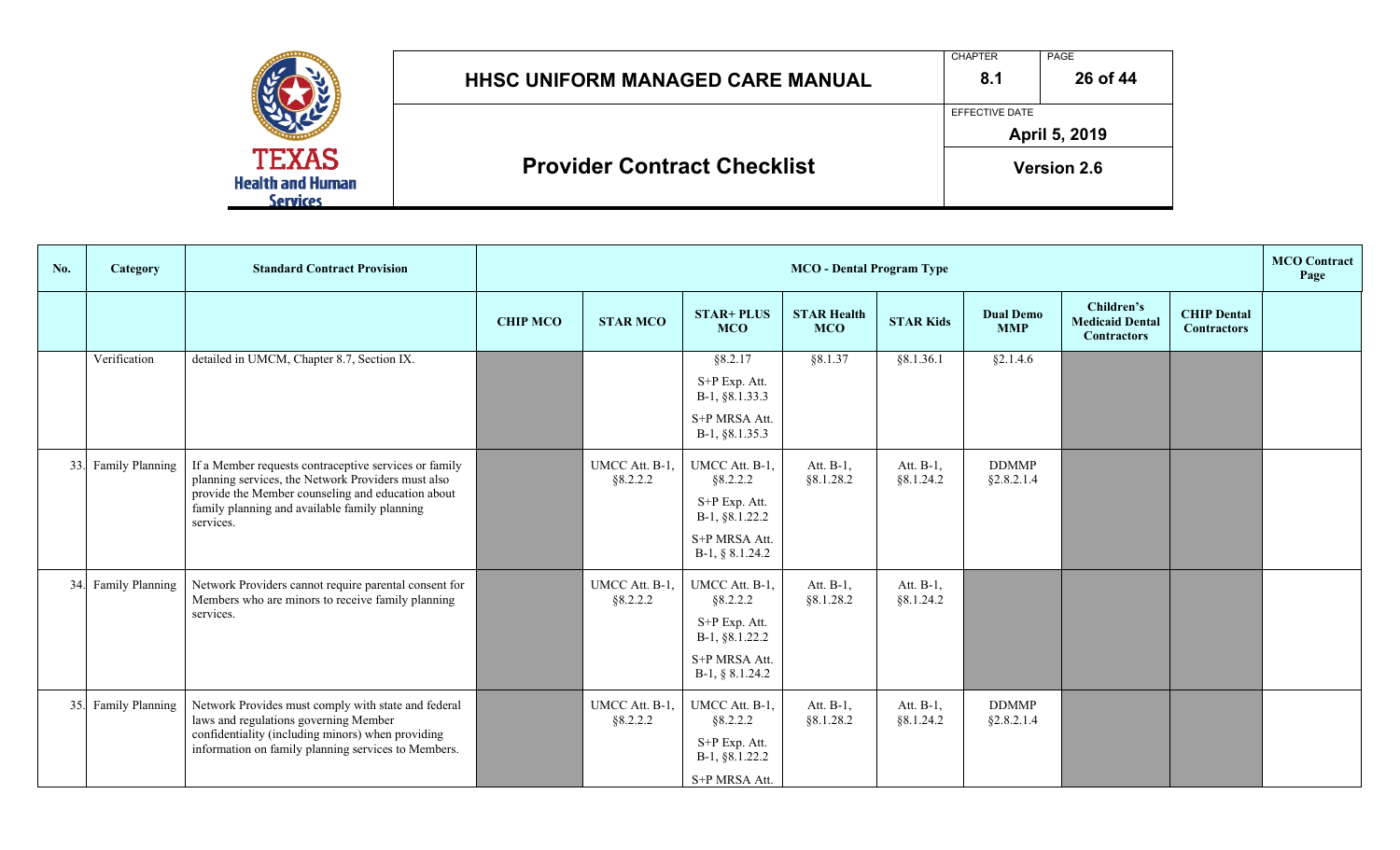|                                         | <b>HHSC UNIFORM MANAGED CARE MANUAL</b> | <b>CHAPTER</b><br>8.1 | PAGE<br>27 of 44   |
|-----------------------------------------|-----------------------------------------|-----------------------|--------------------|
|                                         |                                         | EFFECTIVE DATE        | April 5, 2019      |
| <b>TEXAS</b><br><b>Health and Human</b> | <b>Provider Contract Checklist</b>      |                       | <b>Version 2.6</b> |

| No. | <b>Category</b>                     | <b>Standard Contract Provision</b>                                                                                                                                                                                                                                                                                                                                                                                                                                                                                                                                                                                                                                                                                                                                                              |                                                                                             | <b>MCO</b> Contract<br><b>MCO</b> - Dental Program Type |                                                                                                                                                        |                                         |                                         |                                      |                                                            |                                          |  |
|-----|-------------------------------------|-------------------------------------------------------------------------------------------------------------------------------------------------------------------------------------------------------------------------------------------------------------------------------------------------------------------------------------------------------------------------------------------------------------------------------------------------------------------------------------------------------------------------------------------------------------------------------------------------------------------------------------------------------------------------------------------------------------------------------------------------------------------------------------------------|---------------------------------------------------------------------------------------------|---------------------------------------------------------|--------------------------------------------------------------------------------------------------------------------------------------------------------|-----------------------------------------|-----------------------------------------|--------------------------------------|------------------------------------------------------------|------------------------------------------|--|
|     |                                     |                                                                                                                                                                                                                                                                                                                                                                                                                                                                                                                                                                                                                                                                                                                                                                                                 | <b>CHIP MCO</b>                                                                             | <b>STAR MCO</b>                                         | <b>STAR+ PLUS</b><br><b>MCO</b>                                                                                                                        | <b>STAR Health</b><br><b>MCO</b>        | <b>STAR Kids</b>                        | <b>Dual Demo</b><br><b>MMP</b>       | Children's<br><b>Medicaid Dental</b><br><b>Contractors</b> | <b>CHIP Dental</b><br><b>Contractors</b> |  |
|     |                                     |                                                                                                                                                                                                                                                                                                                                                                                                                                                                                                                                                                                                                                                                                                                                                                                                 |                                                                                             |                                                         | $B-1, § 8.1.24.2$                                                                                                                                      |                                         |                                         |                                      |                                                            |                                          |  |
|     | 36. First Dental<br>Home Initiative | [For contracts with First Dental Home Initiative<br>Provider]<br>The Network Provider certifies that he or she has<br>completed the training and registration requirements<br>for Texas Health Steps First Dental Home Initiative<br>providers.                                                                                                                                                                                                                                                                                                                                                                                                                                                                                                                                                 |                                                                                             |                                                         |                                                                                                                                                        | Att. B-1,<br>§ 8.1.18.1                 |                                         |                                      | Att. B-1, §8.1.4.5                                         |                                          |  |
| 37. | Fraud and<br>Abuse                  | The Network Provider understands and agrees to the<br>following:<br>HHSC Office of Inspector General ("OIG")<br>and/or the Texas Medicaid Fraud Control Unit<br>must be allowed to conduct private interviews of<br>Network Providers and their employees, agents,<br>contractors, and patients;<br>requests for information from such entities must<br>2.<br>be complied with, in the form and language<br>requested;<br>Network Providers and their employees, agents,<br>3.<br>and contractors must cooperate fully with such<br>entities in making themselves available in<br>person for interviews, consultation, grand jury<br>proceedings, pre-trial conference, hearings, trials<br>and in any other process, including<br>investigations at the Network Provider's own<br>expense; and | UMCC Att. A,<br>Art. 9; Att. B-1.<br>§8.1.19<br>RSA Att. A, Art.<br>9; Att. B-1,<br>§8.1.19 | UMCC Att. A,<br>Art. 9; Att. B-1,<br>§8.1.19            | UMCC Att. A,<br>Art. 9; Att. B-1,<br>§8.1.19<br>S+P Exp. Att. A,<br>Art. 9; Att. B-1,<br>§8.1.19<br>S+P MRSA Att.<br>A, Art. 9; Att. B-<br>1, § 8.1.21 | Att. A, Art. 9;<br>Att. B-1,<br>§8.1.25 | Att. A, Art. 9;<br>Att. B-1,<br>§8.1.21 | <b>DDMMP</b><br>§§2.1.5 and<br>C.6.6 | Att. A, Art. 9; Att.<br>B-1, §8.1.13                       | Att. A, Art. 9;<br>Att. B-1,<br>§8.1.13  |  |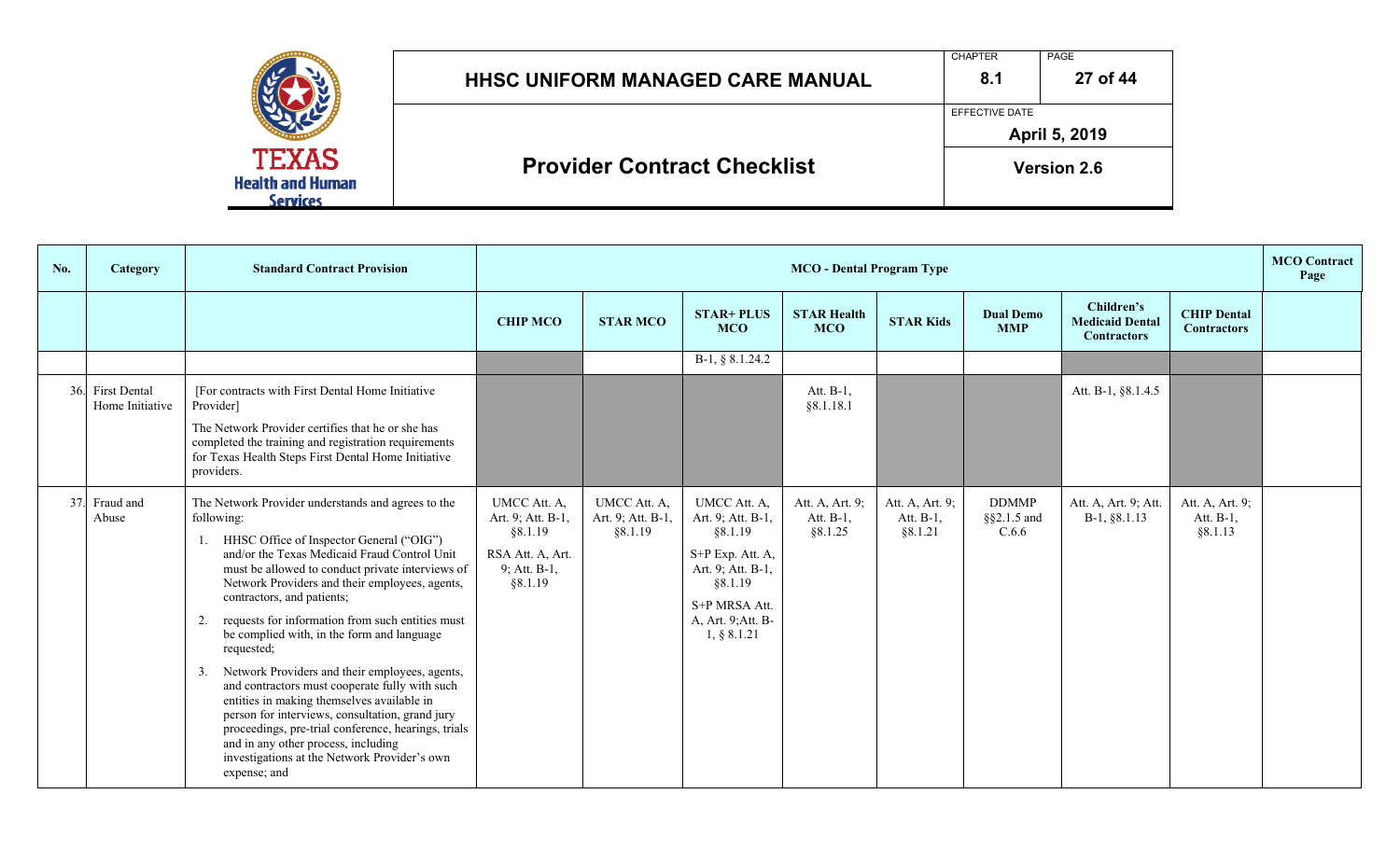|                                                            | <b>HHSC UNIFORM MANAGED CARE MANUAL</b> | <b>CHAPTER</b><br>8.1 | PAGE<br>28 of 44   |
|------------------------------------------------------------|-----------------------------------------|-----------------------|--------------------|
|                                                            |                                         | EFFECTIVE DATE        | April 5, 2019      |
| <b>TEXAS</b><br><b>Health and Human</b><br><b>Services</b> | <b>Provider Contract Checklist</b>      |                       | <b>Version 2.6</b> |

| No. | <b>Category</b>        | <b>Standard Contract Provision</b>                                                                                                                                                                                                                                                                                                                                                                                                                                                                                                                                                                                                                                                                                                                                                                                                                                                                                                                                                                                                                                                                                                                         |                                                                                             | <b>MCO</b> - Dental Program Type             |                                                                                                                                                        |                                         |                                         |                                      |                                                            |                                          | <b>MCO</b> Contract<br>Page |
|-----|------------------------|------------------------------------------------------------------------------------------------------------------------------------------------------------------------------------------------------------------------------------------------------------------------------------------------------------------------------------------------------------------------------------------------------------------------------------------------------------------------------------------------------------------------------------------------------------------------------------------------------------------------------------------------------------------------------------------------------------------------------------------------------------------------------------------------------------------------------------------------------------------------------------------------------------------------------------------------------------------------------------------------------------------------------------------------------------------------------------------------------------------------------------------------------------|---------------------------------------------------------------------------------------------|----------------------------------------------|--------------------------------------------------------------------------------------------------------------------------------------------------------|-----------------------------------------|-----------------------------------------|--------------------------------------|------------------------------------------------------------|------------------------------------------|-----------------------------|
|     |                        |                                                                                                                                                                                                                                                                                                                                                                                                                                                                                                                                                                                                                                                                                                                                                                                                                                                                                                                                                                                                                                                                                                                                                            | <b>CHIP MCO</b>                                                                             | <b>STAR MCO</b>                              | <b>STAR+ PLUS</b><br><b>MCO</b>                                                                                                                        | <b>STAR Health</b><br><b>MCO</b>        | <b>STAR Kids</b>                        | <b>Dual Demo</b><br><b>MMP</b>       | Children's<br><b>Medicaid Dental</b><br><b>Contractors</b> | <b>CHIP Dental</b><br><b>Contractors</b> |                             |
|     |                        | compliance with these requirements will be at<br>4.<br>the [Network Provider's] own expense.                                                                                                                                                                                                                                                                                                                                                                                                                                                                                                                                                                                                                                                                                                                                                                                                                                                                                                                                                                                                                                                               |                                                                                             |                                              |                                                                                                                                                        |                                         |                                         |                                      |                                                            |                                          |                             |
|     | 38. Fraud and<br>Abuse | The Network Provider understands and agrees to the<br>following:<br>Network Providers are subject to all state and<br>1.<br>federal laws and regulations relating to fraud,<br>abuse or waste in health care or dental care and<br>the Medicaid and/or CHIP Programs, as<br>applicable;<br>Network Providers must cooperate and assist<br>2.<br>HHSC and any state or federal agency that is<br>charged with the duty of identifying,<br>investigating, sanctioning or prosecuting<br>suspected fraud, abuse or waste;<br>Network Providers must provide originals and/or<br>3.<br>copies of any and all information as requested<br>by HHSC or the state or federal agency, allow<br>access to premises, and provide records to the<br>Office of Inspector General, HHSC, the Centers<br>for Medicare and Medicaid Services (CMS), the<br>U.S. Department of Health and Human Services,<br>FBI, TDI, the Texas Attorney General's<br>Medicaid Fraud Control Unit or other unit of<br>state or federal government, upon request, and<br>free-of-charge;<br>If the Network Provider places required records<br>in another legal entity's records, such as a | UMCC Att. A,<br>Art. 9; Att. B-1,<br>§8.1.19<br>RSA Att. A, Art.<br>9; Att. B-1,<br>§8.1.19 | UMCC Att. A,<br>Art. 9; Att. B-1,<br>§8.1.19 | UMCC Att. A,<br>Art. 9; Att. B-1,<br>§8.1.19<br>S+P Exp. Att. A,<br>Art. 9; Att. B-1,<br>§8.1.19<br>S+P MRSA Att.<br>A, Art. 9; Att. B-<br>1, § 8.1.21 | Att. A, Art. 9;<br>Att. B-1,<br>§8.1.25 | Att. A, Art. 9;<br>Att. B-1,<br>§8.1.21 | <b>DDMMP</b><br>§§2.1.5 and<br>C.6.6 | Att. A, Art. 9; Att.<br>B-1, §8.1.13                       | Att. A, Art. 9;<br>Att. B-1,<br>§8.1.13  |                             |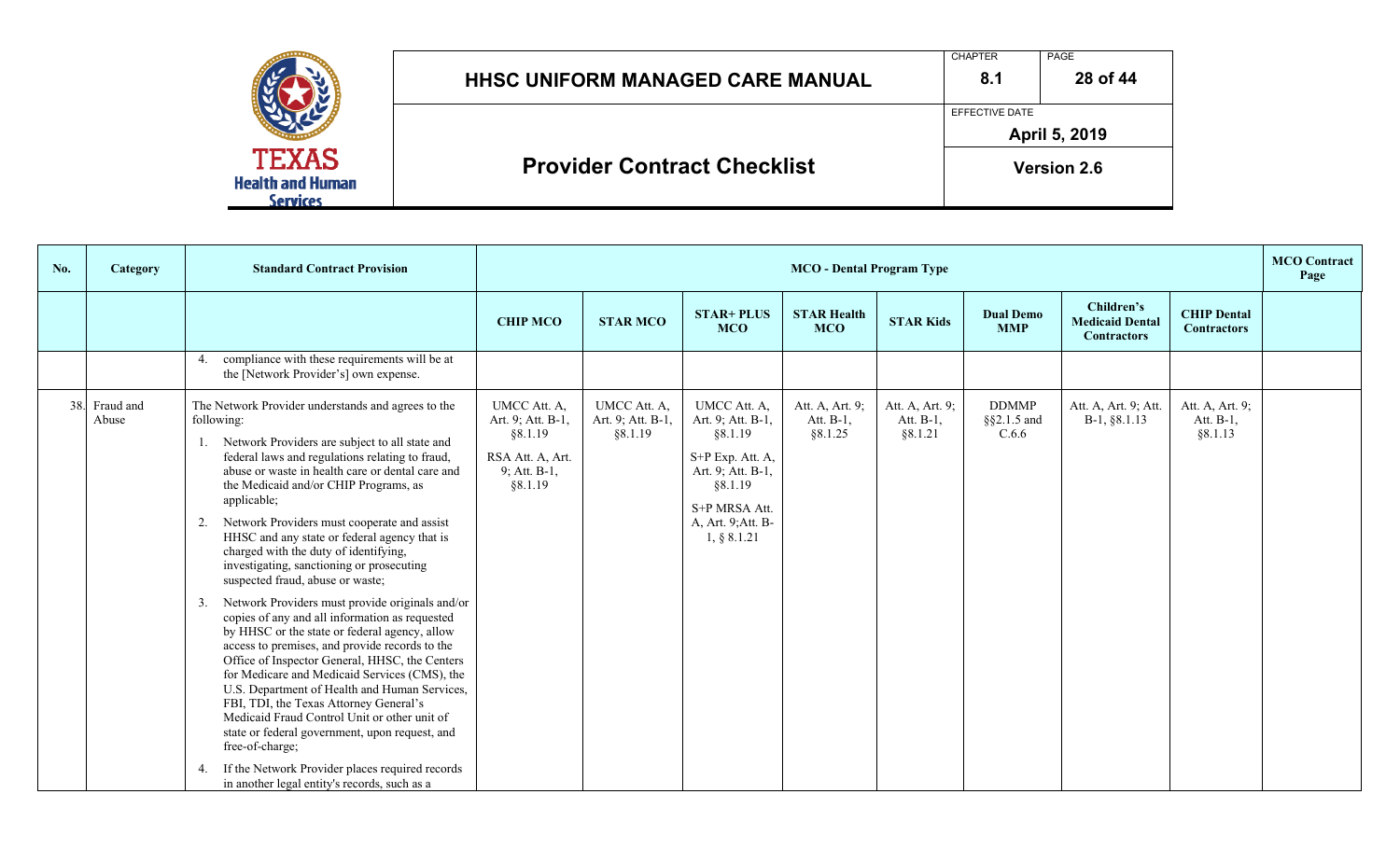|                                                            | <b>HHSC UNIFORM MANAGED CARE MANUAL</b> | <b>CHAPTER</b><br>8.1 | PAGE<br>29 of 44   |
|------------------------------------------------------------|-----------------------------------------|-----------------------|--------------------|
|                                                            |                                         | EFFECTIVE DATE        | April 5, 2019      |
| <b>TEXAS</b><br><b>Health and Human</b><br><b>Services</b> | <b>Provider Contract Checklist</b>      |                       | <b>Version 2.6</b> |

| No. | Category               | <b>Standard Contract Provision</b>                                                                                                                                                                                                                                                                                                                                                                                                                                                                                                                                                                                                                                                                                                                                                                                                                                                                                                                                                             |                 | <b>MCO</b> - Dental Program Type             |                                                                                                                                                        |                                         |                                         |                                                    |                                                            |                                          | <b>MCO</b> Contract<br>Page |
|-----|------------------------|------------------------------------------------------------------------------------------------------------------------------------------------------------------------------------------------------------------------------------------------------------------------------------------------------------------------------------------------------------------------------------------------------------------------------------------------------------------------------------------------------------------------------------------------------------------------------------------------------------------------------------------------------------------------------------------------------------------------------------------------------------------------------------------------------------------------------------------------------------------------------------------------------------------------------------------------------------------------------------------------|-----------------|----------------------------------------------|--------------------------------------------------------------------------------------------------------------------------------------------------------|-----------------------------------------|-----------------------------------------|----------------------------------------------------|------------------------------------------------------------|------------------------------------------|-----------------------------|
|     |                        |                                                                                                                                                                                                                                                                                                                                                                                                                                                                                                                                                                                                                                                                                                                                                                                                                                                                                                                                                                                                | <b>CHIP MCO</b> | <b>STAR MCO</b>                              | <b>STAR+ PLUS</b><br><b>MCO</b>                                                                                                                        | <b>STAR Health</b><br><b>MCO</b>        | <b>STAR Kids</b>                        | <b>Dual Demo</b><br><b>MMP</b>                     | Children's<br><b>Medicaid Dental</b><br><b>Contractors</b> | <b>CHIP Dental</b><br><b>Contractors</b> |                             |
|     |                        | hospital, the Network Provider is responsible for<br>obtaining a copy of these records for use by the<br>above-named entities or their representatives;<br>and<br>Network Providers must report any suspected<br>5.<br>fraud or abuse including any suspected fraud and<br>abuse committed by the MCO or a Member to<br>the HHSC Office of Inspector General.                                                                                                                                                                                                                                                                                                                                                                                                                                                                                                                                                                                                                                  |                 |                                              |                                                                                                                                                        |                                         |                                         |                                                    |                                                            |                                          |                             |
|     | 39. Fraud and<br>Abuse | If the Network Provider receives annual Medicaid<br>payments of at least \$5 million (cumulative, from all<br>sources), the Network Provider must:<br>Establish written policies for all employees,<br>managers, officers, contractors, subcontractors,<br>and agents of the Network Provider. The policies<br>must provide detailed information about the False<br>Claims Act, administrative remedies for false<br>claims and statements, any state laws about civil<br>or criminal penalties for false claims, and<br>whistleblower protections under such laws, as<br>described in Section $1902(a)(68)(A)$ of the Social<br>Security Act.<br>Include as part of such written policies detailed<br>provisions regarding the Network Provider's<br>policies and procedures for detecting and<br>preventing Fraud, Waste, and Abuse.<br>Include in any employee handbook a specific<br>3.<br>discussion of the laws described in Section<br>$1902(a)(68)(A)$ of the Social Security Act, the |                 | UMCC Att. A,<br>Art. 9; Att. B-1,<br>§8.1.19 | UMCC Att. A,<br>Art. 9; Att. B-1,<br>§8.1.19<br>S+P Exp. Att. A,<br>Art. 9; Att. B-1,<br>§8.1.19<br>S+P MRSA Att.<br>A, Art. 9; Att. B-<br>1, § 8.1.21 | Att. A, Art. 9;<br>Att. B-1,<br>§8.1.25 | Att. A, Art. 9;<br>Att. B-1,<br>§8.1.21 | <b>DDMMP</b><br>$\S$ §2.1.5, 2.1.5.9,<br>and C.6.6 | Att. A, Art. 9; Att.<br>B-1, §8.1.13                       |                                          |                             |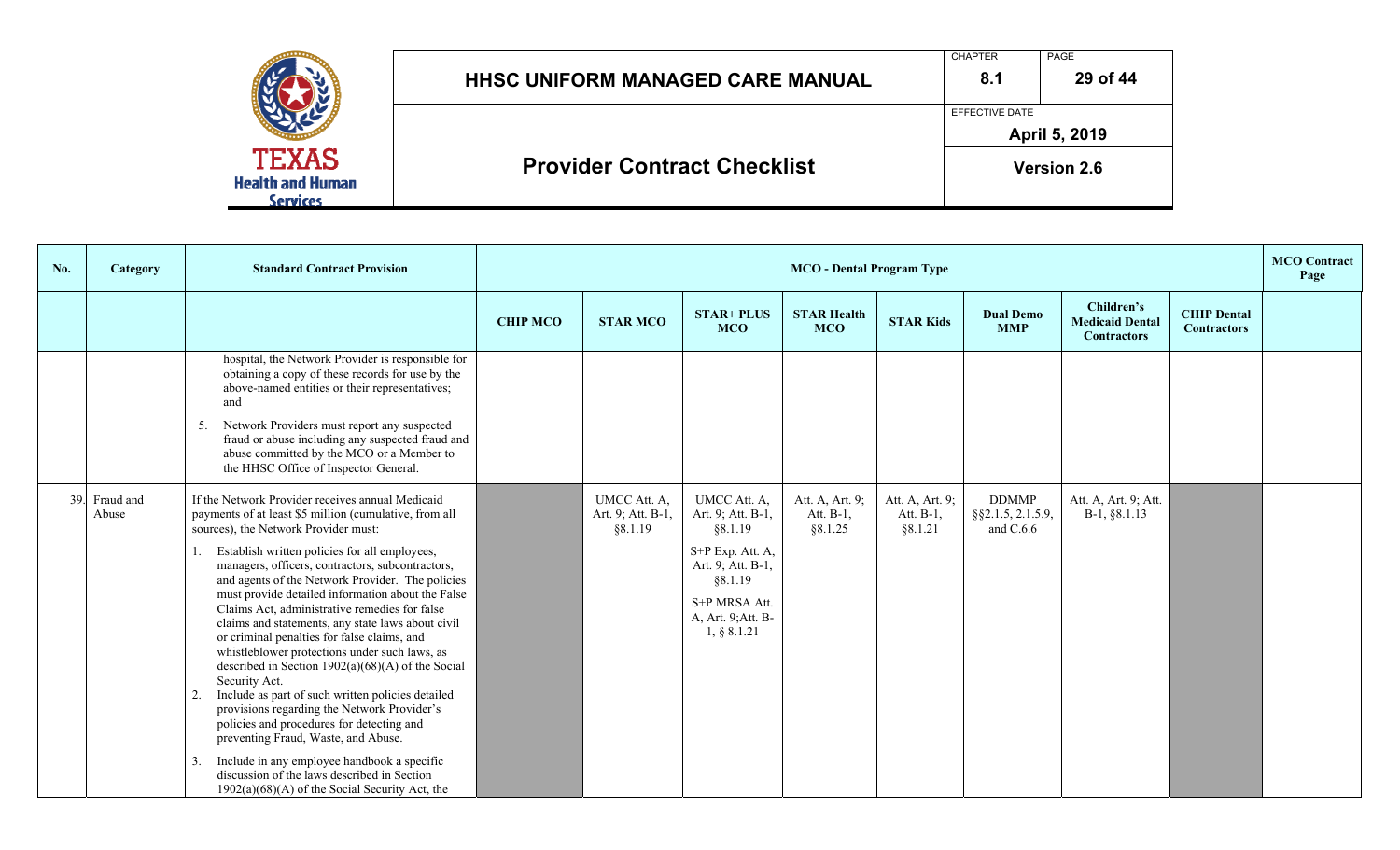|                                                     | <b>HHSC UNIFORM MANAGED CARE MANUAL</b> | <b>CHAPTER</b><br>8.1 | PAGE<br>30 of 44   |
|-----------------------------------------------------|-----------------------------------------|-----------------------|--------------------|
|                                                     |                                         | EFFECTIVE DATE        | April 5, 2019      |
| TEXAS<br><b>Health and Human</b><br><b>Services</b> | <b>Provider Contract Checklist</b>      |                       | <b>Version 2.6</b> |

| No. | Category                        | <b>Standard Contract Provision</b>                                                                                                                                                                                                                                                                                                                                                                                                                                                                                                                                                                                                                                                                                                                  |                                                       | <b>MCO</b> Contract<br><b>MCO</b> - Dental Program Type |                                                                                               |                                  |                       |                                |                                                            |                                          |  |
|-----|---------------------------------|-----------------------------------------------------------------------------------------------------------------------------------------------------------------------------------------------------------------------------------------------------------------------------------------------------------------------------------------------------------------------------------------------------------------------------------------------------------------------------------------------------------------------------------------------------------------------------------------------------------------------------------------------------------------------------------------------------------------------------------------------------|-------------------------------------------------------|---------------------------------------------------------|-----------------------------------------------------------------------------------------------|----------------------------------|-----------------------|--------------------------------|------------------------------------------------------------|------------------------------------------|--|
|     |                                 |                                                                                                                                                                                                                                                                                                                                                                                                                                                                                                                                                                                                                                                                                                                                                     | <b>CHIP MCO</b>                                       | <b>STAR MCO</b>                                         | <b>STAR+ PLUS</b><br><b>MCO</b>                                                               | <b>STAR Health</b><br><b>MCO</b> | <b>STAR Kids</b>      | <b>Dual Demo</b><br><b>MMP</b> | Children's<br><b>Medicaid Dental</b><br><b>Contractors</b> | <b>CHIP Dental</b><br><b>Contractors</b> |  |
|     |                                 | rights of employees to be protected as<br>whistleblowers, and the Provider's policies and<br>procedures for detecting and preventing Fraud,<br>Waste, and Abuse.                                                                                                                                                                                                                                                                                                                                                                                                                                                                                                                                                                                    |                                                       |                                                         |                                                                                               |                                  |                       |                                |                                                            |                                          |  |
| 40. | Insurance                       | Network Provider shall maintain, during the term of<br>the Network Provider contract, Professional Liability<br>Insurance of \$100,000 per occurrence and \$300,000 in<br>the aggregate, or the limits required by the hospital at<br>which Network Provider has admitting privileges.<br>[NOTE: This provision will not apply if the<br>Network Provider is a state or federal unit of<br>government, or a municipality, that is required to<br>comply with, and is subject to, the provisions of the<br><b>Texas and/or Federal Tort Claims Act. This</b><br>provision also will not apply to Nursing Facilities.]                                                                                                                                | UMCC Att. A,<br>§17.01(b)<br>RSA Att. A,<br>§17.01(b) | UMCC Att. A,<br>§17.01(b)                               | UMCC Att. A,<br>§17.01(b)<br>S+P Exp. Att. A,<br>§17.01(b)<br>S+P MRSA Att.<br>A, $§17.01(b)$ | Att. A,<br>§17.01(b)             | Att. A, §17.01<br>(b) | <b>DDMMP</b><br>§4.9.2.1       | Att. A, $§17.01(b)$                                        | Att. A,<br>§17.01(b)                     |  |
| 41. | Laws, Rules,<br>and Regulations | The Network Provider understands and agrees that it is<br>subject to all state and federal laws, rules, regulations,<br>waivers, policies and guidelines, and court-ordered<br>consent decrees, settlement agreements, or other court<br>orders that apply to the Network Provider Contract and<br>the MCO's managed care contract with HHSC, the<br>HMO Program, and all persons or entities receiving<br>state and federal funds. The Network Provider<br>understands and agrees that Att. B-1, §any violation by<br>a provider of a state or federal law relating to the<br>delivery of services pursuant to this Network Provider<br>contract, or any violation of the MCO's contract with<br>HHSC could result in liability for money damages, | UMCC Att. A,<br>§7.02<br>RSA Att. A,<br>§7.02         | UMCC Att. A,<br>§7.02                                   | UMCC Att. A,<br>§7.02<br>$S+P$ Exp. Att. A,<br>§7.02<br>S+P MRSA Att.<br>A, §7.02             | Att. A, §7.02                    | Att. A, §7.02         | <b>DDMMP</b><br>Appendix C     | Att. A, §7.02                                              | Att. A, §7.02                            |  |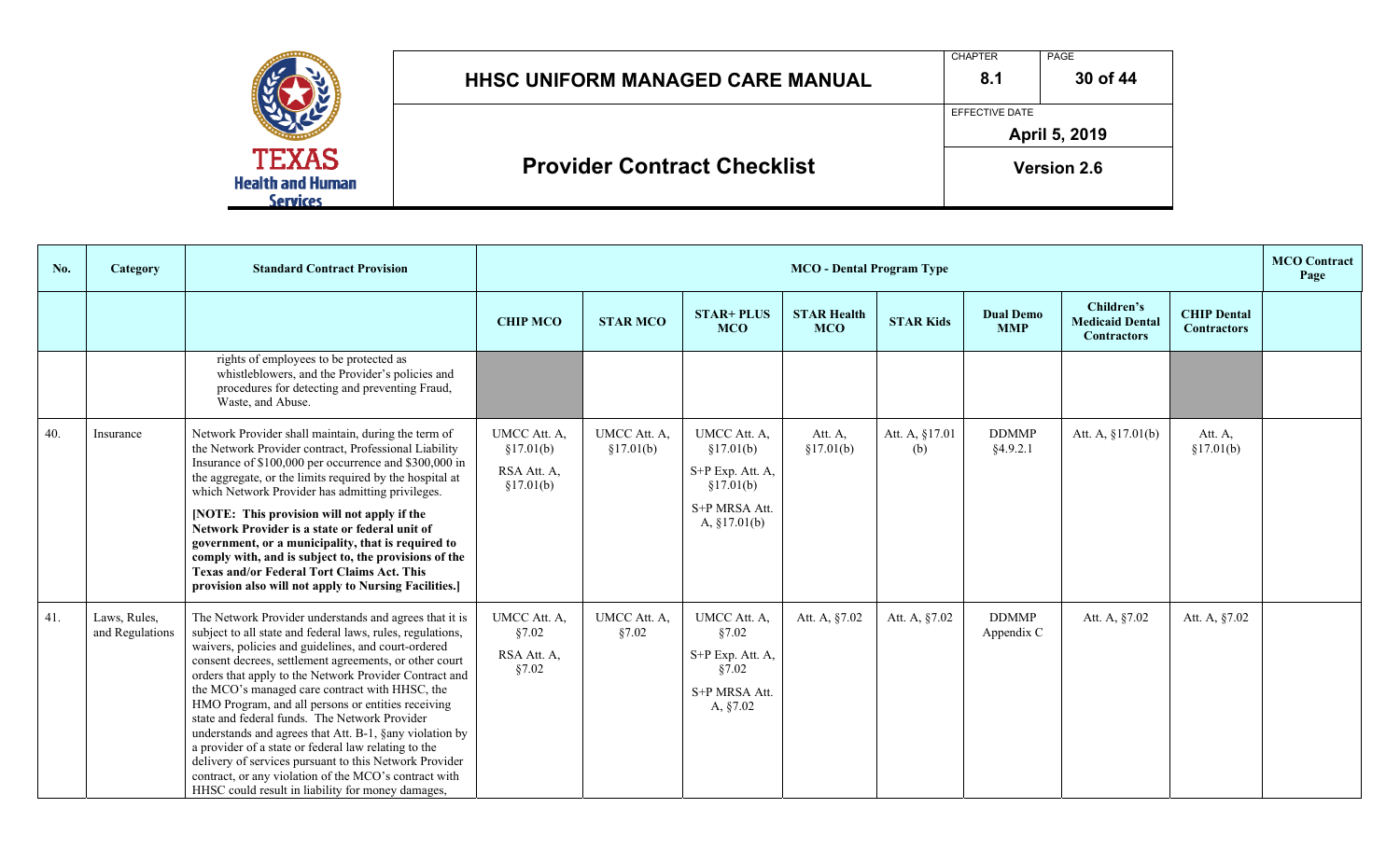|                                                            | <b>HHSC UNIFORM MANAGED CARE MANUAL</b> | <b>CHAPTER</b><br>8.1 | PAGE<br>31 of 44   |
|------------------------------------------------------------|-----------------------------------------|-----------------------|--------------------|
|                                                            |                                         | EFFECTIVE DATE        | April 5, 2019      |
| <b>TEXAS</b><br><b>Health and Human</b><br><b>Services</b> | <b>Provider Contract Checklist</b>      |                       | <b>Version 2.6</b> |

| No. | Category                        | <b>Standard Contract Provision</b>                                                                                                                                                                                                                                                                                                                                                                                                                                                                                                                                                                                                                                                                                                                                                                                                                                                                                                                                                                                                                                   |                                                           | <b>MCO</b> Contract<br><b>MCO</b> - Dental Program Type |                                                                                                   |                                  |                           |                                |                                                            |                                          |  |
|-----|---------------------------------|----------------------------------------------------------------------------------------------------------------------------------------------------------------------------------------------------------------------------------------------------------------------------------------------------------------------------------------------------------------------------------------------------------------------------------------------------------------------------------------------------------------------------------------------------------------------------------------------------------------------------------------------------------------------------------------------------------------------------------------------------------------------------------------------------------------------------------------------------------------------------------------------------------------------------------------------------------------------------------------------------------------------------------------------------------------------|-----------------------------------------------------------|---------------------------------------------------------|---------------------------------------------------------------------------------------------------|----------------------------------|---------------------------|--------------------------------|------------------------------------------------------------|------------------------------------------|--|
|     |                                 |                                                                                                                                                                                                                                                                                                                                                                                                                                                                                                                                                                                                                                                                                                                                                                                                                                                                                                                                                                                                                                                                      | <b>CHIP MCO</b>                                           | <b>STAR MCO</b>                                         | <b>STAR+ PLUS</b><br><b>MCO</b>                                                                   | <b>STAR Health</b><br><b>MCO</b> | <b>STAR Kids</b>          | <b>Dual Demo</b><br><b>MMP</b> | Children's<br><b>Medicaid Dental</b><br><b>Contractors</b> | <b>CHIP Dental</b><br><b>Contractors</b> |  |
|     |                                 | and/or civil or criminal penalties and sanctions under<br>state and/or federal law.                                                                                                                                                                                                                                                                                                                                                                                                                                                                                                                                                                                                                                                                                                                                                                                                                                                                                                                                                                                  |                                                           |                                                         |                                                                                                   |                                  |                           |                                |                                                            |                                          |  |
| 42. | Laws, Rules,<br>and Regulations | The Network Provider understands and agrees that the<br>following laws, rules, and regulations, and all<br>subsequent amendments or modifications, apply to the<br>Network Provider contract:<br>1. environmental protection laws:<br>a. Pro-Children Act of 1994 (20 U.S.C. §6081 et<br>seq.) regarding the provision of a smoke-free<br>workplace and promoting the non-use of all<br>tobacco products;<br>b. National Environmental Policy Act of 1969<br>(42 U.S.C. §4321 et seq.) and Executive Order<br>11514 ("Protection and Enhancement of<br>Environmental Quality") relating to the<br>institution of environmental quality control<br>measures;<br>c. Clean Air Act and Water Pollution Control Act<br>regulations (Executive Order 11738,<br>"Providing for Administration of the Clean Air<br>Act and Federal Water Pollution Control Act<br>with Respect to Federal Contracts, Grants, and<br>Loans");<br>d. State Clean Air Implementation Plan (42<br>U.S.C. §740 et seq.) regarding conformity of<br>federal actions to State Implementation Plans | UMCC Att. A,<br>§§7.04-7.07<br>RSA Att. A,<br>§§7.04-7.07 | UMCC Att. A,<br>\$§7.04-7.07                            | UMCC Att. A,<br>§§7.04-7.07<br>S+P Exp. Att. A,<br>§§7.04-7.07<br>S+P MRSA Att.<br>A, §§7.04-7.07 | Att. A, §§7.04-<br>7.06          | Att. A, §§7.04<br>$-7.06$ | <b>DDMMP</b><br>Appendix C     | Att. A, §§7.04-<br>7.07                                    | Att. A, §§7.04-<br>7.07                  |  |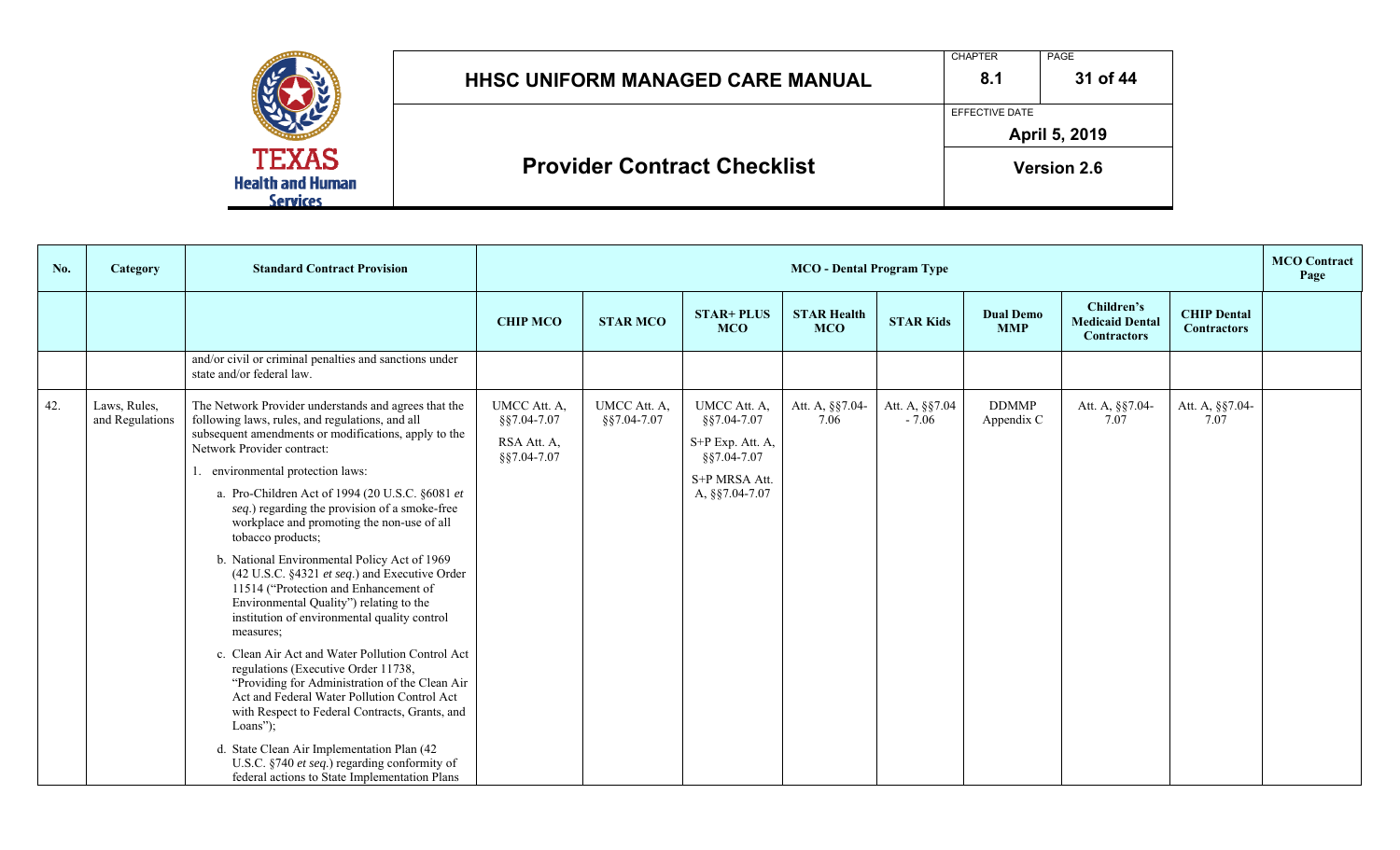|                                                     | <b>HHSC UNIFORM MANAGED CARE MANUAL</b> | <b>CHAPTER</b><br>PAGE<br>32 of 44<br>8.1 |                    |  |  |  |  |
|-----------------------------------------------------|-----------------------------------------|-------------------------------------------|--------------------|--|--|--|--|
|                                                     |                                         | EFFECTIVE DATE                            | April 5, 2019      |  |  |  |  |
| <b>TEXAS</b><br><b>Health and Human</b><br>Services | <b>Provider Contract Checklist</b>      |                                           | <b>Version 2.6</b> |  |  |  |  |

| No. | <b>Category</b> | <b>Standard Contract Provision</b>                                                                                                                           |                 | <b>MCO</b> - Dental Program Type |                                 |                                  |                  |                                |                                                            |                                          | <b>MCO</b> Contract<br>Page |
|-----|-----------------|--------------------------------------------------------------------------------------------------------------------------------------------------------------|-----------------|----------------------------------|---------------------------------|----------------------------------|------------------|--------------------------------|------------------------------------------------------------|------------------------------------------|-----------------------------|
|     |                 |                                                                                                                                                              | <b>CHIP MCO</b> | <b>STAR MCO</b>                  | <b>STAR+ PLUS</b><br><b>MCO</b> | <b>STAR Health</b><br><b>MCO</b> | <b>STAR Kids</b> | <b>Dual Demo</b><br><b>MMP</b> | Children's<br><b>Medicaid Dental</b><br><b>Contractors</b> | <b>CHIP Dental</b><br><b>Contractors</b> |                             |
|     |                 | under §176(c) of the Clean Air Act; and                                                                                                                      |                 |                                  |                                 |                                  |                  |                                |                                                            |                                          |                             |
|     |                 | e. Safe Drinking Water Act of 1974 (21 U.S.C.<br>§349; 42 U.S.C. §300f to 300j-9) relating to<br>the protection of underground sources of<br>drinking water; |                 |                                  |                                 |                                  |                  |                                |                                                            |                                          |                             |
|     |                 | 2. state and federal anti-discrimination laws:                                                                                                               |                 |                                  |                                 |                                  |                  |                                |                                                            |                                          |                             |
|     |                 | a. Title VI of the Civil Rights Act of 1964, (42<br>U.S.C. §2000d et seq.) and as applicable 45<br>C.F.R. Part 80 or 7 C.F.R. Part 15;                       |                 |                                  |                                 |                                  |                  |                                |                                                            |                                          |                             |
|     |                 | b. Section 504 of the Rehabilitation Act of 1973<br>$(29 \text{ U.S.C. }$ \$794);                                                                            |                 |                                  |                                 |                                  |                  |                                |                                                            |                                          |                             |
|     |                 | Americans with Disabilities Act of 1990 (42<br>U.S.C. §12101 et seq.);                                                                                       |                 |                                  |                                 |                                  |                  |                                |                                                            |                                          |                             |
|     |                 | c. Age Discrimination Act of 1975 (42 U.S.C.<br>$§$ §6101-6107);                                                                                             |                 |                                  |                                 |                                  |                  |                                |                                                            |                                          |                             |
|     |                 | d. Title IX of the Education Amendments of<br>1972 (20 U.S.C. §§1681-1688);                                                                                  |                 |                                  |                                 |                                  |                  |                                |                                                            |                                          |                             |
|     |                 | e. Food Stamp Act of 1977 (7 U.S.C. §200 et<br>$seq.$ );                                                                                                     |                 |                                  |                                 |                                  |                  |                                |                                                            |                                          |                             |
|     |                 | f. Executive Order 13279, and its implementing<br>regulations at 45 C.F.R. Part 87 or 7 C.F.R.<br>Part 16; and                                               |                 |                                  |                                 |                                  |                  |                                |                                                            |                                          |                             |
|     |                 | g. the HHS agency's administrative rules, as set<br>forth in the Texas Administrative Code, to the                                                           |                 |                                  |                                 |                                  |                  |                                |                                                            |                                          |                             |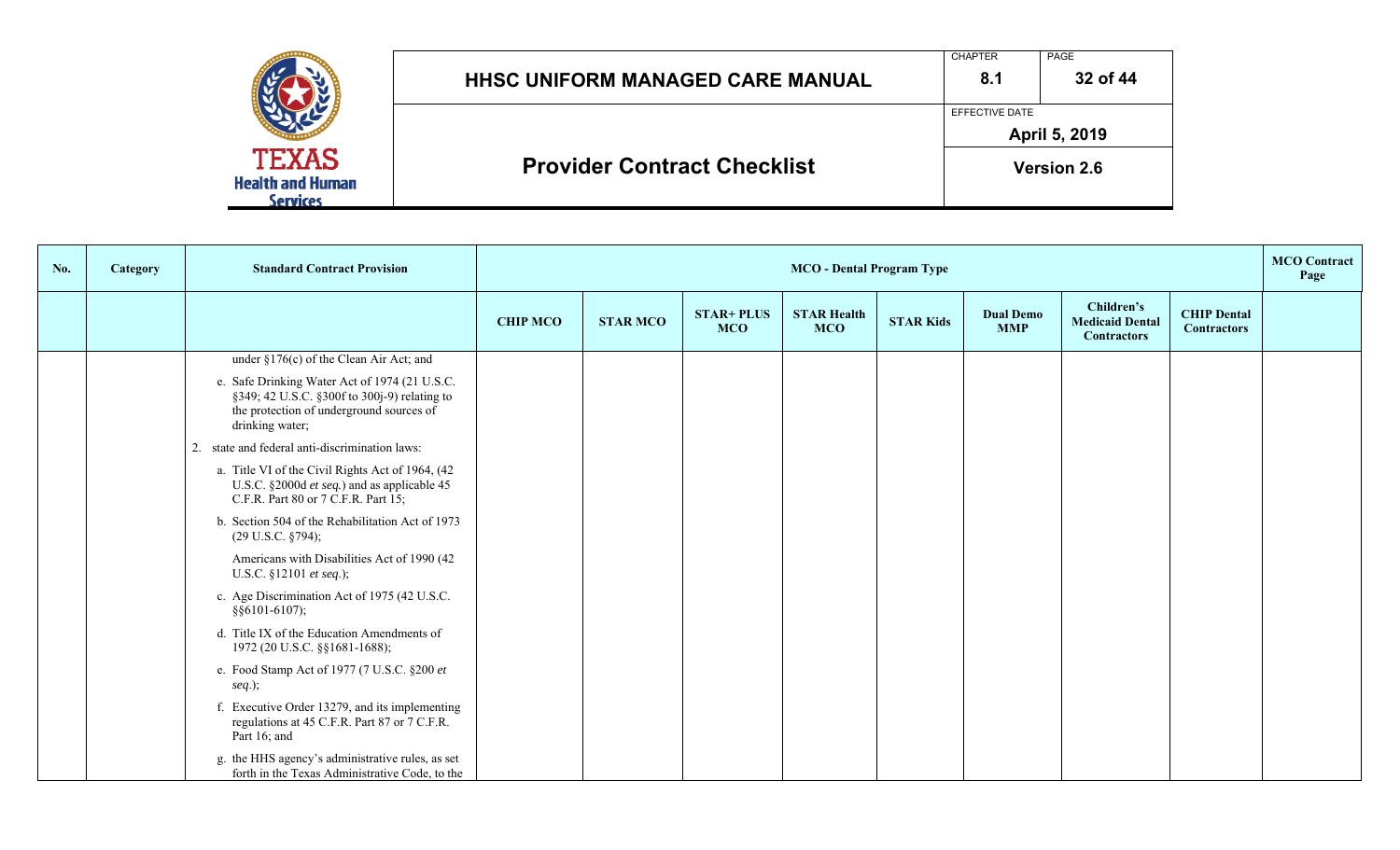|                                         | <b>HHSC UNIFORM MANAGED CARE MANUAL</b> | <b>CHAPTER</b><br>8.1 | PAGE<br>33 of 44   |  |  |
|-----------------------------------------|-----------------------------------------|-----------------------|--------------------|--|--|
|                                         |                                         | <b>EFFECTIVE DATE</b> |                    |  |  |
|                                         |                                         | April 5, 2019         |                    |  |  |
| <b>TEXAS</b><br><b>Health and Human</b> | <b>Provider Contract Checklist</b>      |                       | <b>Version 2.6</b> |  |  |
| <b>Services</b>                         |                                         |                       |                    |  |  |

| No.  | Category       | <b>Standard Contract Provision</b>                                                                                                                                                                                                                                                                                                                                                                                                                                                                                                                                                                                                                                                                 |                 | <b>MCO</b> - Dental Program Type                  |                                                                                                                                                          |                                  |                                          |                                |                                                            |                                          | <b>MCO</b> Contract<br>Page |
|------|----------------|----------------------------------------------------------------------------------------------------------------------------------------------------------------------------------------------------------------------------------------------------------------------------------------------------------------------------------------------------------------------------------------------------------------------------------------------------------------------------------------------------------------------------------------------------------------------------------------------------------------------------------------------------------------------------------------------------|-----------------|---------------------------------------------------|----------------------------------------------------------------------------------------------------------------------------------------------------------|----------------------------------|------------------------------------------|--------------------------------|------------------------------------------------------------|------------------------------------------|-----------------------------|
|      |                |                                                                                                                                                                                                                                                                                                                                                                                                                                                                                                                                                                                                                                                                                                    | <b>CHIP MCO</b> | <b>STAR MCO</b>                                   | <b>STAR+ PLUS</b><br><b>MCO</b>                                                                                                                          | <b>STAR Health</b><br><b>MCO</b> | <b>STAR Kids</b>                         | <b>Dual Demo</b><br><b>MMP</b> | Children's<br><b>Medicaid Dental</b><br><b>Contractors</b> | <b>CHIP Dental</b><br><b>Contractors</b> |                             |
|      |                | extent applicable to this Agreement.<br>3. The Immigration and Nationality Act (8 U.S.C. §<br>1101 et seq.) and all subsequent immigration laws<br>and amendments;<br>4. the Health Insurance Portability and<br>Accountability Act of 1996 (HIPAA) (Public Law<br>104-191), and<br>5. the Health Information Technology for Economic<br>and Clinical Health Act (HITECH Act) at 42<br>U.S.C. 17931 et.seq.                                                                                                                                                                                                                                                                                        |                 |                                                   |                                                                                                                                                          |                                  |                                          |                                |                                                            |                                          |                             |
| 42.1 | Lead Screening | In accordance with Texas Health & Safety Code<br>Chapter 88 and related rules at 25 Tex. Admin. Code<br>Chapter 37, Subchapter Q, Providers must (1) report<br>all blood lead results to the Childhood Lead Poisoning<br>Program (if not performed at the DSHS state<br>laboratory) and (2) follow-up on suspected or<br>confirmed cases of childhood lead exposure with the<br>Childhood Lead Poisoning Prevention Program, and<br>follow the Centers for Disease Control and Prevention<br>guidelines for testing children for lead and follow-up<br>actions for children with elevated lead levels located at<br>http://www.dshs.state.tx.us/lead/pdf_files/pb_109_phy<br>sician reference.pdf. |                 | UMCC Att. B-1,<br>$§ 8.2.2.3.1$ and $§$<br>8.2.10 | UMCC Att. B-1,<br>§ 8.2.2.3.1 and §<br>8.2.10<br>S+P Exp. Att.<br>B-1, §8.1.22.3.1<br>and § 8.1.31<br>S+P MRSA Att.<br>B-1, § 8.1.24.3.1<br>and § 8.1.33 | Att. $B-1$ , §<br>8.1.28.3.5     | Att. $B-1$ ,<br>§8.1.24.3 and<br>§8.1.33 |                                |                                                            |                                          |                             |
| 43.  | Liability      | In the event the MCO becomes insolvent or ceases<br>operations, the Network Provider understands and<br>agrees that its sole recourse against the MCO will be                                                                                                                                                                                                                                                                                                                                                                                                                                                                                                                                      | $\checkmark$    | $\checkmark$                                      | $\checkmark$                                                                                                                                             | $\checkmark$                     | $\checkmark$                             |                                | $\checkmark$                                               | $\checkmark$                             |                             |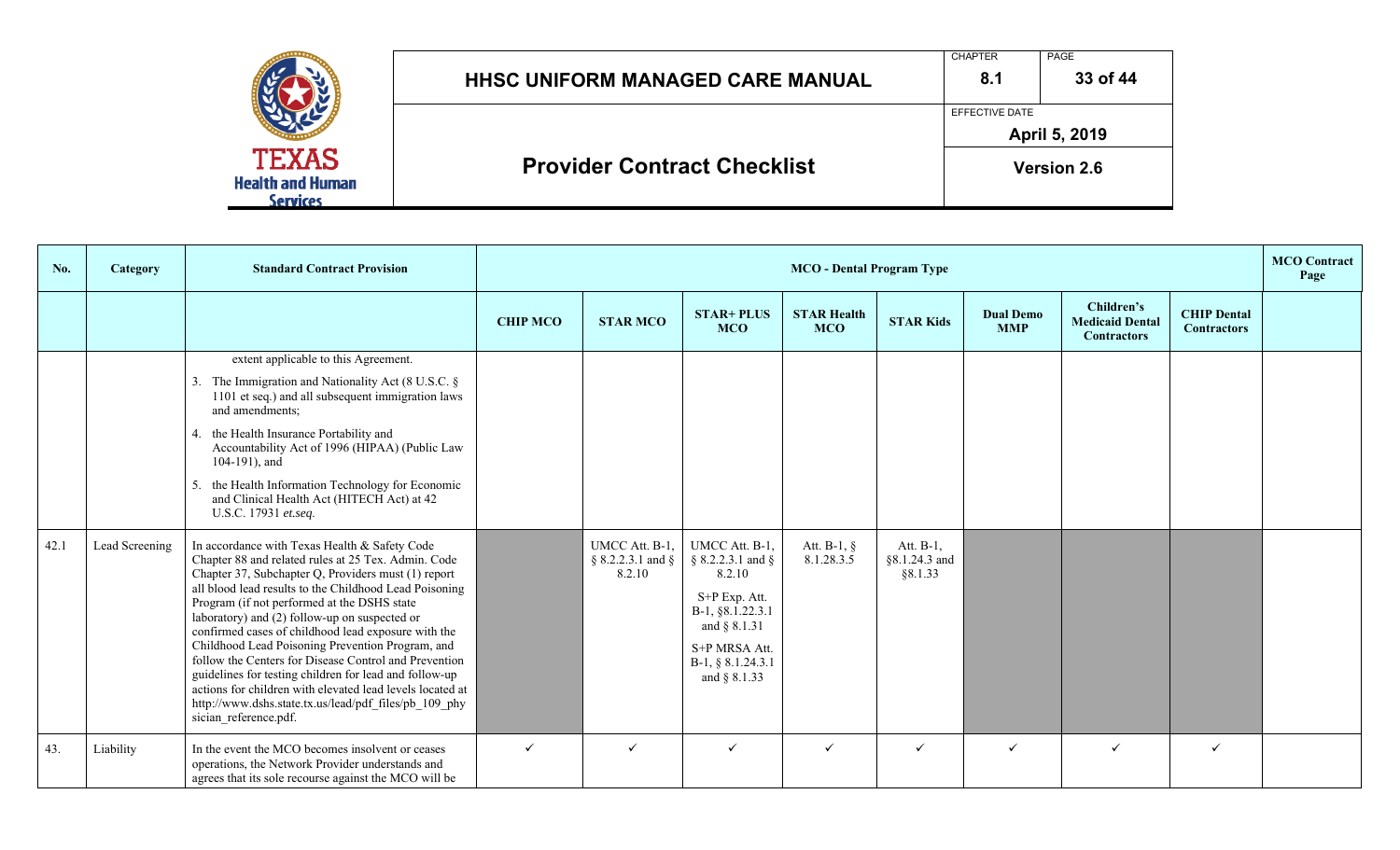|                                                            | <b>HHSC UNIFORM MANAGED CARE MANUAL</b> | <b>CHAPTER</b><br>8.1 | PAGE<br>34 of 44   |
|------------------------------------------------------------|-----------------------------------------|-----------------------|--------------------|
|                                                            |                                         | EFFECTIVE DATE        | April 5, 2019      |
| <b>TEXAS</b><br><b>Health and Human</b><br><b>Services</b> | <b>Provider Contract Checklist</b>      |                       | <b>Version 2.6</b> |

| No. | Category             | <b>Standard Contract Provision</b>                                                                                                                                                                                                                                                                                                                                                                                                                                                                                                                                                                                                                                                          |                                               | <b>MCO</b> Contract<br><b>MCO</b> - Dental Program Type |                                                                                 |                                  |                  |                                |                                                            |                                          |  |
|-----|----------------------|---------------------------------------------------------------------------------------------------------------------------------------------------------------------------------------------------------------------------------------------------------------------------------------------------------------------------------------------------------------------------------------------------------------------------------------------------------------------------------------------------------------------------------------------------------------------------------------------------------------------------------------------------------------------------------------------|-----------------------------------------------|---------------------------------------------------------|---------------------------------------------------------------------------------|----------------------------------|------------------|--------------------------------|------------------------------------------------------------|------------------------------------------|--|
|     |                      |                                                                                                                                                                                                                                                                                                                                                                                                                                                                                                                                                                                                                                                                                             | <b>CHIP MCO</b>                               | <b>STAR MCO</b>                                         | <b>STAR+ PLUS</b><br><b>MCO</b>                                                 | <b>STAR Health</b><br><b>MCO</b> | <b>STAR Kids</b> | <b>Dual Demo</b><br><b>MMP</b> | Children's<br><b>Medicaid Dental</b><br><b>Contractors</b> | <b>CHIP Dental</b><br><b>Contractors</b> |  |
|     |                      | through the MCO's bankruptcy, conservatorship, or<br>receivership estate.                                                                                                                                                                                                                                                                                                                                                                                                                                                                                                                                                                                                                   |                                               |                                                         |                                                                                 |                                  |                  |                                |                                                            |                                          |  |
| 44. | Liability            | The Network Provider understands and agrees that the<br>MCO's Members may not be held liable for the<br>MCO's debts in the event of the entity's insolvency.                                                                                                                                                                                                                                                                                                                                                                                                                                                                                                                                | $\checkmark$                                  | $\checkmark$                                            | $\checkmark$                                                                    | $\checkmark$                     | $\checkmark$     | $\checkmark$                   | $\checkmark$                                               | $\checkmark$                             |  |
| 45. | Liability            | The Network Provider understands and agrees that the<br>Texas Health and Human Services Commission<br>(HHSC) does not assume liability for the actions of, or<br>judgments rendered against, the MCO, its employees,<br>agents or subcontractors. Further, the Network<br>Provider understands and agrees that there is no right<br>of subrogation, contribution, or indemnification<br>against HHSC for any duty owed to the Network<br>Provider by the MCO or any judgment rendered<br>against the MCO. HHSC's liability to the Network<br>Provider, if any, will be governed by the Texas Tort<br>Claims Act, as amended or modified (Tex. Civ. Pract.<br>& Rem. Code §101.001 et seq.). | UMCC Att. A,<br>§4.05<br>RSA Att. A,<br>§4.05 | UMCC Att. A,<br>§4.05                                   | UMCC Att. A,<br>§4.05<br>S+P Exp. Att. A,<br>§4.05<br>S+P MRSA Att.<br>A, §4.05 | Att. A, §4.06                    | Att. A, §4.05    | <b>DDMMP §5.3.5</b>            | Att. A, §4.05                                              | Att. A, §4.05                            |  |
| 46. | <b>Main Dentists</b> | Main Dentists must:<br>1. provide children enrolled in CHIP (birth through<br>age 18) with preventive services in accordance with<br>the American Academy of Pediatric Dentistry<br>(AAPD) recommendations, and children enrolled in<br>Medicaid (birth through age 20) with preventive<br>services in accordance with the Texas Health Steps<br>dental periodicity schedule;                                                                                                                                                                                                                                                                                                               |                                               |                                                         |                                                                                 | Att. B-1.<br>§8.1.18.2           |                  |                                | Att. B-1, §8.1.4.1                                         | Att. B-1,<br>§8.1.4.1                    |  |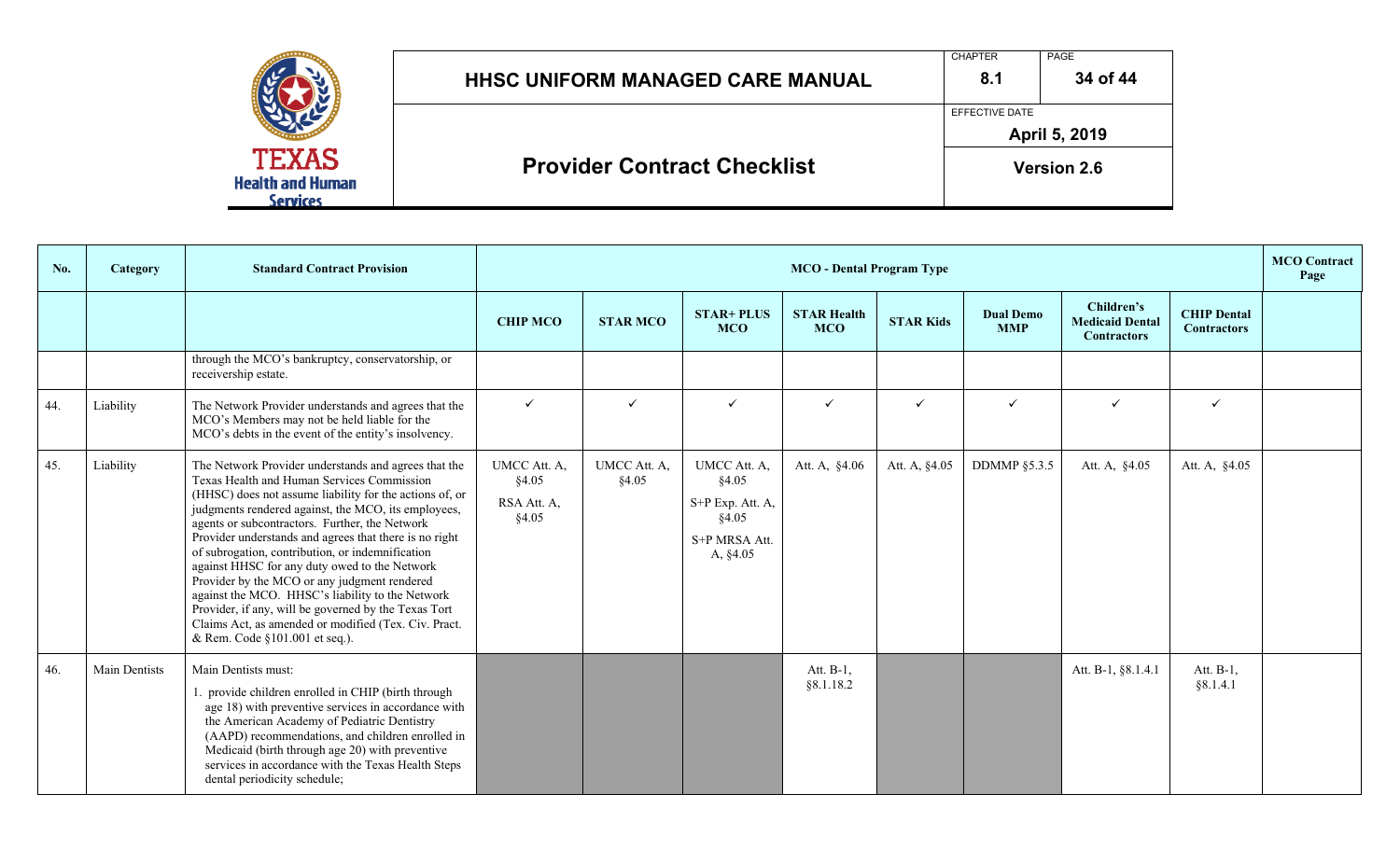|                                            |                                         | <b>CHAPTER</b>        | PAGE               |  |  |
|--------------------------------------------|-----------------------------------------|-----------------------|--------------------|--|--|
|                                            | <b>HHSC UNIFORM MANAGED CARE MANUAL</b> | 8.1                   | 35 of 44           |  |  |
|                                            |                                         | <b>EFFECTIVE DATE</b> |                    |  |  |
| <b>TEXAS</b>                               |                                         | April 5, 2019         |                    |  |  |
| <b>Health and Human</b><br><b>Services</b> | <b>Provider Contract Checklist</b>      |                       | <b>Version 2.6</b> |  |  |

| No. | Category  | <b>Standard Contract Provision</b>                                                                                                                                                                                                                                                                                                                    |                                                                                       | <b>MCO</b> Contract<br><b>MCO</b> - Dental Program Type |                                                                                                                                                |                                      |                                            |                                |                                                            |                                            |  |
|-----|-----------|-------------------------------------------------------------------------------------------------------------------------------------------------------------------------------------------------------------------------------------------------------------------------------------------------------------------------------------------------------|---------------------------------------------------------------------------------------|---------------------------------------------------------|------------------------------------------------------------------------------------------------------------------------------------------------|--------------------------------------|--------------------------------------------|--------------------------------|------------------------------------------------------------|--------------------------------------------|--|
|     |           |                                                                                                                                                                                                                                                                                                                                                       | <b>CHIP MCO</b>                                                                       | <b>STAR MCO</b>                                         | $STAR+PLUS$<br><b>MCO</b>                                                                                                                      | <b>STAR Health</b><br><b>MCO</b>     | <b>STAR Kids</b>                           | <b>Dual Demo</b><br><b>MMP</b> | Children's<br><b>Medicaid Dental</b><br><b>Contractors</b> | <b>CHIP Dental</b><br><b>Contractors</b>   |  |
|     |           | 2. assess the dental needs of Members for referral to<br>specialty care providers and provide referrals as<br>needed: and<br>3. coordinate Members' care with specialty care<br>providers after referral.                                                                                                                                             |                                                                                       |                                                         |                                                                                                                                                |                                      |                                            |                                |                                                            |                                            |  |
| 47. | Marketing | Network Provider agrees to comply with state and<br>federal laws, rules, and regulations governing<br>marketing. In addition, the Network Provider agrees<br>to comply with HHSC's marketing policies and<br>procedures, as set forth in HHSC's Uniform Managed<br>Care Manual.                                                                       | UMCC Att. B-1.<br>§8.1.6; UMCM<br>Ch. 4.3<br>RSA Att. B-1,<br>§8.1.6; UMCM<br>Ch. 4.3 | UMCC Att. B-1.<br>§8.1.6; UMCM<br>Ch. 4.3               | UMCC Att. B-1,<br>§8.1.6; UMCM<br>Ch. 4.3<br>S+P Exp. Att.<br>$B-1, §8.1.6;$<br>UMCM Ch. 4.3<br>S+P MRSA Att.<br>$B-1, §8.16;$<br>UMCM Ch. 4.3 | Att. B-1,<br>§8.1.6; UMCM<br>Ch. 4.3 | Att. $B-1$ ,<br>§8.1.6;<br>UMCM Ch.<br>4.3 | <b>DDMMP</b><br>§2.7.6.6.16    | Att. B-1, §8.1.7;<br>UMCM Ch. 4.3                          | Att. $B-1$ ,<br>§8.1.7;<br>UMCM Ch.<br>4.3 |  |
| 48. | Marketing | The Network Provider is prohibited from engaging in<br>direct marketing to Members that is designed to<br>increase enrollment in a particular health plan. The<br>prohibition should not constrain Network Providers<br>from engaging in permissible marketing activities<br>consistent with broad outreach objectives and<br>application assistance. | UMCC Att. B-1.<br>§8.1.6; UMCM<br>Ch. 4.3<br>RSA Att. B-1,<br>§8.1.6; UMCM<br>Ch. 4.3 | UMCC Att. B-1.<br>§8.1.6; UMCM<br>Ch. 4.3               | UMCC Att. B-1.<br>§8.1.6; UMCM<br>Ch. 4.3<br>S+P Exp. Att.<br>$B-1, §8.1.6;$<br>UMCM Ch. 4.3<br>S+P MRSA Att.<br>$B-1, §8.16;$<br>UMCM Ch. 4.3 | Att. B-1.<br>§8.1.6; UMCM<br>Ch. 4.3 | Att. $B-1$ ,<br>§8.1.6;<br>UMCM Ch.<br>4.3 | <b>DDMMP</b><br>§2.7.6.6.16    | Att. B-1, §8.1.7;<br>UMCM Ch. 4.3                          | Att. $B-1$ ,<br>§8.1.7;<br>UMCM Ch.<br>4.3 |  |
| 49. | MCO's     | The MCO will initiate and maintain any action                                                                                                                                                                                                                                                                                                         | UMCC Att. A.                                                                          | UMCC Att. A,                                            | UMCC Att. A.                                                                                                                                   | Att. A, §§4.06                       | Att. A, §4.05                              | <b>DDMMP</b>                   | Att. A, $\S$ $4.05 \&$                                     | Att. A, §§ 4.05                            |  |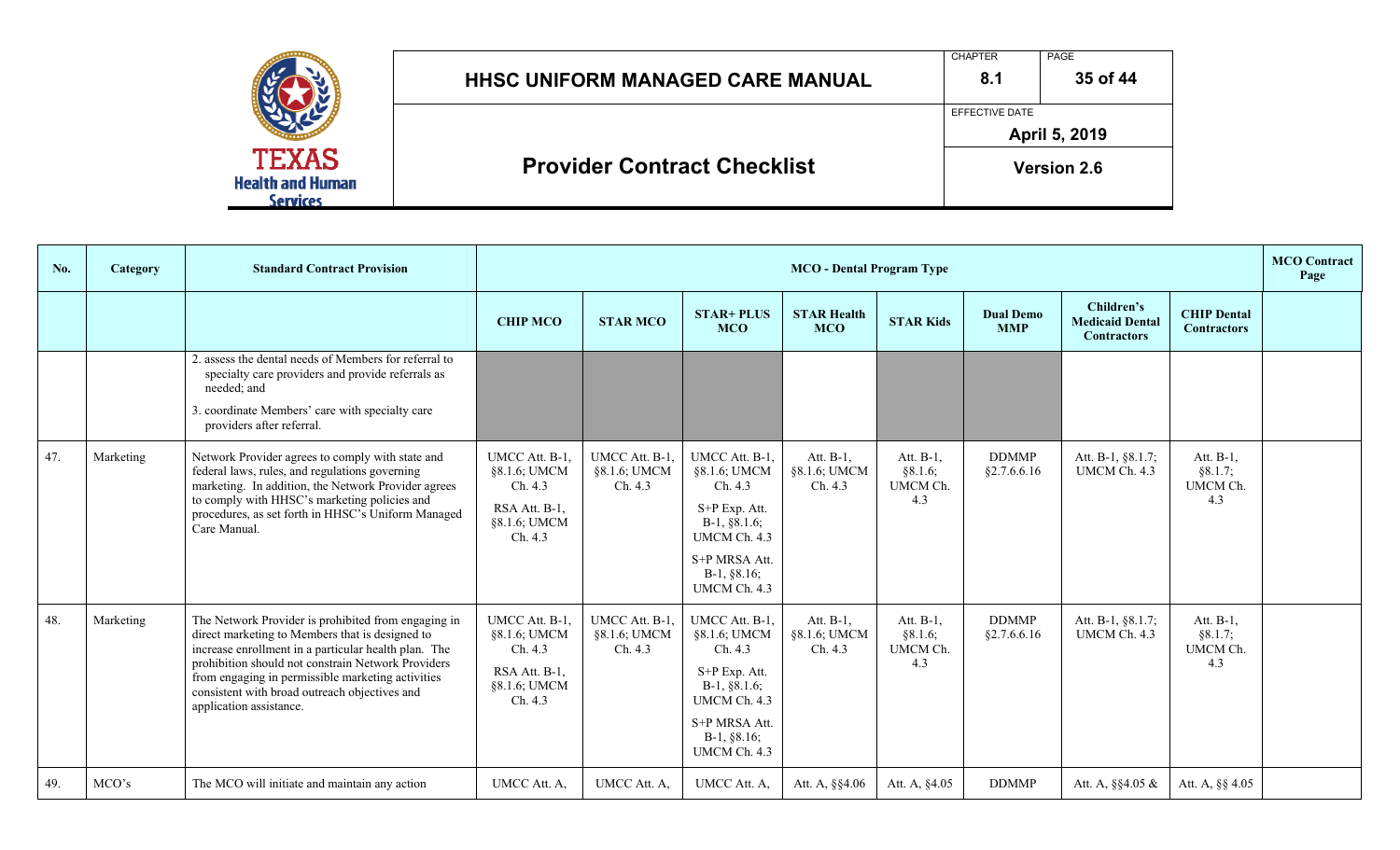|                                                     | <b>HHSC UNIFORM MANAGED CARE MANUAL</b> | <b>CHAPTER</b><br>8.1 | PAGE<br>36 of 44   |
|-----------------------------------------------------|-----------------------------------------|-----------------------|--------------------|
|                                                     |                                         | EFFECTIVE DATE        | April 5, 2019      |
| <b>TEXAS</b><br><b>Health and Human</b><br>Services | <b>Provider Contract Checklist</b>      |                       | <b>Version 2.6</b> |

| No. | Category                                         | <b>Standard Contract Provision</b>                                                                                                                                                                                                                                                                                                                                                                                                                                                                                                                                                                                   |                                                            | <b>MCO</b> - Dental Program Type |                                                                                                                 |                                  |                     |                                |                                                            |                                          | <b>MCO</b> Contract<br>Page |
|-----|--------------------------------------------------|----------------------------------------------------------------------------------------------------------------------------------------------------------------------------------------------------------------------------------------------------------------------------------------------------------------------------------------------------------------------------------------------------------------------------------------------------------------------------------------------------------------------------------------------------------------------------------------------------------------------|------------------------------------------------------------|----------------------------------|-----------------------------------------------------------------------------------------------------------------|----------------------------------|---------------------|--------------------------------|------------------------------------------------------------|------------------------------------------|-----------------------------|
|     |                                                  |                                                                                                                                                                                                                                                                                                                                                                                                                                                                                                                                                                                                                      | <b>CHIP MCO</b>                                            | <b>STAR MCO</b>                  | <b>STAR+ PLUS</b><br><b>MCO</b>                                                                                 | <b>STAR Health</b><br><b>MCO</b> | <b>STAR Kids</b>    | <b>Dual Demo</b><br><b>MMP</b> | Children's<br><b>Medicaid Dental</b><br><b>Contractors</b> | <b>CHIP Dental</b><br><b>Contractors</b> |                             |
|     | Responsibility                                   | necessary to stop a Network Provider or employee,<br>agent, assign, trustee, or successor-in-interest from<br>maintaining an action against HHSC, an HHS Agency,<br>or any Member to collect payment from HHSC, an<br>HHS Agency, or any Member, excluding payment for<br>non-covered services. This provision does not restrict<br>a CHIP Network Provider from collecting allowable<br>copayment and deductible amounts from CHIP<br>Members. Additionally, this provision does not<br>restrict a CHIP Dental Network Provider from<br>collecting payment for services that exceed a CHIP<br>Member's benefit cap. | §4.05 Att. B-1,<br>§8.1.23<br>RSA Att. A,<br>§4.05 & 10.12 | §4.05 Att. B-1,<br>§8.1.23       | §4.05-Att. B-1,<br>§8.1.23<br>S+P Exp. Att. A,<br>§§4.05 & 10.10<br>S+P MRSA Att.<br>A, $\S$ $4.05 \&$<br>10.10 | & 10.10                          | and §10.09          | Appendix C                     | 10.10                                                      | & 10.10                                  |                             |
| 50. | Network Dental<br>Providers                      | Network Providers must provide:<br>1. Urgent care, including urgent specialty care, within<br>24 hours; and<br>2. Therapeutic and diagnostic care within 14 days.<br>In addition, Main Dentists must make referrals for<br>specialty care on a timely basis, based on the urgency<br>of the Member's medical condition, but no later than<br>30 days.                                                                                                                                                                                                                                                                |                                                            |                                  |                                                                                                                 | Att. B-1,<br>§8.1.3.1            |                     |                                | Att. B-1, §8.1.4.2                                         | Att. B-1,<br>§8.1.4.2                    |                             |
| 51. | Provider<br>Network<br>Requirements,<br>Medicaid | Network Acute Care Providers serving Medicaid<br>Members must enter into and maintain a Medicaid<br>provider agreement with HHSC or its agent to<br>participate in the Medicaid Program, and must have a                                                                                                                                                                                                                                                                                                                                                                                                             | UMCC Att. B-1,<br>§8.1.4<br>RSA Att. B-1,                  | UMCC Att. B-1,<br>§8.1.4         | UMCC Att. B-1,<br>§ 8.1.4<br>S+P Exp. Att.                                                                      | Att. B-1, §8.1.4                 | Att. B-1.<br>§8.1.4 |                                | Att. B-1, §8.1.5                                           | Att. $B-1$ ,<br>§8.1.5                   |                             |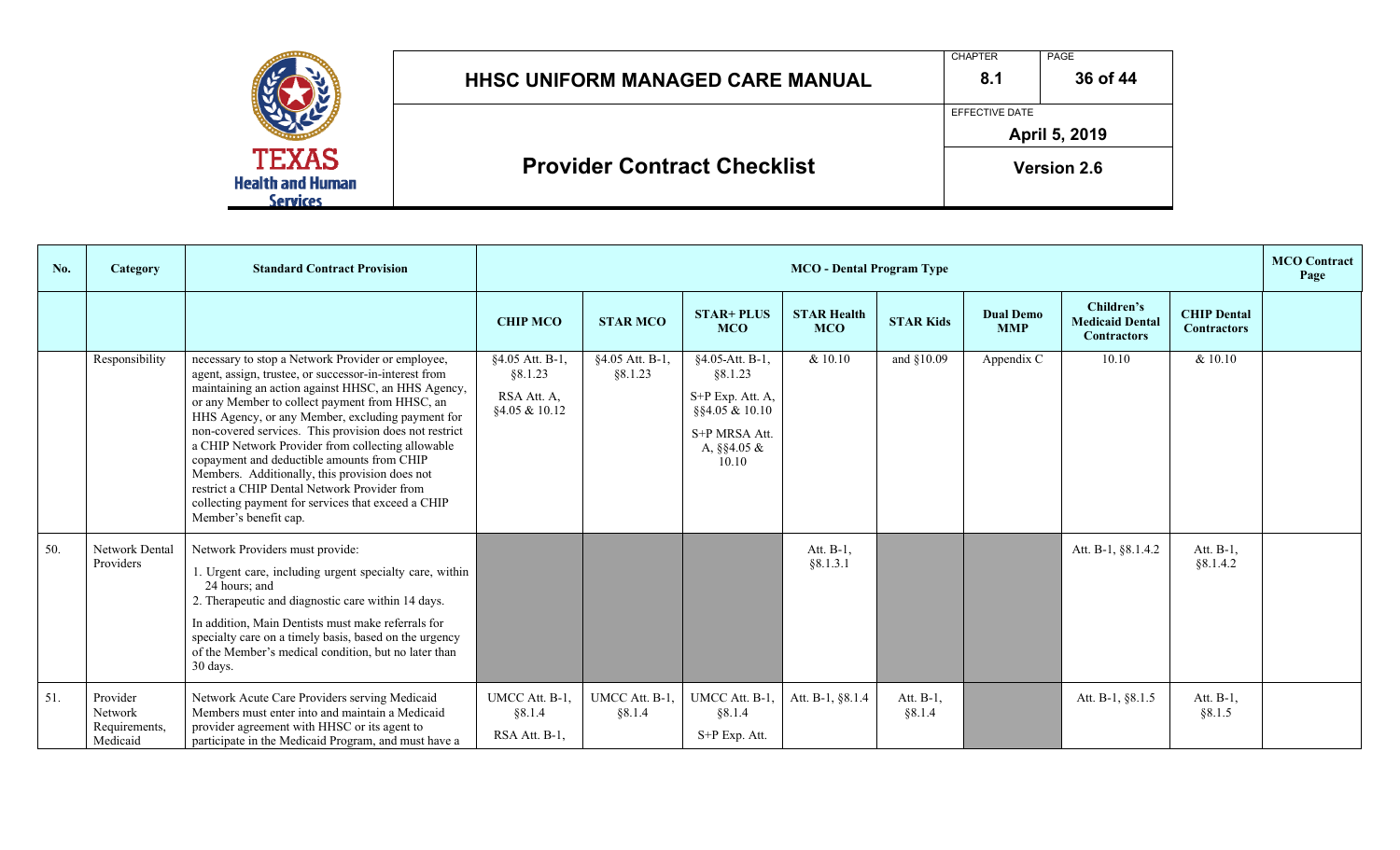|                                                     | <b>HHSC UNIFORM MANAGED CARE MANUAL</b> | <b>CHAPTER</b><br>8.1 | <b>PAGE</b><br>37 of 44 |
|-----------------------------------------------------|-----------------------------------------|-----------------------|-------------------------|
|                                                     |                                         | EFFECTIVE DATE        | April 5, 2019           |
| <b>TEXAS</b><br><b>Health and Human</b><br>Services | <b>Provider Contract Checklist</b>      |                       | <b>Version 2.6</b>      |

| No.  | Category                                 | <b>Standard Contract Provision</b>                                                                                                                                                                                                                                                                                                                           |                 | <b>MCO</b> Contract<br><b>MCO</b> - Dental Program Type |                                                                                              |                                  |                      |                                |                                                            |                                          |  |
|------|------------------------------------------|--------------------------------------------------------------------------------------------------------------------------------------------------------------------------------------------------------------------------------------------------------------------------------------------------------------------------------------------------------------|-----------------|---------------------------------------------------------|----------------------------------------------------------------------------------------------|----------------------------------|----------------------|--------------------------------|------------------------------------------------------------|------------------------------------------|--|
|      |                                          |                                                                                                                                                                                                                                                                                                                                                              | <b>CHIP MCO</b> | <b>STAR MCO</b>                                         | <b>STAR+ PLUS</b><br><b>MCO</b>                                                              | <b>STAR Health</b><br><b>MCO</b> | <b>STAR Kids</b>     | <b>Dual Demo</b><br><b>MMP</b> | Children's<br><b>Medicaid Dental</b><br><b>Contractors</b> | <b>CHIP Dental</b><br><b>Contractors</b> |  |
|      | Agreements,<br>TPI and NPI <sup>21</sup> | Texas Provider Identification Number (TPIN). All<br>Network Providers, both CHIP and Medicaid, must<br>have a National Provider Identifier (NPI) in<br>accordance with the timelines established in 45 C.F.R.<br>Part 162, Subpart D (for most Providers, the NPI must<br>be in place by May 23, 2007.)                                                      | §8.1.4          |                                                         | B-1, §8.1.4<br>S+P MRSA Att.<br>$B-1, § 8.1.4$                                               |                                  |                      |                                |                                                            |                                          |  |
| 52.  | Medical<br>Consent<br>Requirements       | Network Providers must comply with medical consent<br>requirements in Texas Family Code §266.004, which<br>require the Member's Medical Consenter to consent to<br>the provision of medical care.                                                                                                                                                            |                 |                                                         |                                                                                              | Att. B-1, §8.1.3                 |                      |                                |                                                            |                                          |  |
| 53.  | Medical<br>Consent<br>Requirements       | Network Providers must notify the Medical Consenter<br>about the provision of Emergency Services no later<br>than the second Business Day after providing<br>Emergency Services, as required by Texas Family<br>Code §266.009.                                                                                                                               |                 |                                                         |                                                                                              | Att. B-1, §8.1.3                 |                      |                                |                                                            |                                          |  |
| 54.  | Member<br>Communications                 | The MCO is prohibited from imposing restrictions<br>upon the Network Provider's free communication with<br>a Member about the Member's medical conditions,<br>treatment options, MCO referral policies, and other<br>MCO policies, including financial incentives or<br>arrangements and all managed care plans with whom<br>the Network Provider contracts. | $\checkmark$    | UMCC Att. B-1.<br>§8.2.5                                | UMCC Att. B-1,<br>§8.2.5<br>S+P Exp. Att.<br>B-1, §8.1.26<br>S+P MRSA Att.<br>$B-1, §8.1.28$ | Att. B-1,<br>§8.1.32             | Att. B-1,<br>§8.1.28 | <b>DDMMP</b><br>§ 5.1.10.1     | Att. B-1, §8.2.4                                           | $\checkmark$                             |  |
| 54.1 | Member                                   | Network Providers must inform the MCO of any                                                                                                                                                                                                                                                                                                                 |                 |                                                         | UMCC Att. A,                                                                                 | Att. A, Article                  | Att. A, Article      | DDMMP §1.2,                    |                                                            |                                          |  |

<sup>21</sup> Providers rendering FQHC services at an FQHC are not required to obtain an individual NPI/TPI at this time.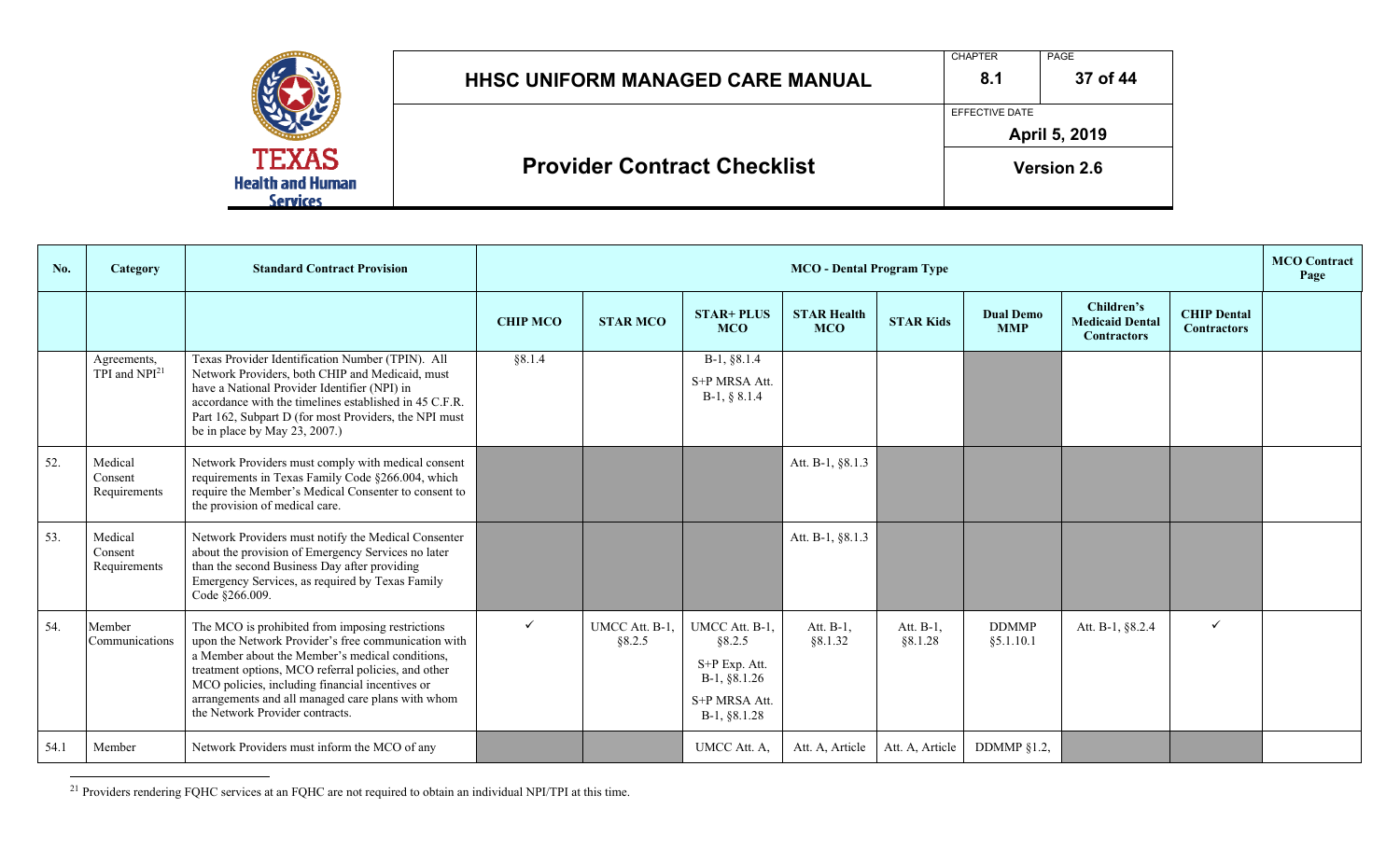|                                                    | <b>HHSC UNIFORM MANAGED CARE MANUAL</b> | <b>CHAPTER</b><br>8.1 | PAGE<br>38 of 44   |
|----------------------------------------------------|-----------------------------------------|-----------------------|--------------------|
|                                                    |                                         | EFFECTIVE DATE        | April 5, 2019      |
| <b>TEXAS</b><br><b>Health and Human</b><br>ervices | <b>Provider Contract Checklist</b>      |                       | <b>Version 2.6</b> |

| No. | Category                | <b>Standard Contract Provision</b>                                                                                                                                                                                                                                                                                                                                                                                                                                              |                                            | <b>MCO</b> - Dental Program Type           |                                                                                           |                                             |                                                        |                                     |                                                            |                                          |  |
|-----|-------------------------|---------------------------------------------------------------------------------------------------------------------------------------------------------------------------------------------------------------------------------------------------------------------------------------------------------------------------------------------------------------------------------------------------------------------------------------------------------------------------------|--------------------------------------------|--------------------------------------------|-------------------------------------------------------------------------------------------|---------------------------------------------|--------------------------------------------------------|-------------------------------------|------------------------------------------------------------|------------------------------------------|--|
|     |                         |                                                                                                                                                                                                                                                                                                                                                                                                                                                                                 | <b>CHIP MCO</b>                            | <b>STAR MCO</b>                            | <b>STAR+ PLUS</b><br><b>MCO</b>                                                           | <b>STAR Health</b><br><b>MCO</b>            | <b>STAR Kids</b>                                       | <b>Dual Demo</b><br><b>MMP</b>      | Children's<br><b>Medicaid Dental</b><br><b>Contractors</b> | <b>CHIP Dental</b><br><b>Contractors</b> |  |
|     | Protections             | reports of abuse, neglect, or exploitation made<br>regarding a member. This includes provider self-<br>reports and reports made by others that the provider<br>becomes aware of.                                                                                                                                                                                                                                                                                                |                                            |                                            | Article 2,<br>Definitions; Att.<br>$B-1, §8.1.4.6,$<br>§8.3.12                            | 2, Definitions;<br>Att. B-1,<br>§ 8.1.4.4.2 | $\overline{2}$ , Definitions;<br>Att. B-1,<br>§8.1.4.4 | §140,<br>§2.9.1.1.13.8,<br>§ 5.1.14 |                                                            |                                          |  |
|     |                         |                                                                                                                                                                                                                                                                                                                                                                                                                                                                                 |                                            |                                            | S+P Exp. Att. A,<br>Article 2,<br>Definitions; Att.<br>$B-1, §8.1.4.6,$<br>§8.1.52        |                                             |                                                        |                                     |                                                            |                                          |  |
|     |                         |                                                                                                                                                                                                                                                                                                                                                                                                                                                                                 |                                            |                                            | S+P MRSA Att.<br>A, Article 2,<br>Definitions; Att.<br>$B-1, §8.1.4.6,$<br>§8.1.53        |                                             |                                                        |                                     |                                                            |                                          |  |
| 55. | Payment for<br>Services | The Network Provider is prohibited from billing or<br>collecting any amount from a Medicaid Member for<br>[for health care MCOs, insert the term "health care<br>services" here, and for dental MCOs, insert the term<br>"dental services" here] provided pursuant to this<br>Network Provider contract. Federal and state laws<br>provide severe penalties for any provider who attempts<br>to bill or collect any payment from a Medicaid<br>recipient for a Covered Service. |                                            | UMCC Att.B-1§<br>8.1.23                    | UMCC Att. B-<br>1§ 8.1.23<br>S+P Exp. Att. A,<br>\$10.10<br>S+P MRSA Att.<br>A, $§ 10.10$ | Att. A, §10.09                              | Att. A. §10.09                                         | <b>DDMMP</b><br>$\S C.3.1$          | Att. A, §10.10(a)                                          |                                          |  |
| 56. | Payment for<br>Services | The Network Provider understands and agrees that<br>HHSC is not liable or responsible for payment for<br>Covered Services rendered pursuant to the Network                                                                                                                                                                                                                                                                                                                      | UMCC Att. A,<br>§4.05 Att. B-1,<br>§8.1.23 | UMCC Att. A,<br>§4.05 Att. B-1,<br>§8.1.23 | UMCC Att. A,<br>§4.05-Att. B-1,<br>§8.1.23                                                | Att. A, §§4.06<br>& 10.09                   | Att. A, §§4.05<br>& 10.09                              | <b>DDMMP §5.3.5</b>                 | Att. A, $\S$ $4.05 \&$<br>10.10                            | Att. A, §§4.05<br>& 10.10                |  |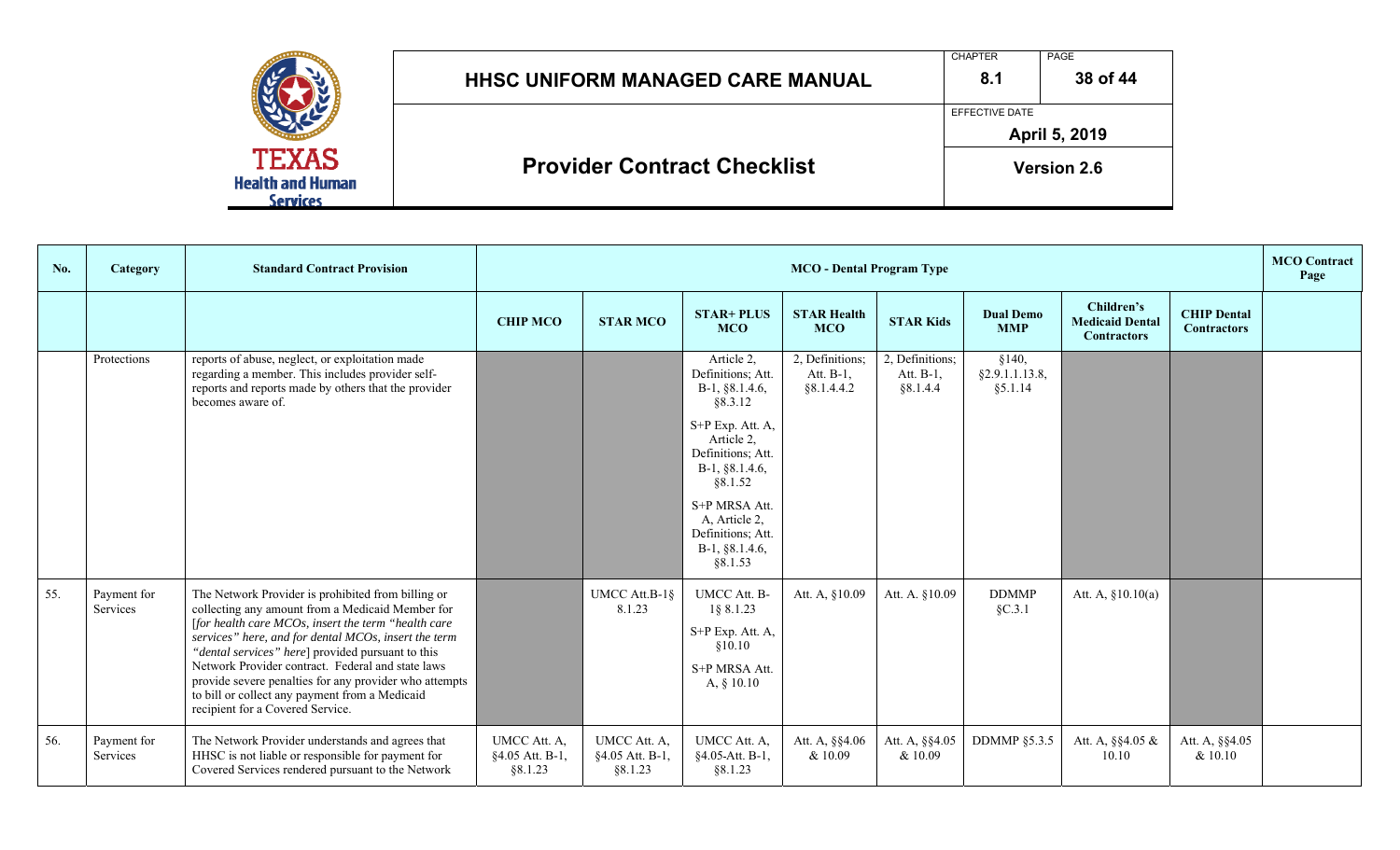|                                                     | HHSC UNIFORM MANAGED CARE MANUAL   | <b>CHAPTER</b><br>8.1 | <b>PAGE</b><br>39 of 44 |
|-----------------------------------------------------|------------------------------------|-----------------------|-------------------------|
|                                                     |                                    | EFFECTIVE DATE        | April 5, 2019           |
| <b>TEXAS</b><br><b>Health and Human</b><br>Services | <b>Provider Contract Checklist</b> |                       | <b>Version 2.6</b>      |

| No. | <b>Category</b>                      | <b>Standard Contract Provision</b>                                                                                                                                                                                                                                                                                                                          |                                                                    | <b>MCO</b> - Dental Program Type |                                                                                                   |                                  |                           |                                |                                                            | <b>MCO</b> Contract<br>Page              |  |
|-----|--------------------------------------|-------------------------------------------------------------------------------------------------------------------------------------------------------------------------------------------------------------------------------------------------------------------------------------------------------------------------------------------------------------|--------------------------------------------------------------------|----------------------------------|---------------------------------------------------------------------------------------------------|----------------------------------|---------------------------|--------------------------------|------------------------------------------------------------|------------------------------------------|--|
|     |                                      |                                                                                                                                                                                                                                                                                                                                                             | <b>CHIP MCO</b>                                                    | <b>STAR MCO</b>                  | <b>STAR+ PLUS</b><br><b>MCO</b>                                                                   | <b>STAR Health</b><br><b>MCO</b> | <b>STAR Kids</b>          | <b>Dual Demo</b><br><b>MMP</b> | Children's<br><b>Medicaid Dental</b><br><b>Contractors</b> | <b>CHIP Dental</b><br><b>Contractors</b> |  |
|     |                                      | Provider contract.                                                                                                                                                                                                                                                                                                                                          | $RSA$ Att. A,<br>§§4.05 & 10.12                                    |                                  | S+P Exp. Att. A,<br>§§4.05 & 10.10<br>S+P MRSA Att.<br>A, $\S$ 4.05 &<br>10.10                    |                                  |                           |                                |                                                            |                                          |  |
| 57. | Primary Care<br>Physicians<br>(PCPs) | PCPs must be accessible to Members 24 hours per day,<br>7 days per week.                                                                                                                                                                                                                                                                                    | UMCC Att. B-1.<br>§8.1.4<br>RSA Att. B-1,<br>$§8.1.3^{22}$         | UMCC Att. B-1,<br>§8.1.4         | UMCC Att. B-1,<br>§8.1.4<br>S+P Exp. Att.<br>B-1, §8.1.4<br>S+P MRSA Att.<br>$B-1, § 8.1.4$       | Att. B-1,<br>§8.1.4.2            | Att. B-1,<br>§ 8.1.4.10.1 | <b>DDMMP</b><br>§2.8.1.1       |                                                            |                                          |  |
| 58. | Primary Care<br>Physicians<br>(PCPs) | PCPs must provide preventative care:<br>to children under age 21 in accordance with<br>AAP recommendations for CHIP Members<br>and CHIP Perinatal Newborns, and the<br>THSteps periodicity schedule published in<br>the THSteps Manual for Medicaid Members;<br>and<br>to adults in accordance with the U.S.<br>2.<br>Preventative Task Force requirements. | UMCC Att. B-1,<br>§8.1.4.2<br>RSA Att. B-1, $\S$<br>$8.1.3.1^{23}$ | UMCC Att. B-1,<br>§8.1.4.2       | UMCC Att. B-1,<br>§8.1.4.2<br>S+P Exp. Att.<br>B-1, §8.1.4.2<br>S+P MRSA Att.<br>$B-1, § 8.1.4.2$ | Att. B-1,<br>§8.1.4.2            | Att. B-1,<br>§ 8.1.4.10.1 |                                |                                                            |                                          |  |

 $^{22}$ This requirement applies to a PCP who provides services to CHIP Perinate Newborns. The PCP requirements do not apply to CHIP Perinates.

<sup>&</sup>lt;sup>23</sup> This requirement applies to a PCP who provides services to CHIP Perinate Newborns. The PCP requirements do not apply to CHIP Perinates.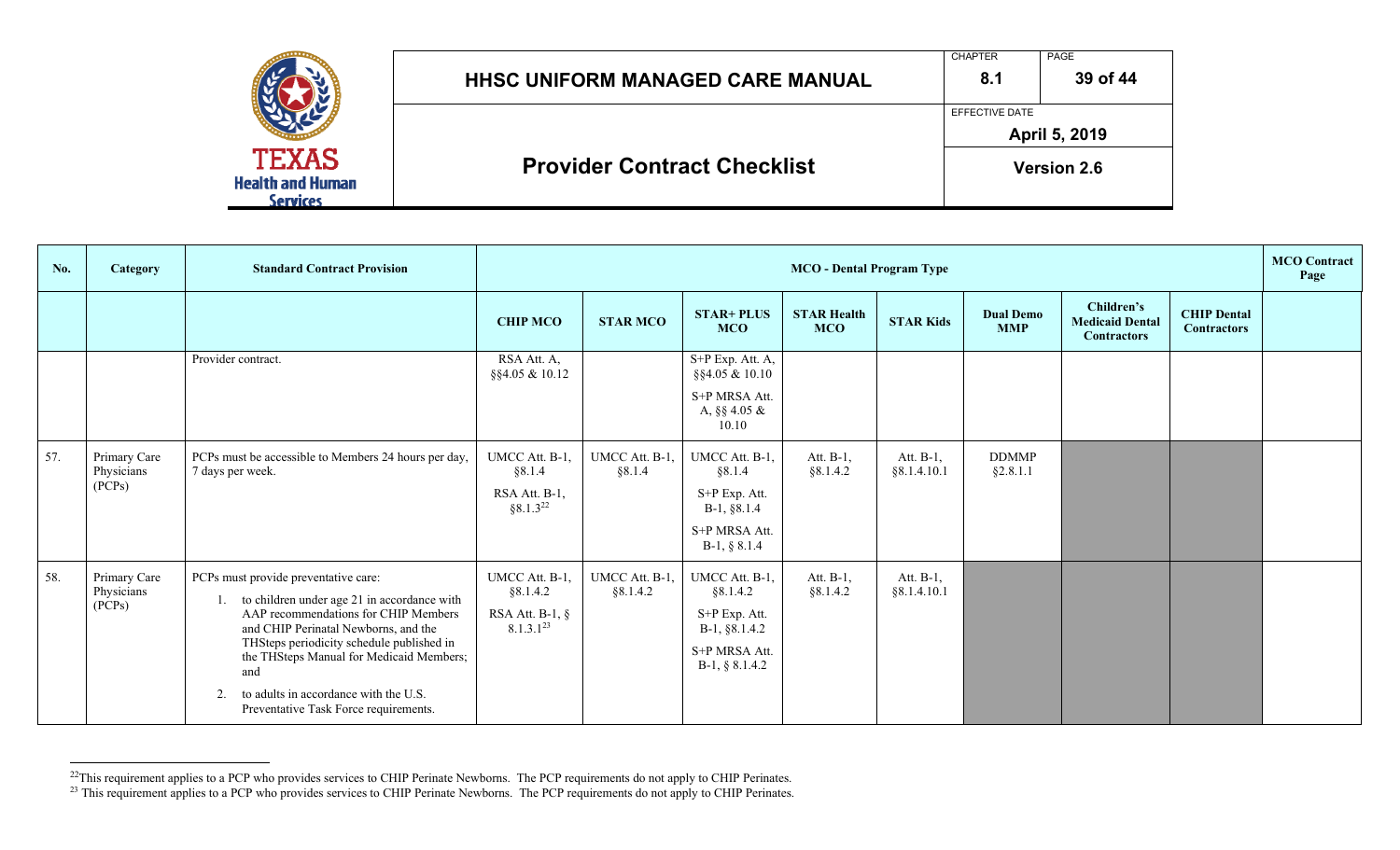|                                         | <b>HHSC UNIFORM MANAGED CARE MANUAL</b> | <b>CHAPTER</b><br>8.1 | PAGE<br>40 of 44   |
|-----------------------------------------|-----------------------------------------|-----------------------|--------------------|
|                                         |                                         | EFFECTIVE DATE        | April 5, 2019      |
| <b>TEXAS</b><br><b>Health and Human</b> | <b>Provider Contract Checklist</b>      |                       | <b>Version 2.6</b> |

| No. | Category                             | <b>Standard Contract Provision</b>                                                                                                                                                                                                                                                                                                                         |                                                                                                                                                 | <b>MCO</b> - Dental Program Type                                     |                                                                                                                                                                                                                                     |                                                                      |                                                                 |                                           |                                                            |                                          | <b>MCO</b> Contract<br>Page |
|-----|--------------------------------------|------------------------------------------------------------------------------------------------------------------------------------------------------------------------------------------------------------------------------------------------------------------------------------------------------------------------------------------------------------|-------------------------------------------------------------------------------------------------------------------------------------------------|----------------------------------------------------------------------|-------------------------------------------------------------------------------------------------------------------------------------------------------------------------------------------------------------------------------------|----------------------------------------------------------------------|-----------------------------------------------------------------|-------------------------------------------|------------------------------------------------------------|------------------------------------------|-----------------------------|
|     |                                      |                                                                                                                                                                                                                                                                                                                                                            | <b>CHIP MCO</b>                                                                                                                                 | <b>STAR MCO</b>                                                      | <b>STAR+ PLUS</b><br><b>MCO</b>                                                                                                                                                                                                     | <b>STAR Health</b><br><b>MCO</b>                                     | <b>STAR Kids</b>                                                | <b>Dual Demo</b><br><b>MMP</b>            | Children's<br><b>Medicaid Dental</b><br><b>Contractors</b> | <b>CHIP Dental</b><br><b>Contractors</b> |                             |
| 59. | Primary Care<br>Physicians<br>(PCPs) | A PCP must:<br>Assess the medical needs and behavioral<br>health needs of Members for referral to<br>specialty care providers and provide referrals<br>as needed;<br>Coordinate Members' care with specialty<br>2.<br>care providers after referral; and<br>Serve as a Medical Home to Members.<br>3.                                                      | UMCC Att. A,<br>Article 2,"PCP"<br>Definition; Att.<br>B-1, §8.1.4.2<br>RSA Att. A,<br>Article 2,"PCP"<br>Definition; Att.<br>$B-1, §8.1.4.224$ | UMCC Att. A,<br>Article 2,"PCP"<br>Definition; Att.<br>B-1, §8.1.4.2 | UMCC Att. A,<br>Article 2,"PCP"<br>Definition; Att.<br>$B-1, §8.1.4.2$<br>S+P Exp. Att. A,<br>Article 2,"PCP"<br>Definition; Att.<br>B-1, §8.1.4.2<br>S+P MRSA Att.<br>A, Article<br>2, 'PCP'<br>Definition; Att.<br>$B-1, § 8.1.4$ | Att. A, Article<br>$2,$ "PCP"<br>Definition; Att.<br>$B-1, §8.1.4.2$ | Att. A, Article<br>2, "PCP"<br>Definition; B-<br>1, §8.1.4.10.1 | <b>DDMMP</b><br>§§2.7.1.12.5<br>and C.6.3 |                                                            |                                          |                             |
| 60. | Provider<br>Responsibilities         | At the request of HHSC for DFPS, Providers must<br>testify in court as needed for child protection litigation.                                                                                                                                                                                                                                             |                                                                                                                                                 |                                                                      |                                                                                                                                                                                                                                     | Att. B-1,<br>88.1.11                                                 |                                                                 |                                           |                                                            |                                          |                             |
| 61. | Professional<br>Conduct              | While performing the services described in the<br>Network Provider contract, the Network Provider<br>agrees to:<br>comply with applicable state laws, rules, and<br>regulations and HHSC's requests regarding<br>personal and professional conduct generally<br>applicable to the service locations; and<br>otherwise conduct themselves in a businesslike | UMCC Att. A.<br>§4.07<br>RSA Att. A,<br>§4.07                                                                                                   | UMCC Att. A,<br>§4.07                                                | UMCC Att. A,<br>\$4.07<br>S+P Exp. Att. A,<br>§4.07<br>S+P MRSA Att.<br>A, § 4.07                                                                                                                                                   | Att. A, §4.08                                                        | Att. A, §4.07                                                   | DDMMP $§2.7.3$                            | Att. A, §4.07                                              | Att. A, §4.07                            |                             |

<sup>24</sup> This requirement applies to a PCP who provides services to CHIP Perinate Newborns. The PCP requirements do not apply to CHIP Perinates.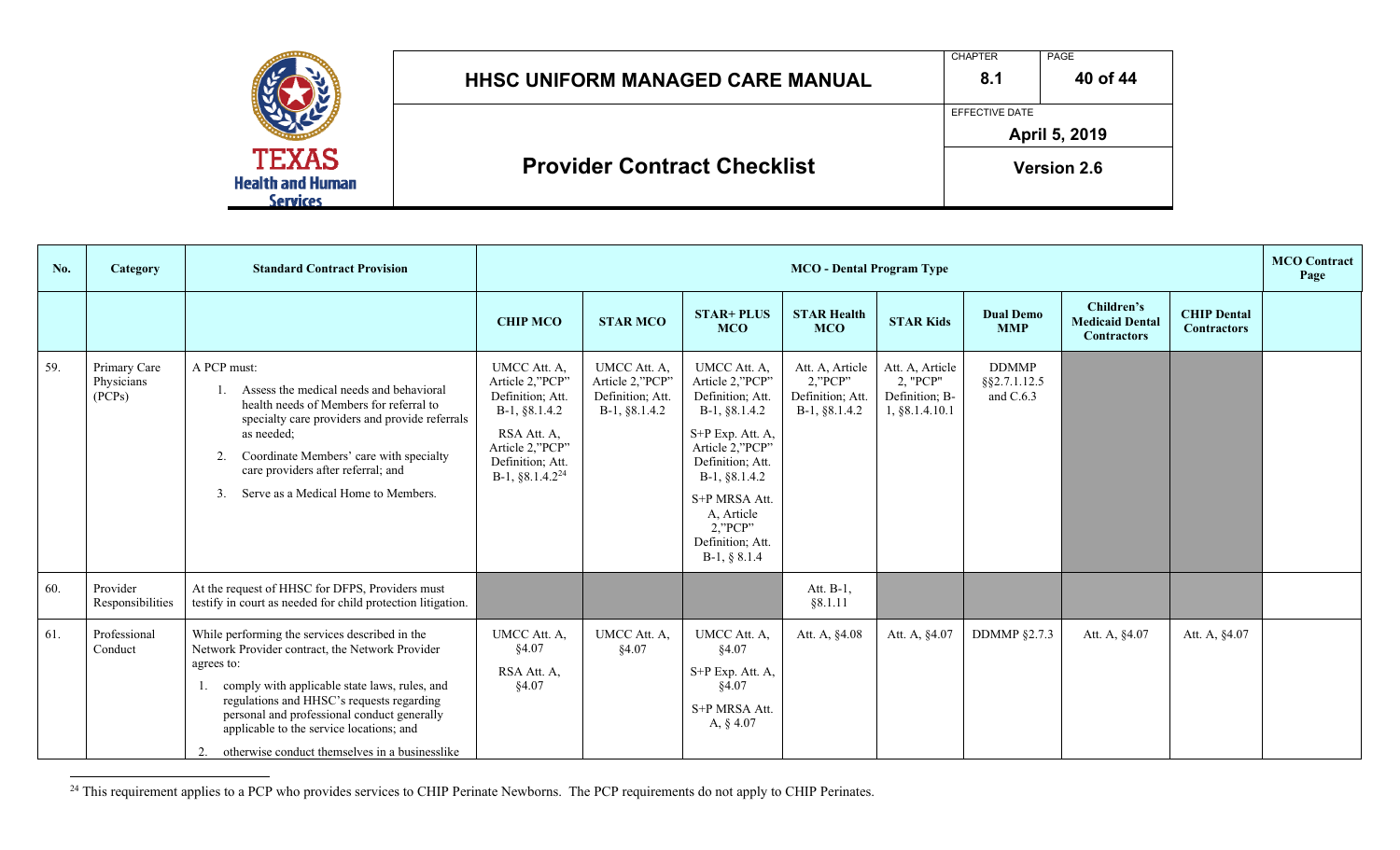|                                                            | <b>HHSC UNIFORM MANAGED CARE MANUAL</b> | <b>CHAPTER</b><br>8.1 | PAGE<br>41 of 44   |
|------------------------------------------------------------|-----------------------------------------|-----------------------|--------------------|
|                                                            |                                         | EFFECTIVE DATE        | April 5, 2019      |
| <b>TEXAS</b><br><b>Health and Human</b><br><b>Services</b> | <b>Provider Contract Checklist</b>      |                       | <b>Version 2.6</b> |

| No.    | Category                                 | <b>Standard Contract Provision</b>                                                                                                                                                                                 |                                           | <b>MCO</b> - Dental Program Type |                                            |                                  |                       |                                         |                                                            |                                          | <b>MCO</b> Contract<br>Page |
|--------|------------------------------------------|--------------------------------------------------------------------------------------------------------------------------------------------------------------------------------------------------------------------|-------------------------------------------|----------------------------------|--------------------------------------------|----------------------------------|-----------------------|-----------------------------------------|------------------------------------------------------------|------------------------------------------|-----------------------------|
|        |                                          |                                                                                                                                                                                                                    | <b>CHIP MCO</b>                           | <b>STAR MCO</b>                  | <b>STAR+ PLUS</b><br><b>MCO</b>            | <b>STAR Health</b><br><b>MCO</b> | <b>STAR Kids</b>      | <b>Dual Demo</b><br><b>MMP</b>          | Children's<br><b>Medicaid Dental</b><br><b>Contractors</b> | <b>CHIP Dental</b><br><b>Contractors</b> |                             |
|        |                                          | and professional manner.                                                                                                                                                                                           |                                           |                                  |                                            |                                  |                       |                                         |                                                            |                                          |                             |
| 62.    | Quality<br>Assessment and<br>Performance | Network Provider agrees to comply with the MCO's<br>QAPI Program requirements.                                                                                                                                     | UMCC Att. B-1,<br>§8.1.7<br>RSA Att. B-1, | UMCC Att. B-1,<br>§8.1.7         | UMCC Att. B-1,<br>§ 8.1.7<br>S+P Exp. Att. | Att. B-1, §8.1.7                 | Att. B-1,<br>§ 8.1.7  | <b>DDMMP</b><br>§§2.7.5.3.2 and<br>2.14 | Att. B-1, §8.1.8                                           | Att. $B-1$ , $\S$<br>8.1.8               |                             |
|        | and<br>Improvement                       |                                                                                                                                                                                                                    | §8.1.7                                    |                                  | B-1, §8.1.7                                |                                  |                       |                                         |                                                            |                                          |                             |
| (QAPI) |                                          |                                                                                                                                                                                                                    |                                           |                                  | S+P MRSA Att.<br>$B-1, § 8.1.7$            |                                  |                       |                                         |                                                            |                                          |                             |
| 63.    | Service<br>Coordination                  | All Home and Community Support Services Agency<br>(HCSSA) providers, adult day care providers, and<br>residential care facility providers must notify the MCO<br>if a Member experiences any of the following:     |                                           |                                  | $\checkmark$                               |                                  | $\checkmark$          | $\checkmark$                            |                                                            |                                          |                             |
|        |                                          | a significant change in the Member's<br>$\bullet$<br>physical or mental condition or environment;<br>hospitalization;<br>$\bullet$<br>an emergency room visit; or<br>two or more missed appointments.<br>$\bullet$ |                                           |                                  |                                            |                                  |                       |                                         |                                                            |                                          |                             |
| 64.    | Termination                              | The Network Provider contracts must contain the<br>MCO's process for terminating Provider contracts.                                                                                                               | UMCC Att. B-1,<br>§8.1.4.9                | UMCC Att. B-1,<br>§8.1.4.9       | UMCC Att. B-1,<br>§8.1.4.9                 | Att. B-1,<br>§ 8.1.4.10          | Att. B-1,<br>§8.1.4.7 | DDMMP $\S$ §5.6<br>and C.6.1.2          | Att. B-1,<br>§ 8.1.5.10                                    | Att. B-1,<br>§ 8.1.5.10                  |                             |
|        |                                          | For CHIP HMOs and managed care organizations<br>participating in the CHIP Perinatal Program, the<br>process must comply with the Texas Insurance Code<br>and TDI regulations.                                      | RSA Att. B-1,<br>§8.1.4.9                 |                                  | S+P Exp. Att.<br>B-1, §8.1.4.9             |                                  |                       |                                         |                                                            |                                          |                             |
| 65.    | Termination                              | The MCO must follow the procedures outlined in<br>applicable state and federal law regarding termination                                                                                                           | UMCC Att. B-1.                            | UMCC Att. B-1,                   | UMCC Att. B-1,                             | Att. B-1,                        | Att. B-1,             | <b>DDMMP</b>                            | Att. B-1,                                                  | Att. B-1,                                |                             |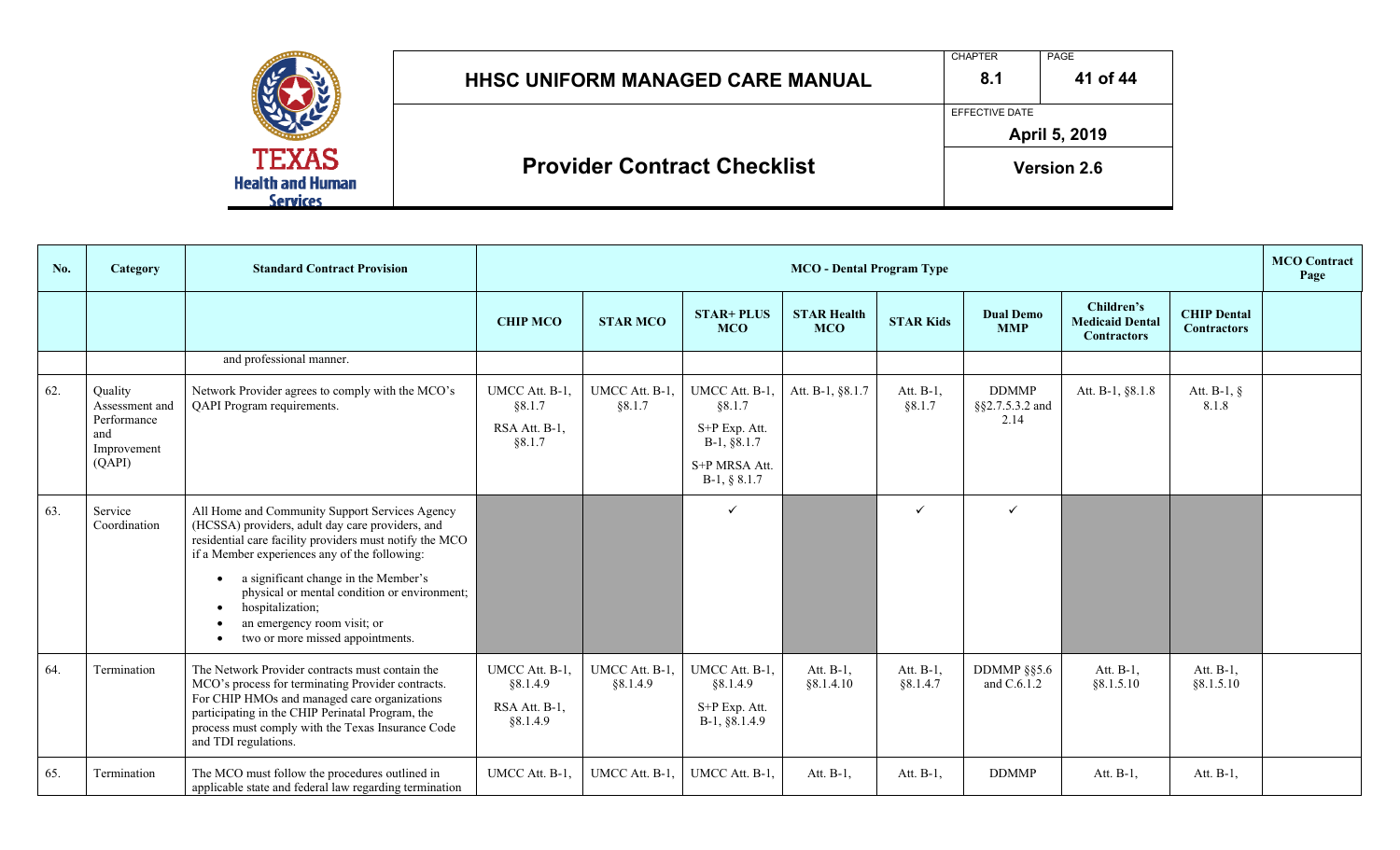|                                            |                                         | <b>CHAPTER</b>        | PAGE               |  |  |
|--------------------------------------------|-----------------------------------------|-----------------------|--------------------|--|--|
|                                            | <b>HHSC UNIFORM MANAGED CARE MANUAL</b> | 8.1                   | 42 of 44           |  |  |
|                                            |                                         | <b>EFFECTIVE DATE</b> |                    |  |  |
| <b>TEXAS</b>                               |                                         | April 5, 2019         |                    |  |  |
| <b>Health and Human</b><br><b>Services</b> | <b>Provider Contract Checklist</b>      |                       | <b>Version 2.6</b> |  |  |

| No. | Category                                  | <b>Standard Contract Provision</b>                                                                                                                                                                                                                                                                                                                                                                                                                                                                                                                                                                                                                                                  |                                                              |                               |                                                                                                          | <b>MCO</b> - Dental Program Type |                          |                                             |                                                            |                                          | <b>MCO</b> Contract<br>Page |
|-----|-------------------------------------------|-------------------------------------------------------------------------------------------------------------------------------------------------------------------------------------------------------------------------------------------------------------------------------------------------------------------------------------------------------------------------------------------------------------------------------------------------------------------------------------------------------------------------------------------------------------------------------------------------------------------------------------------------------------------------------------|--------------------------------------------------------------|-------------------------------|----------------------------------------------------------------------------------------------------------|----------------------------------|--------------------------|---------------------------------------------|------------------------------------------------------------|------------------------------------------|-----------------------------|
|     |                                           |                                                                                                                                                                                                                                                                                                                                                                                                                                                                                                                                                                                                                                                                                     | <b>CHIP MCO</b>                                              | <b>STAR MCO</b>               | <b>STAR+ PLUS</b><br><b>MCO</b>                                                                          | <b>STAR Health</b><br><b>MCO</b> | <b>STAR Kids</b>         | <b>Dual Demo</b><br><b>MMP</b>              | Children's<br><b>Medicaid Dental</b><br><b>Contractors</b> | <b>CHIP Dental</b><br><b>Contractors</b> |                             |
|     |                                           | of a provider contract, including requirements of<br>Insurance Code §843.306 and 28 Tex. Admin. Code §<br>11.901.                                                                                                                                                                                                                                                                                                                                                                                                                                                                                                                                                                   | §8.1.4.9<br>RSA Att. B-1,<br>88.1.4.9                        | §8.1.4.9                      | §8.1.4.9<br>S+P Exp. Att.<br>B-1, §8.1.4.9<br>S+P MRSA Att.<br>$B-1, § 8.1.4.9$                          | § 8.1.4.10                       | § 8.1.4.7                | \$C.6.1.2                                   | § 8.1.5.10                                                 | §8.1.5.10                                |                             |
| 66. | Termination for<br>Gifts or<br>Gratuities | Network Provider may not offer or give anything of<br>value to an officer or employee of HHSC or the State<br>of Texas in violation of state law. A "thing of value"<br>means any item of tangible or intangible property that<br>has a monetary value of more than \$50.00 and<br>includes, but is not limited to, cash, food, lodging,<br>entertainment and charitable contributions. The term<br>does not include contributions to public office holders<br>or candidates for public office that are paid and<br>reported in accordance with state and/or federal law.<br>The MCO may terminate this Network Provider<br>contract at any time for violation of this requirement. | UMCC Att. A,<br>\$12.03(b)(5)<br>RSA Att. A,<br>§12.03(b)(5) | UMCC Att. A,<br>\$12.03(b)(5) | UMCC Att. A,<br>\$12.03(b)(5)<br>S+P Exp. Att. A,<br>\$12.03(b)(5)<br>S+P MRSA Att.<br>A, $§12.03(b)(5)$ | Att. A,<br>\$12.03(b)(5)         | Att. A,<br>\$12.03(b)(5) |                                             | Att. A,<br>\$12.03(b)(5)                                   | Att. A,<br>\$12.03(b)(5)                 |                             |
| 67. | Third Party<br>Recovery                   | Network Provider understands and agrees that it may<br>not interfere with or place any liens upon the state's<br>right or the MCO's right, acting as the state's agent, to<br>recovery from third party resources.                                                                                                                                                                                                                                                                                                                                                                                                                                                                  | UMCC Att. B-1;<br>§8.4.3<br>RSA Att. B-1;<br>§8.1.21         | UMCC Att. B-1;<br>§8.2.8      | UMCC Att. B-1;<br>§8.2.8<br>S+P Exp. Att.<br>$B-1$ ; §8.1.29<br>S+P MRSA Att.<br>B-1, § 8.1.31           | Att. B-1;<br>§8.1.34             | Att. B-1,<br>§8.1.31     | <b>DDMMP</b><br>§§5.1.4.1 and<br>Appendix C | Att. B-1; §8.2.6                                           | Att. B-1,<br>§8.3.3                      |                             |
| 68. | THSteps                                   | Network Providers must send all THSteps newborn<br>screens to the Texas Department of State Health                                                                                                                                                                                                                                                                                                                                                                                                                                                                                                                                                                                  |                                                              | UMCC Att. B-1;                | UMCC Att. B-1;                                                                                           | Att. B-1;                        | Att. B-1,                |                                             |                                                            |                                          |                             |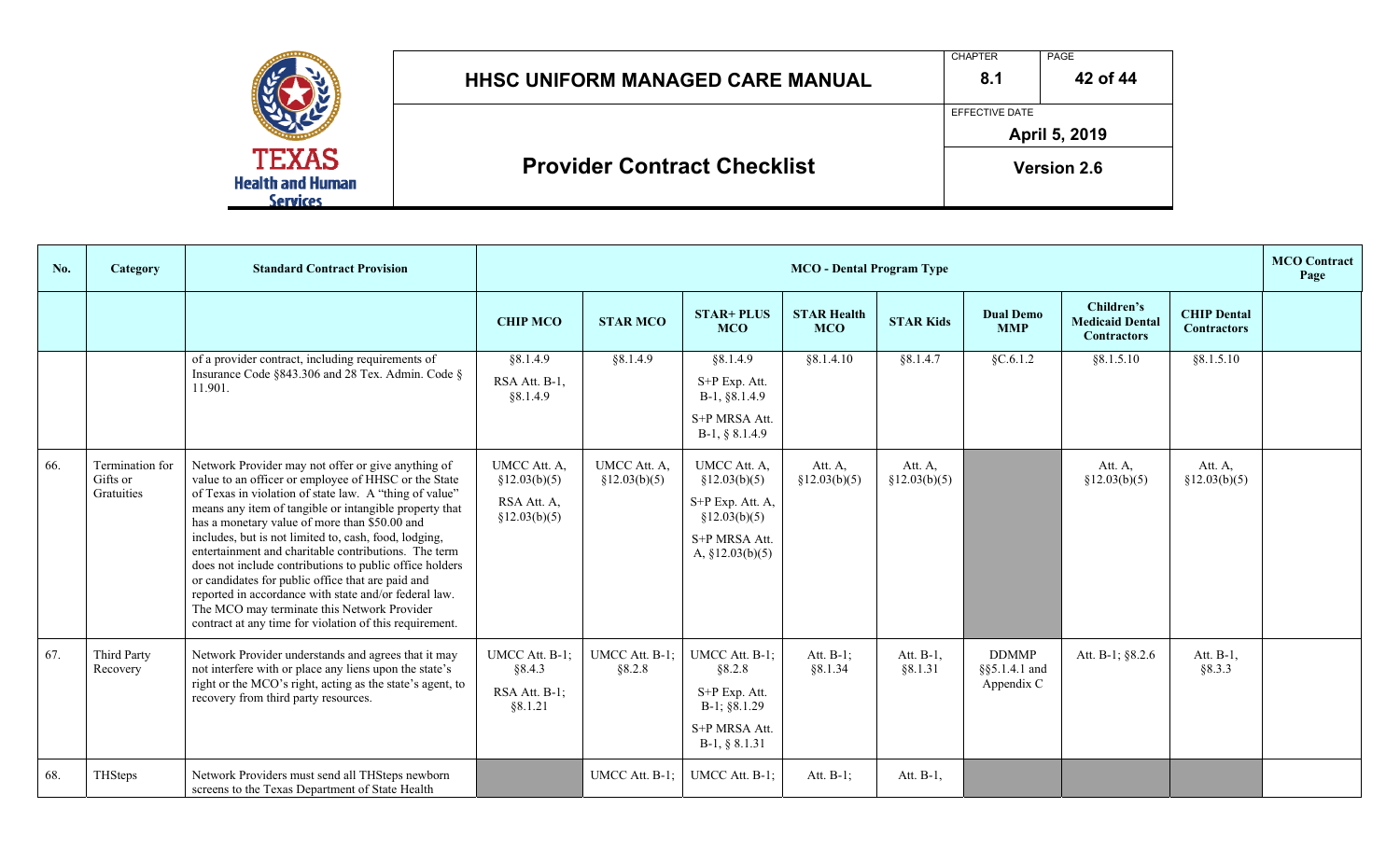|                                                            |                                         | <b>CHAPTER</b>        | PAGE               |  |  |
|------------------------------------------------------------|-----------------------------------------|-----------------------|--------------------|--|--|
|                                                            | <b>HHSC UNIFORM MANAGED CARE MANUAL</b> | 8.1                   | 43 of 44           |  |  |
|                                                            |                                         | <b>EFFECTIVE DATE</b> |                    |  |  |
|                                                            |                                         |                       | April 5, 2019      |  |  |
| <b>TEXAS</b><br><b>Health and Human</b><br><b>Services</b> | <b>Provider Contract Checklist</b>      |                       | <b>Version 2.6</b> |  |  |

| No. | Category             | <b>Standard Contract Provision</b>                                                                                                                                                                                                                                                                                                                                                                                                    | <b>MCO</b> - Dental Program Type |                            |                                                                                                        |                                  |                           |                                |                                                            | <b>MCO</b> Contract<br>Page              |  |
|-----|----------------------|---------------------------------------------------------------------------------------------------------------------------------------------------------------------------------------------------------------------------------------------------------------------------------------------------------------------------------------------------------------------------------------------------------------------------------------|----------------------------------|----------------------------|--------------------------------------------------------------------------------------------------------|----------------------------------|---------------------------|--------------------------------|------------------------------------------------------------|------------------------------------------|--|
|     |                      |                                                                                                                                                                                                                                                                                                                                                                                                                                       | <b>CHIP MCO</b>                  | <b>STAR MCO</b>            | <b>STAR+ PLUS</b><br><b>MCO</b>                                                                        | <b>STAR Health</b><br><b>MCO</b> | <b>STAR Kids</b>          | <b>Dual Demo</b><br><b>MMP</b> | Children's<br><b>Medicaid Dental</b><br><b>Contractors</b> | <b>CHIP Dental</b><br><b>Contractors</b> |  |
|     |                      | Services (DSHS), formerly the Texas Department of<br>Health, Bureau of Laboratories or a DSHS-certified<br>laboratory. Providers must include detailed identifying<br>information for all screened newborn Members and<br>each Member's mother to allow HHSC to link the<br>screens performed at the hospital with screens<br>performed at the two-week follow-up.                                                                    |                                  | §8.2.2.3                   | §8.2.2.3<br>S+P Exp. Att.<br>B-1; §8.1.22.3<br>S+P MRSA Att.<br>B-1, § 8.1.24.3                        | §8.1.28.3.3                      | §8.1.24.3                 |                                |                                                            |                                          |  |
| 69. | THSteps              | PCPs must:<br>either be enrolled as THSteps providers or refer<br>Members due for a THSteps check-up to a<br>THSteps provider;<br>refer Members for follow-up assessments or<br>2.<br>interventions clinically indicated as a result of<br>the THSteps check-up, including the<br>developmental and behavioral components of<br>the screening;<br>submit information from the THSteps forms and<br>documents to the Health Passport.  |                                  |                            |                                                                                                        | Att. B-1,<br>§8.1.4.2            |                           |                                |                                                            |                                          |  |
| 70. | Tuberculosis<br>(TB) | Network Providers must coordinate with the local TB<br>control program to ensure that all Members with<br>confirmed or suspected TB have a contact<br>investigation and receive Directly Observed Therapy<br>(DOT). The Network Providers must report to the<br>Texas Department of State Health Services (DSHS) or<br>the local TB control program any Member who is non-<br>compliant, drug resistant, or who is or may be posing a |                                  | UMCC Att. B-1;<br>§8.2.2.6 | UMCC Att. B-1;<br>§8.2.2.6<br>S+P Exp. Att.<br>$B-1$ ; §8.1.22.6<br>S+P MRSA Att.<br>$B-1, § 8.1.24.6$ | Att. $B-1$ ;<br>§8.1.28.6        | Att. $B-1$ ,<br>§8.1.24.6 | <b>DDMMP</b><br>§2.8.5.1.1.4   |                                                            |                                          |  |